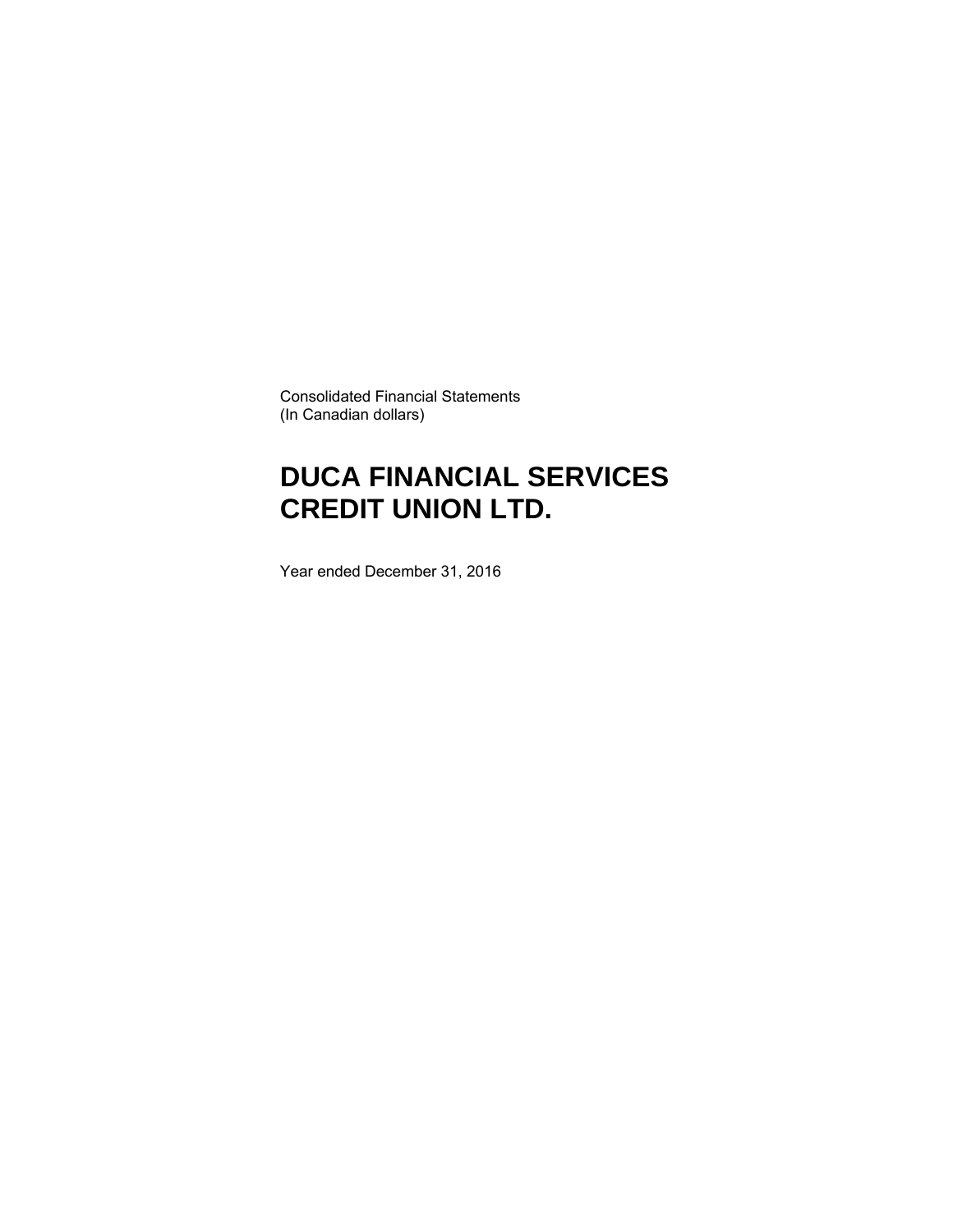

KPMG LLP Bay Adelaide Centre 333 Bay Street, Suite 4600 Toronto ON M5H 2S5 Canada Tel 416-777-8500 Fax 416-777-8818

### **INDEPENDENT AUDITORS' REPORT**

To the Members of DUCA Financial Services Credit Union Ltd.

We have audited the accompanying consolidated financial statements of DUCA Financial Services Credit Union Ltd., which comprise the consolidated statement of financial position as at December 31, 2016, the consolidated statements of comprehensive income (loss), changes in equity and cash flows for the year then ended and notes, comprising a summary of significant accounting policies and other explanatory information.

#### *Management's Responsibility for the Consolidated Financial Statements*

Management is responsible for the preparation and fair presentation of these consolidated financial statements in accordance with International Financial Reporting Standards, and for such internal control as management determines is necessary to enable the preparation of consolidated financial statements that are free from material misstatement, whether due to fraud or error.

#### *Auditors' Responsibility*

Our responsibility is to express an opinion on these consolidated financial statements based on our audit. We conducted our audit in accordance with Canadian generally accepted auditing standards. Those standards require that we comply with ethical requirements and plan and perform the audit to obtain reasonable assurance about whether the consolidated financial statements are free from material misstatement.

An audit involves performing procedures to obtain audit evidence about the amounts and disclosures in the consolidated financial statements. The procedures selected depend on our judgment, including the assessment of the risks of material misstatement of the consolidated financial statements, whether due to fraud or error. In making those risk assessments, we consider internal control relevant to the entity's preparation and fair presentation of the consolidated financial statements in order to design audit procedures that are appropriate in the circumstances, but not for the purpose of expressing an opinion on the effectiveness of the entity's internal control. An audit also includes evaluating the appropriateness of accounting policies used and the reasonableness of accounting estimates made by management, as well as evaluating the overall presentation of the consolidated financial statements.

We believe that the audit evidence we have obtained is sufficient and appropriate to provide a basis for our audit opinion.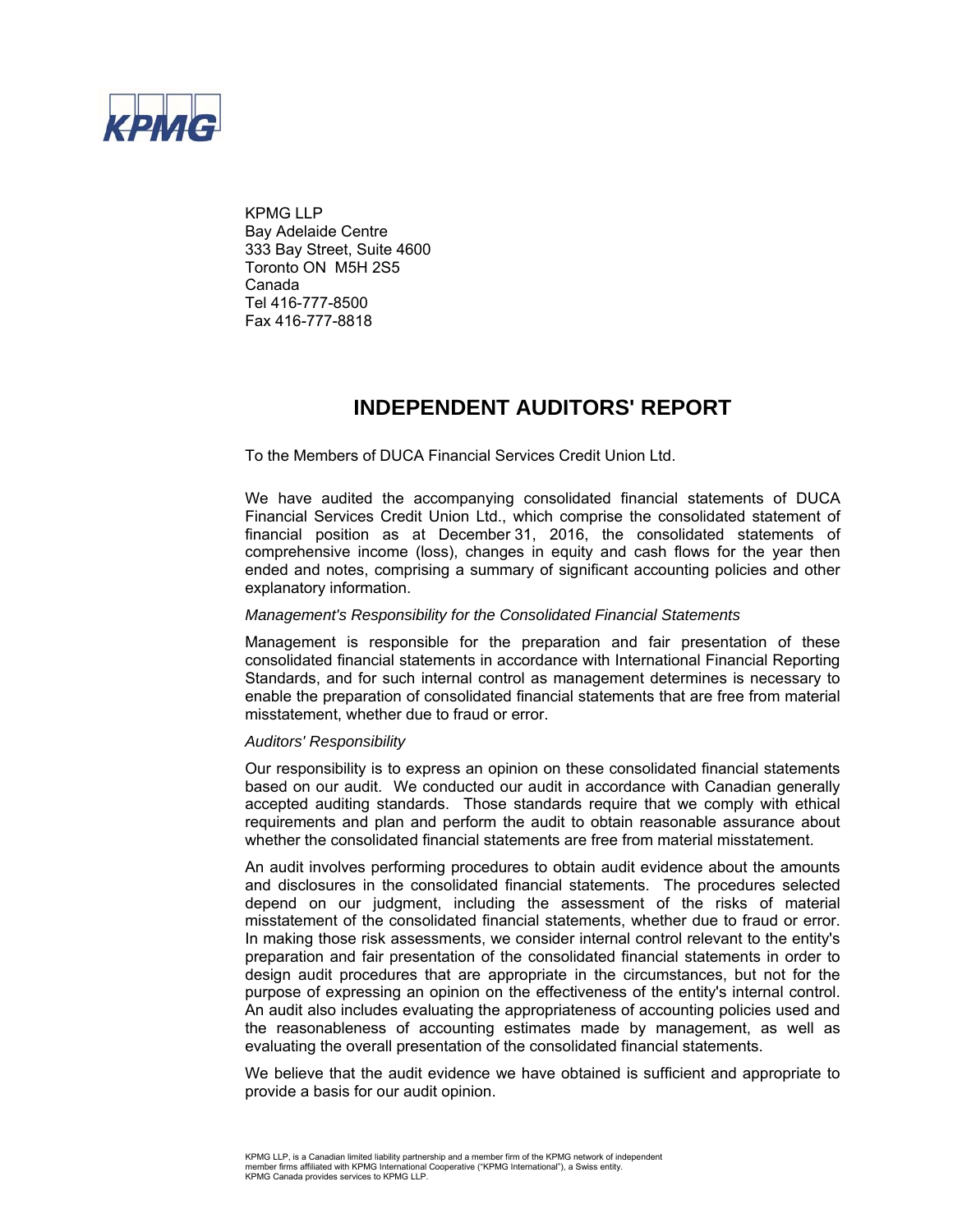

Page 2

#### *Opinion*

In our opinion, the consolidated financial statements present fairly, in all material respects, the consolidated financial position of DUCA Financial Services Credit Union Ltd. as at December 31, 2016, and its consolidated financial performance and its consolidated cash flows for the year then ended in accordance with International Financial Reporting Standards.

 $kPm6$  14 $P$ 

Chartered Professional Accountants, Licensed Public Accountants

February 28, 2017 Toronto, Canada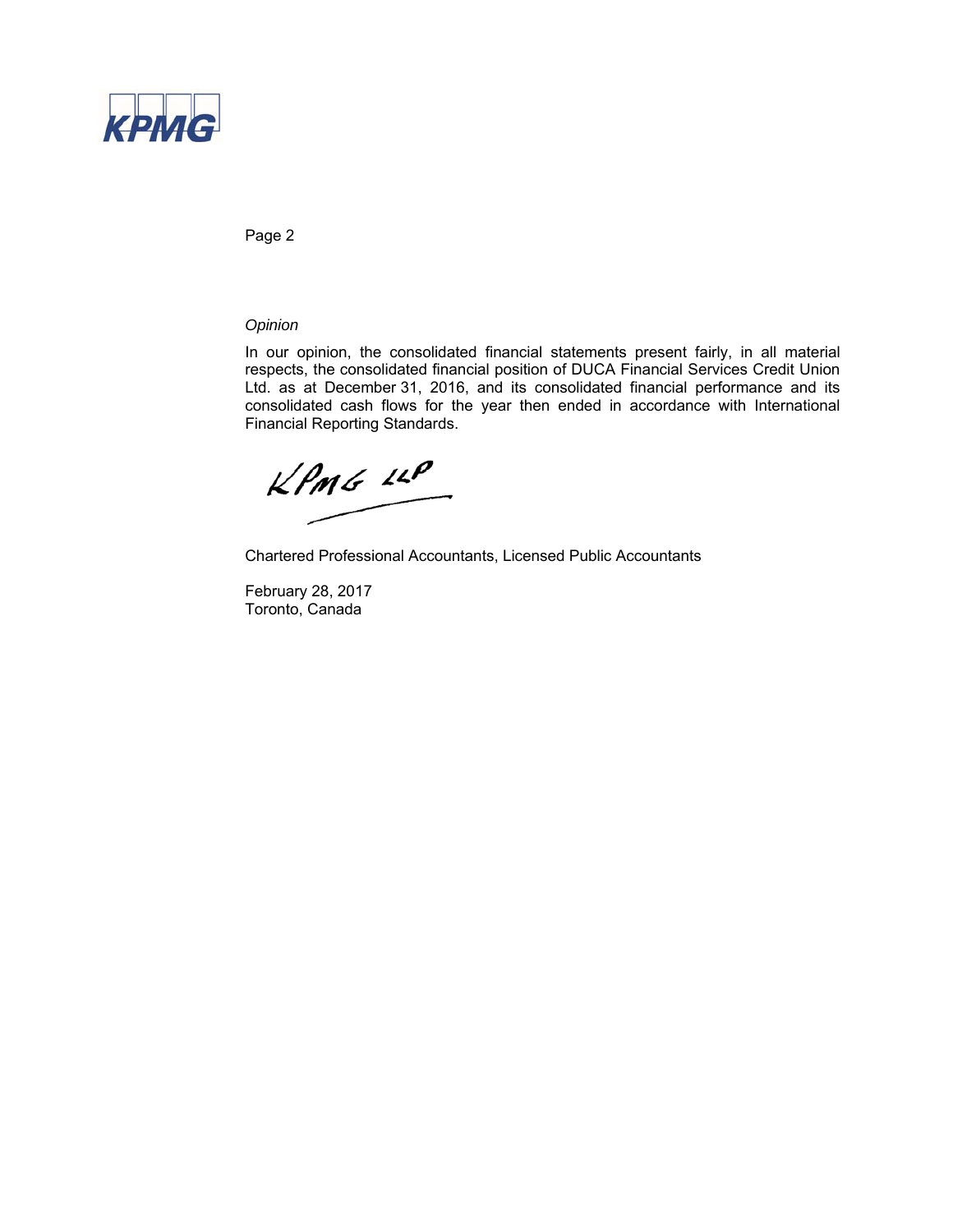**Consolidated Statement of Financial Position** 

|                                                                                                                                                               |                                                      | As at                                                     |
|---------------------------------------------------------------------------------------------------------------------------------------------------------------|------------------------------------------------------|-----------------------------------------------------------|
| thousands of Canadian dollars                                                                                                                                 | December 31,<br>2016                                 | December 31,<br>2015                                      |
| Assets                                                                                                                                                        |                                                      |                                                           |
| Cash and cash equivalents (Note 4)<br>Investments (Note 5)                                                                                                    | \$<br>135,222<br>255,458                             | \$<br>93,103<br>188,960                                   |
| Member Loans (Notes 6, 7 and 8)                                                                                                                               | 2,064,405                                            | 1,983,869                                                 |
| Other assets (Note 9)<br>Property and equipment (Note 11)<br>Derivative financial instruments (Note 15)<br>Deferred tax asset (Note 14)<br>Goodwill (Note 25) | 1,362<br>12,437<br>5,772<br>1,678<br>2,476,334<br>S. | 1,363<br>13,630<br>54<br>1,678<br>2,282,657               |
| Liabilities and Members' Equity                                                                                                                               |                                                      |                                                           |
| <b>Liabilities</b><br>Member deposits (Note 12)<br>Securitization liabilities - mortgage-backed                                                               | \$<br>1,868,667                                      | \$<br>1,790,981                                           |
| security liabilities (Note 8)<br>Accounts payable and accrued liabilities (Note 13)<br>Payable to Zenbanx Holdings Inc. (Note 26)                             | 434,559<br>6,756                                     | 329,114<br>3,896<br>4,688                                 |
| Income taxes payable<br>Deferred tax liability (Note 14)<br>Derivative financial instruments (Note 15)                                                        | 1,849                                                | 2,266<br>580<br>200                                       |
| Patronage return and dividend payable (Note 16)<br>Deferred revenue<br>Members' shares (Note 17)                                                              | 2,021<br>3,522<br>1,407<br>2,318,781                 | 2,064<br>3,304<br>1,619<br>2,138,712                      |
| <b>Equity</b>                                                                                                                                                 |                                                      |                                                           |
| Members' shares (Note 17)<br>Retained earnings<br>Non-controlling interest (Note 26)                                                                          | 84,256<br>73,297<br>157,553<br>2,476,334<br>\$       | 86,187<br>60,427<br>(2,669)<br>143,945<br>2,282,657<br>\$ |

Approved by the Board:

Director M.K.c.L. Director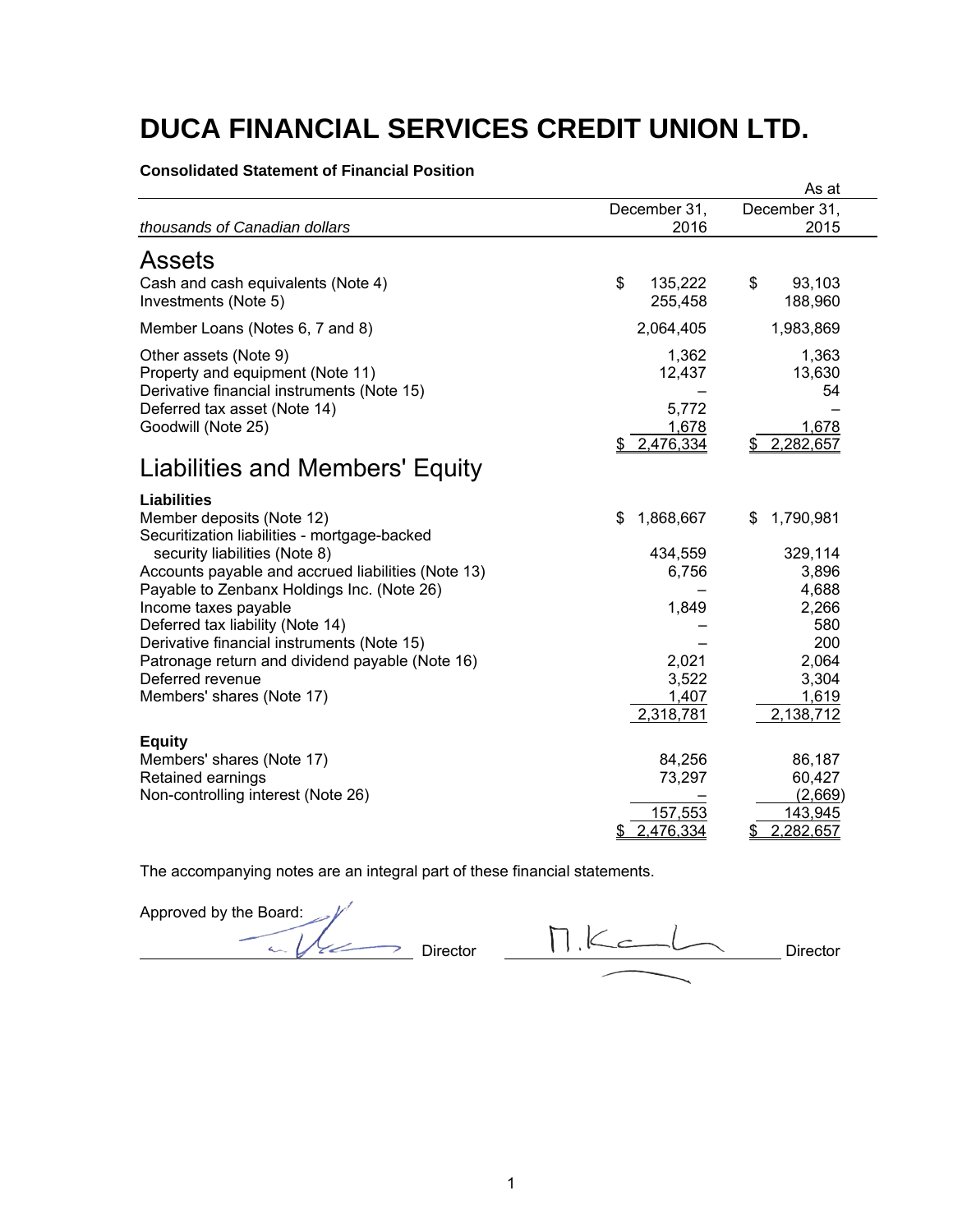|                                                                                                                                                                                                                                                                                            |    | For the year ended                                                          |                                                                              |
|--------------------------------------------------------------------------------------------------------------------------------------------------------------------------------------------------------------------------------------------------------------------------------------------|----|-----------------------------------------------------------------------------|------------------------------------------------------------------------------|
|                                                                                                                                                                                                                                                                                            |    | December 31,                                                                | December 31,                                                                 |
| thousands of Canadian dollars                                                                                                                                                                                                                                                              |    | 2016                                                                        | 2015                                                                         |
| Interest income:<br>Interest on member loans<br>Other interest                                                                                                                                                                                                                             | \$ | 83,757<br>3,194<br>86,951                                                   | 74,787<br>\$<br>2,426<br>77,213                                              |
| Interest expenses:<br>Interest on member deposits<br>Borrowings and securitizations                                                                                                                                                                                                        |    | 35,424<br><u>7,149</u><br>42,573                                            | 35,968<br>4,664<br>40,632                                                    |
| Net interest income                                                                                                                                                                                                                                                                        |    | 44,378                                                                      | 36,581                                                                       |
| Other income (Note 18)                                                                                                                                                                                                                                                                     |    | 7,386                                                                       | 10,598                                                                       |
| Net interest and other income                                                                                                                                                                                                                                                              |    | 51,764                                                                      | 47,179                                                                       |
| Provision for credit losses (Note 7)                                                                                                                                                                                                                                                       |    | 2,363                                                                       | 2,899                                                                        |
| Net interest and other income after provision for credit losses                                                                                                                                                                                                                            |    | 49,401                                                                      | 44,280                                                                       |
| <b>Operating expenses:</b><br>Salaries and benefits<br>Occupancy<br>Depreciation and amortization (Note 11)<br>Deposit insurance<br>Directors and committees<br>Loss (gain) on derivative instruments<br>Zenbanx Canada (Note 26)<br>Other operating and administrative expenses (Note 19) |    | 16,231<br>2,817<br>2,694<br>1,382<br>391<br>(8)<br>4,305<br>9,172<br>36,984 | 15,131<br>2,640<br>1,413<br>1,485<br>544<br>121<br>12,912<br>8,174<br>42,420 |
| Income before patronage return and income taxes and<br>non-controlling interest                                                                                                                                                                                                            |    | 12,417                                                                      | 1,860                                                                        |
| Patronage return (Note 17)                                                                                                                                                                                                                                                                 |    | 1,164                                                                       | 1,173                                                                        |
| Income before income taxes and non-controlling interest                                                                                                                                                                                                                                    |    | 11,253                                                                      | 687                                                                          |
| Income taxes (recovery) (Note 14)                                                                                                                                                                                                                                                          |    | (815)                                                                       | 3,752                                                                        |
| <b>Comprehensive income (loss)</b>                                                                                                                                                                                                                                                         |    | 12,068                                                                      | (3,065)                                                                      |
| Net income attributable to non-controlling interest<br>Zenbanx Canada (Note 26)                                                                                                                                                                                                            |    | (1,659)                                                                     | (5,083)                                                                      |
| Net income attributable to members                                                                                                                                                                                                                                                         | \$ | 13,727                                                                      | 2,018<br>\$                                                                  |

#### **Consolidated Statement of Comprehensive Income (Loss)**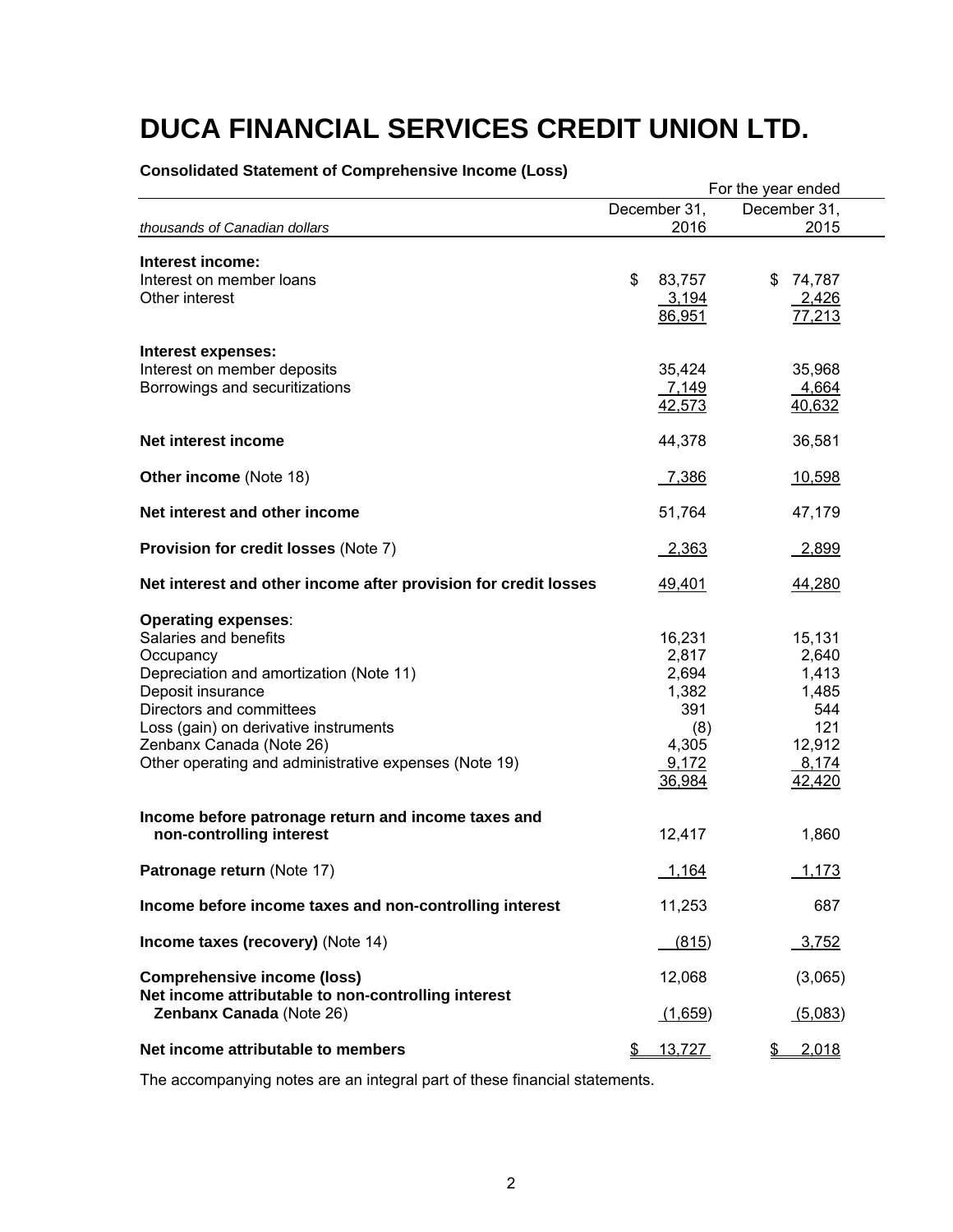### **Consolidated Statement of Changes in Equity**

|                                                                                                                                                        |     |                             |                                                             |                |                                    |                           |                                 | Non-                        |                                                               |
|--------------------------------------------------------------------------------------------------------------------------------------------------------|-----|-----------------------------|-------------------------------------------------------------|----------------|------------------------------------|---------------------------|---------------------------------|-----------------------------|---------------------------------------------------------------|
| thousands of Canadian dollars                                                                                                                          |     |                             | Class A<br><b>Class B</b><br><b>Shares</b><br><b>Shares</b> |                | <b>Retained</b><br><b>Earnings</b> |                           | controlling<br><b>Interests</b> |                             | Total<br><b>Equity</b>                                        |
| Balance, December 31, 2014<br>Comprehensive loss<br>Dividends to members (Note 17)<br>Issue of shares<br>Redemption of shares                          | \$. | 46,275<br>2,736<br>(4, 161) | \$                                                          | 41,337         | \$                                 | 59,300<br>2,018<br>(891)  | S.                              | 2,414<br>(5,083)            | \$<br>107,989<br>(3,065)<br>(891)<br>44,073<br>(4, 161)       |
| Balance, December 31, 2015<br>Comprehensive income<br>Dividends to members (Note 17)<br>Issue of shares<br>Redemption of shares<br>Capital contributed | \$  | 44,850<br>1.743<br>(3,600)  | \$                                                          | 41,337<br>(74) | \$                                 | 60,427<br>13,727<br>(857) | \$.                             | (2,669)<br>(1,659)<br>4,328 | \$<br>143,945<br>12,068<br>(857)<br>1,743<br>(3,674)<br>4,328 |
| Balance, December 31, 2016                                                                                                                             | \$  | 42,993                      | \$                                                          | <u>41,263</u>  | \$                                 | 73.297                    |                                 |                             | \$<br><u>157,553</u>                                          |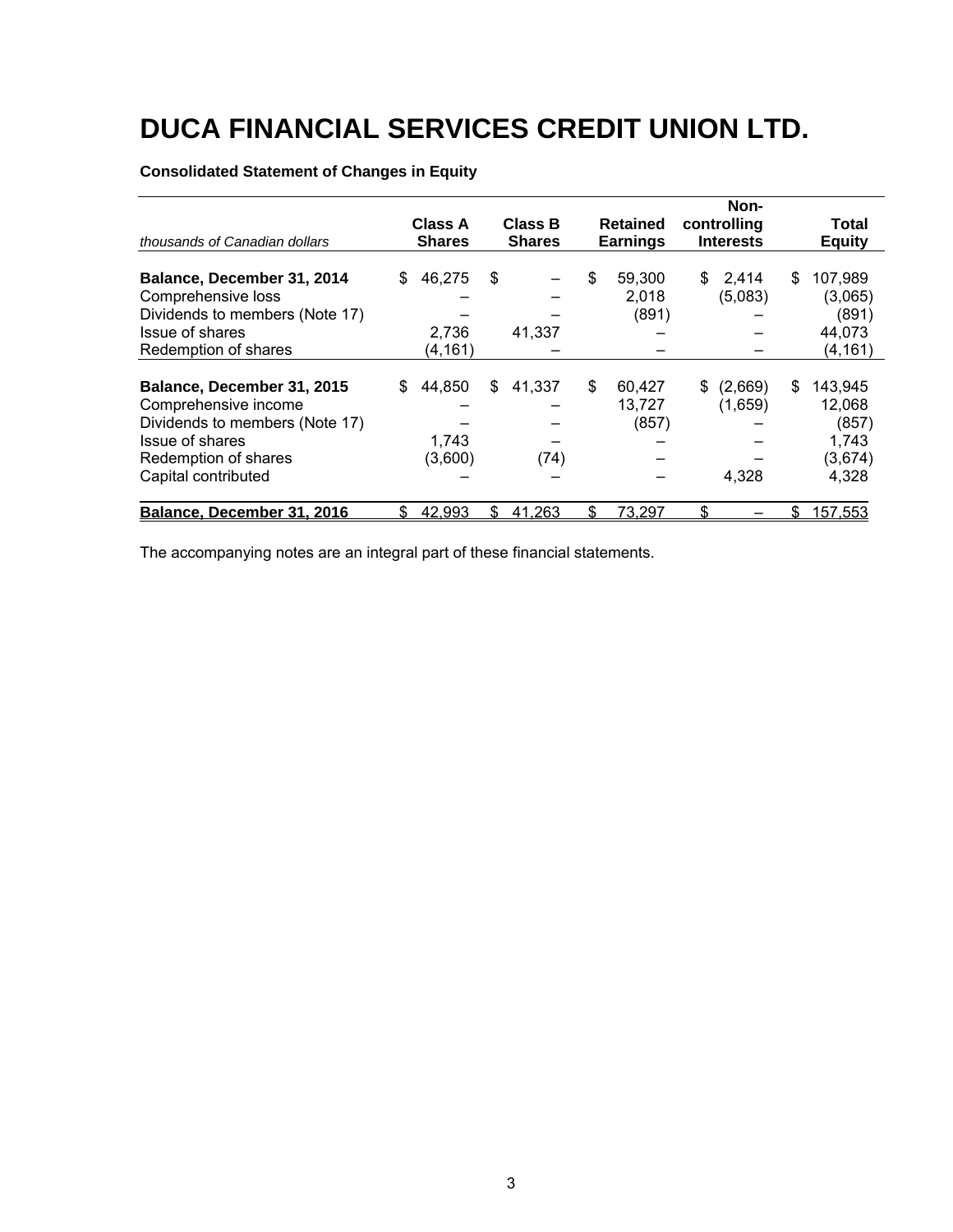#### **Consolidated Statement of Cash Flows**

|                                                                  |               | For the year ended |
|------------------------------------------------------------------|---------------|--------------------|
|                                                                  | December 31,  | December 31,       |
| thousands of Canadian dollars                                    | 2016          | 2015               |
| Cash provided by (used in):                                      |               |                    |
| <b>Operating Activities:</b>                                     |               |                    |
| Comprehensive income (loss)                                      | \$<br>12,068  | \$<br>(3,065)      |
| Adjustments for:                                                 |               |                    |
| Net interest income                                              | (44, 378)     | (36, 581)          |
| Depreciation and amortization                                    | 2,694         | 1,413              |
| Provision for current income taxes                               | 5,547         | 3,728              |
| Provision for deferred income taxes                              | (6, 352)      | 24                 |
| Provision for credit losses on member loans                      | 2,363         | 2,899              |
| Patronage distribution                                           | 1,164         | 1,173              |
| Change in other assets, accounts payable and accrued liabilities |               |                    |
| and deferred revenue                                             | (1,609)       | 4,774              |
| Market value adjustment on derivative financial instruments      | (146)         | 49                 |
|                                                                  | (28, 649)     | (25, 586)          |
| Loans, net of securitization                                     | (82, 533)     | (271, 269)         |
| Deposits                                                         | 77,365        | 146,858            |
| Securitization liability                                         | 105,445       | 237,863            |
|                                                                  | 100,277       | 113,452            |
| <b>Cash Flows related to:</b>                                    |               |                    |
| Interest received on member loans                                | 86,583        | 76,584             |
| Interest paid on member deposit                                  | (42, 251)     | (37, 304)          |
| Income taxes paid                                                | (5,964)       | 724                |
|                                                                  | 38,368        | 40,004             |
| Net cash provided from operating activities                      | 109,996       | 127,870            |
| <b>Financing Activities:</b>                                     |               |                    |
| Net change in borrowings                                         |               | (24, 016)          |
| <b>Issuance of Class A Shares</b>                                | 1,743         | 2,736              |
| <b>Issuance of Class B Shares</b>                                |               | 41,337             |
| Redemption of Membership Shares                                  | (212)         | (151)              |
| Redemption of Class A Shares                                     | (3,600)       | (4, 161)           |
| Redemption of Class B Shares                                     | (74)          |                    |
| Patronage distribution paid                                      | (1,206)       | (2, 233)           |
| Cash contribution by non-controlling interest                    | 4,328         |                    |
| Dividend on class A and class B shares                           | (857)<br>122  | (891)<br>12,621    |
|                                                                  |               |                    |
| <b>Investing Activities:</b>                                     |               |                    |
| Net change in investments                                        | (66, 498)     | (68, 724)          |
| Purchase of property and equipment                               | (1,501)       | (1, 147)           |
|                                                                  | (67, 999)     | (69, 871)          |
| <b>Increase in Cash and Cash Equivalents</b>                     | 42,119        | 70,620             |
| Cash and Cash Equivalents, beginning of year                     | <u>93,103</u> | <u>22,483</u>      |
| Cash and Cash Equivalents, end of year                           | \$<br>135,222 | \$<br>93,103       |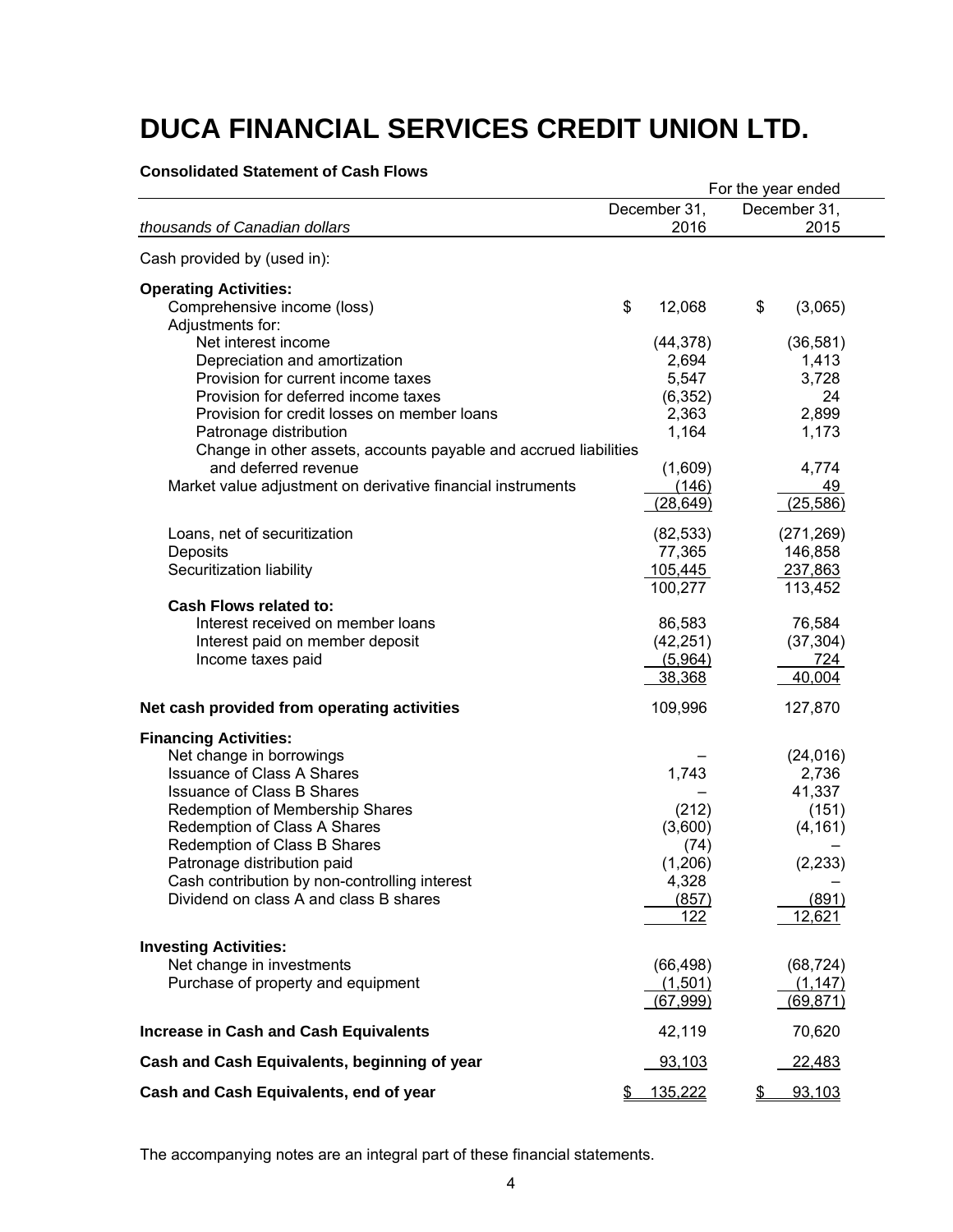Notes to Consolidated Financial Statements (In thousands of Canadian dollars)

Year ended December 31, 2016

#### **1. Corporate Information:**

DUCA Financial Services Credit Union Ltd. (the "Credit Union" or "DUCA") is incorporated under the Credit Unions and Caisses Populaires Act, 1994 (the "Act") of Ontario and is a member of Central 1 Credit Union ("Central 1"). The Credit Union offers residential and commercial mortgage lending, securitization of insured residential first mortgage products, wealth management products and unsecured personal loans. In addition, the Credit Union offers deposits via its branch network and deposit brokers. The Credit Union's subsidiary Zenbanx Canada Inc. ("ZBC") was created in June 2014 and wound up on December 31, 2016. ZBC was 60% owned by the Credit Union and 40% owned by Zenbanx Holdings Ltd. ("ZBH") until December 31, 2016 when the Credit Union acquired 100% ownership of ZBC. ZBC has been fully consolidated in these consolidated financial statements.

#### **2. Basis of Presentation:**

(a) Statement of compliance:

These consolidated financial statements have been prepared by management in accordance with International Financial Reporting Standards ("IFRS"), as issued by the International Accounting Standards Board ("IASB").

These consolidated financial statements have been authorized for issue by the Board of Directors on February 28, 2017.

(b) Use of judgment and estimates:

Management has exercised judgment in the process of applying the Credit Union's accounting policies.

The preparation of consolidated financial statements in accordance with IFRS requires management to make estimates and assumptions that affect the reported amounts of assets and liabilities and disclosure of contingent assets and liabilities at the consolidated statement of financial position date and the reported amounts of revenue and expenses during the year. Key areas where management has made estimates include allowance for credit losses, fair values and impairment of financial instruments, goodwill and intangible assets, income taxes, deferred income taxes and useful lives of property and equipment. Actual results could differ from those estimates. Management has applied judgments in the classification of financial instruments within the consolidated financial statements.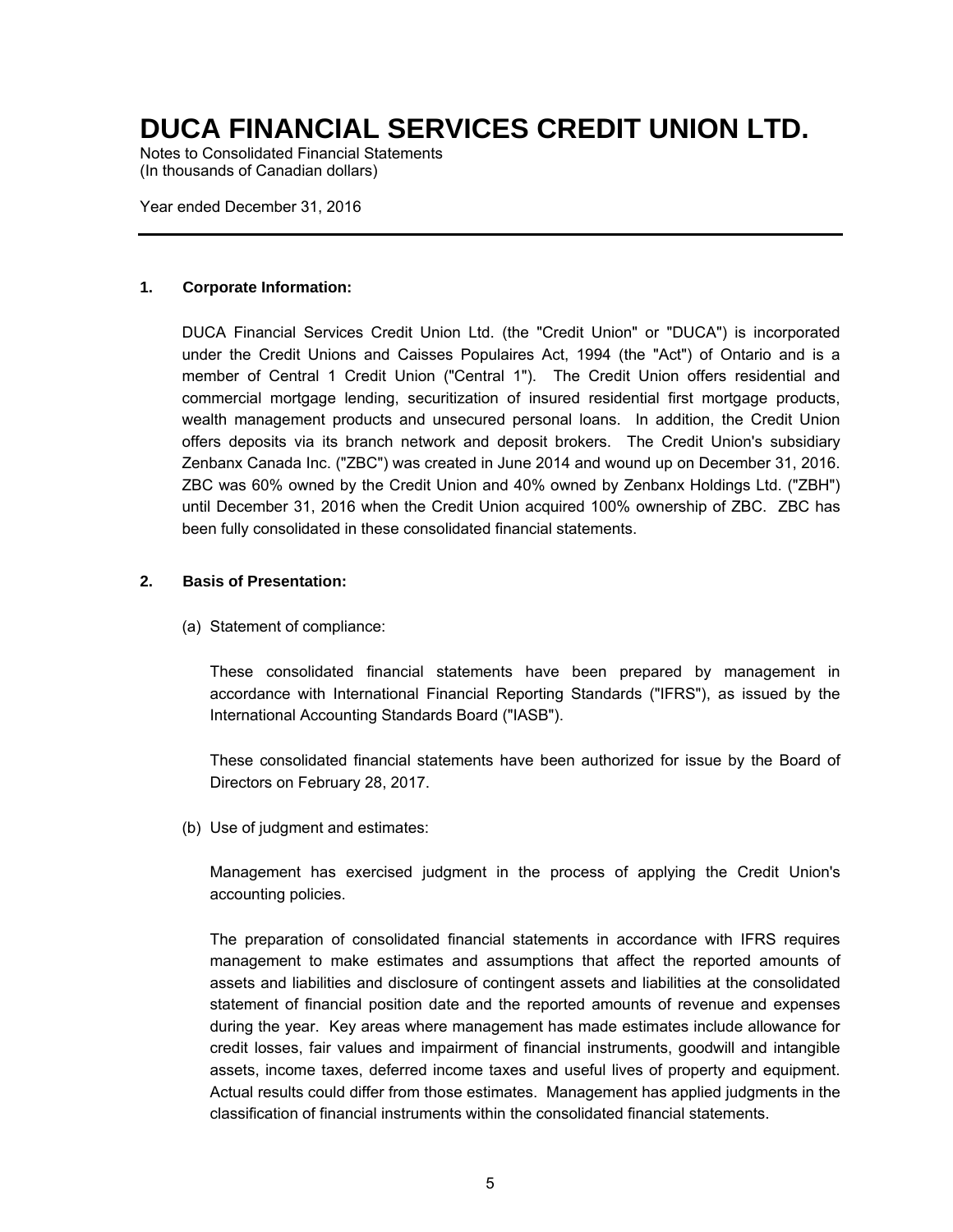Notes to Consolidated Financial Statements (continued) (In thousands of Canadian dollars)

Year ended December 31, 2016

#### **2. Basis of Presentation (continued):**

(c) Basis of measurement:

The consolidated financial statements have been prepared on the historical cost basis, except for the following items which are measured at fair value:

- Derivative financial instruments; and
- Financial instruments at fair value through profit or loss.
- (d) Functional and presentation currency:

These consolidated financial statements are presented in Canadian dollars, which is the Credit Union's functional currency. Financial information presented in Canadian dollars has been rounded to the nearest thousands, except when otherwise indicated.

(e) Changes in accounting policies:

New standards and interpretations not yet adopted:

The following are upcoming changes to IFRSs that may impact the Credit Union:

• IFRS 15, Revenue from Contracts with Customers ("IFRS 15"):

The standard contains a single model that applies to contracts with customers and two approaches to recognizing revenue: at a point in time or over time. The model features a contract-based five-step analysis of transactions to determine whether, how much and when revenue is recognized. New estimates and judgmental thresholds have been introduced, which may affect the amount and/or timing of revenue recognized. The new standard applies to contracts with customers. It does not apply to insurance contracts, financial instruments or lease contracts, which fall in the scope of other IFRSs. The Credit Union intends to adopt IFRS 15 in its consolidated financial statements for the annual period beginning on January 1, 2018. The extent of the impact of adoption of the standard has not yet been determined.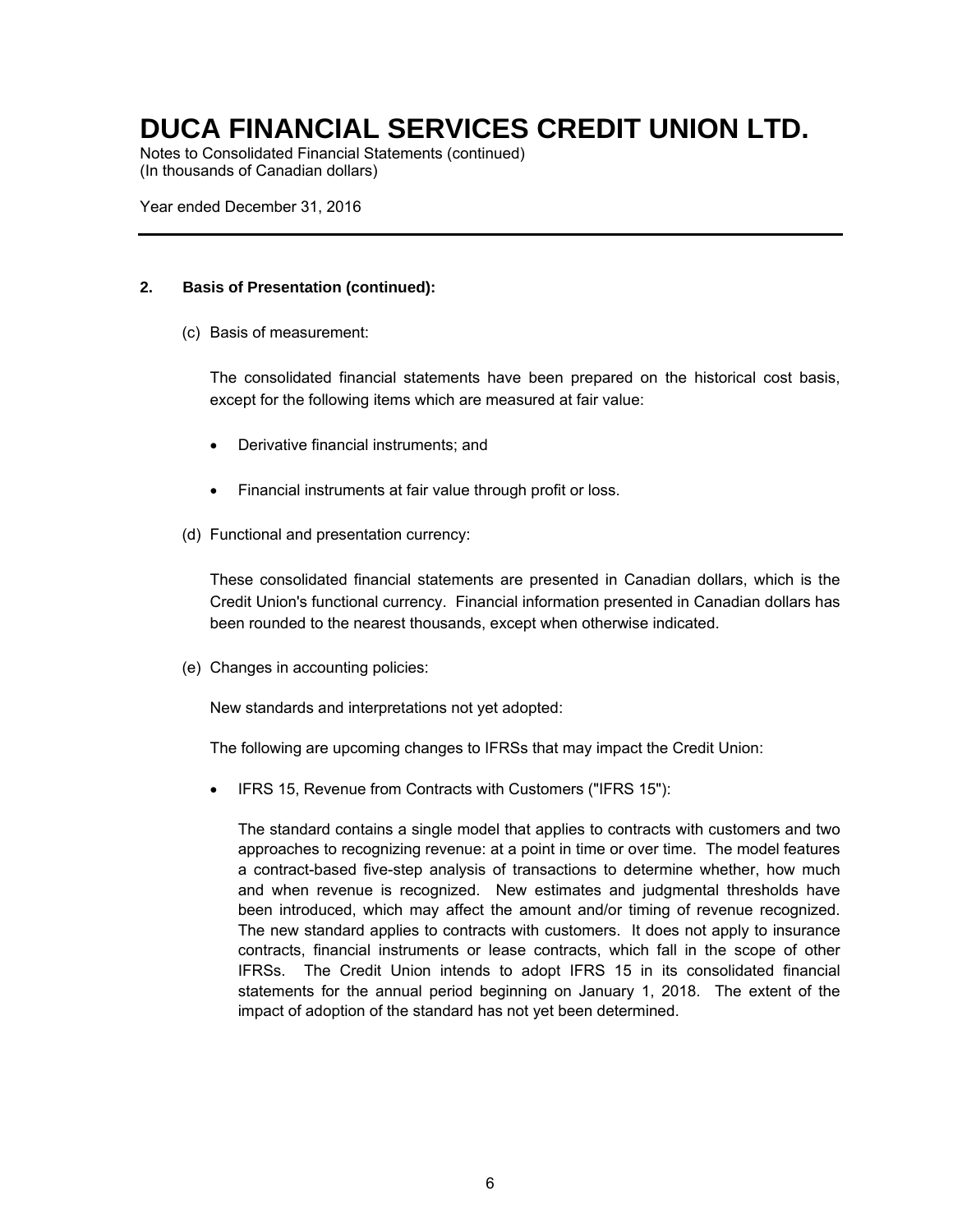Notes to Consolidated Financial Statements (continued) (In thousands of Canadian dollars)

Year ended December 31, 2016

#### **2. Basis of Presentation (continued):**

IFRS 9, Financial Instruments ("IFRS 9"):

IFRS 9, published in July 2014, replaced the existing guidance in International Accounting Standard ("IAS") 39, Financial Instruments: Recognition and Measurement ("IAS 39"). IFRS 9 includes revised guidance on the classification and measurement of financial instruments, including a new expected credit loss model for calculating impairment on financial assets, and the new general hedge accounting requirements. It also carries forward the guidance on recognition and derecognition of financial instruments from IAS 39. The Credit Union intends to adopt these amendments in its consolidated financial statements for the annual period beginning on January 1, 2018. The extent of the impact of adoption of the standard has not yet been determined.

• IFRS 16, Leases ("IFRS 16"):

The standard introduces a single lessee accounting model and requires a lessee to recognize assets and liabilities for all leases with a term of more than 12 months, unless the underlying asset is of low value. A lessee is required to recognize a right-ofuse asset representing its right to use the underlying asset and a lease liability representing its obligation to make lease payments. The Credit Union intends to adopt IFRS 16 in its consolidated financial statements for the annual period beginning on January 1, 2019. The extent of the impact of adoption of the standard has not yet been determined.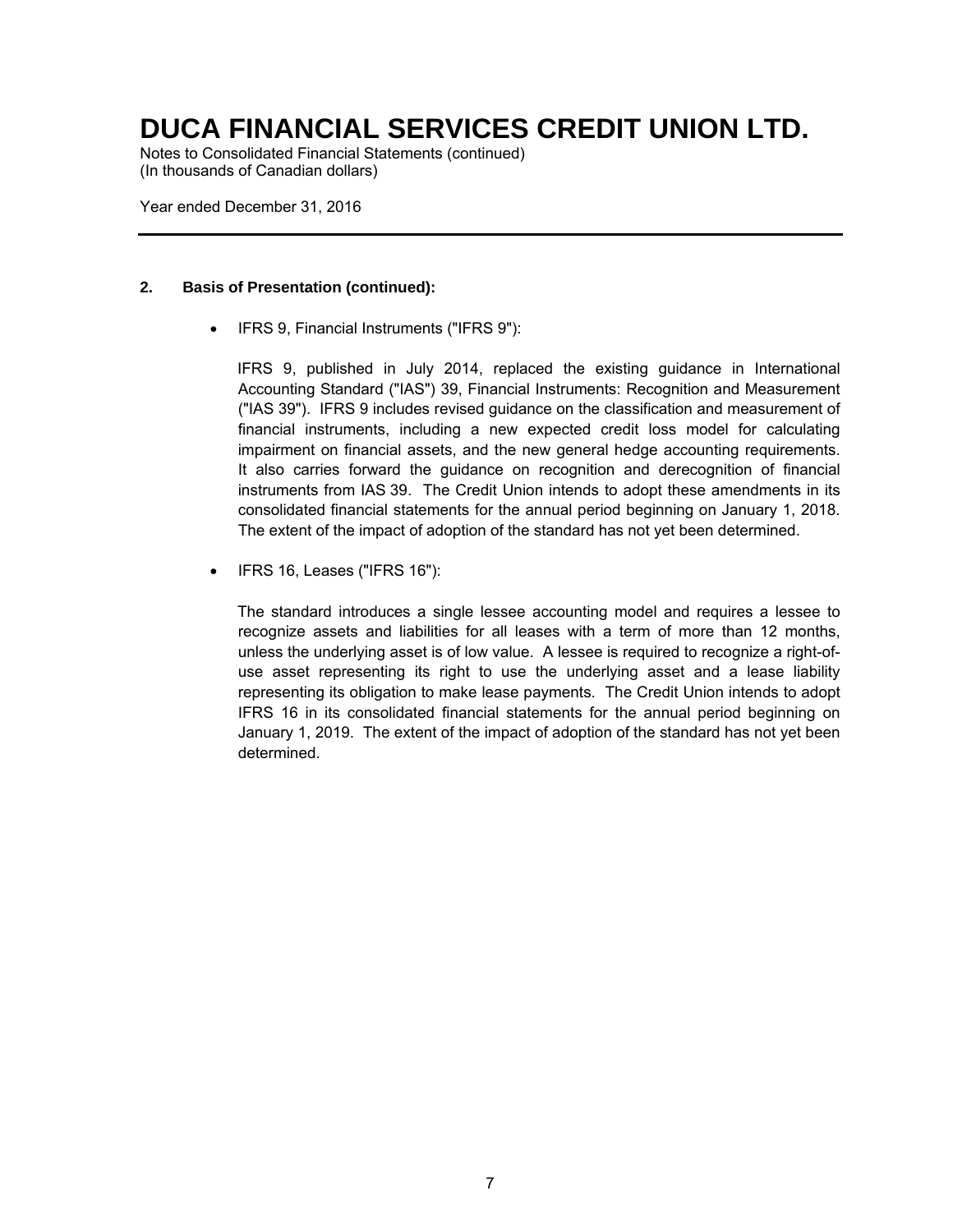Notes to Consolidated Financial Statements (continued) (In thousands of Canadian dollars)

Year ended December 31, 2016

#### **3. Significant Accounting Policies:**

(a) Cash and cash equivalents:

Cash and cash equivalents include cash on hand, deposits with banks, other short-term highly liquid investments with original maturities of three months or less; and for the purpose of the consolidated statement of cash flows, bank overdrafts that are repayable on demand.

- (b) Financial instruments:
	- (i) Recognition and measurement:

The Credit Union initially recognizes loans and receivables, deposits and borrowings on the date at which they are originated. Regular way purchases and sales of financial assets are recognized on the trade date at which the Credit Union commits to purchase or sell the asset. All other financial assets and liabilities (including assets and liabilities designated at fair value through profit or loss) are initially recognized on the trade date at which the Credit Union becomes a party to the contractual provisions of the instrument.

A financial asset or financial liability is measured initially at fair value plus, for an item not at fair value through profit or loss, transaction costs that are directly attributable to its acquisition or issue.

The Credit Union's financial assets and liabilities are carried at amortized cost less impairment, if any, except for trading securities, available-for-sale securities, derivatives and certain financial liabilities.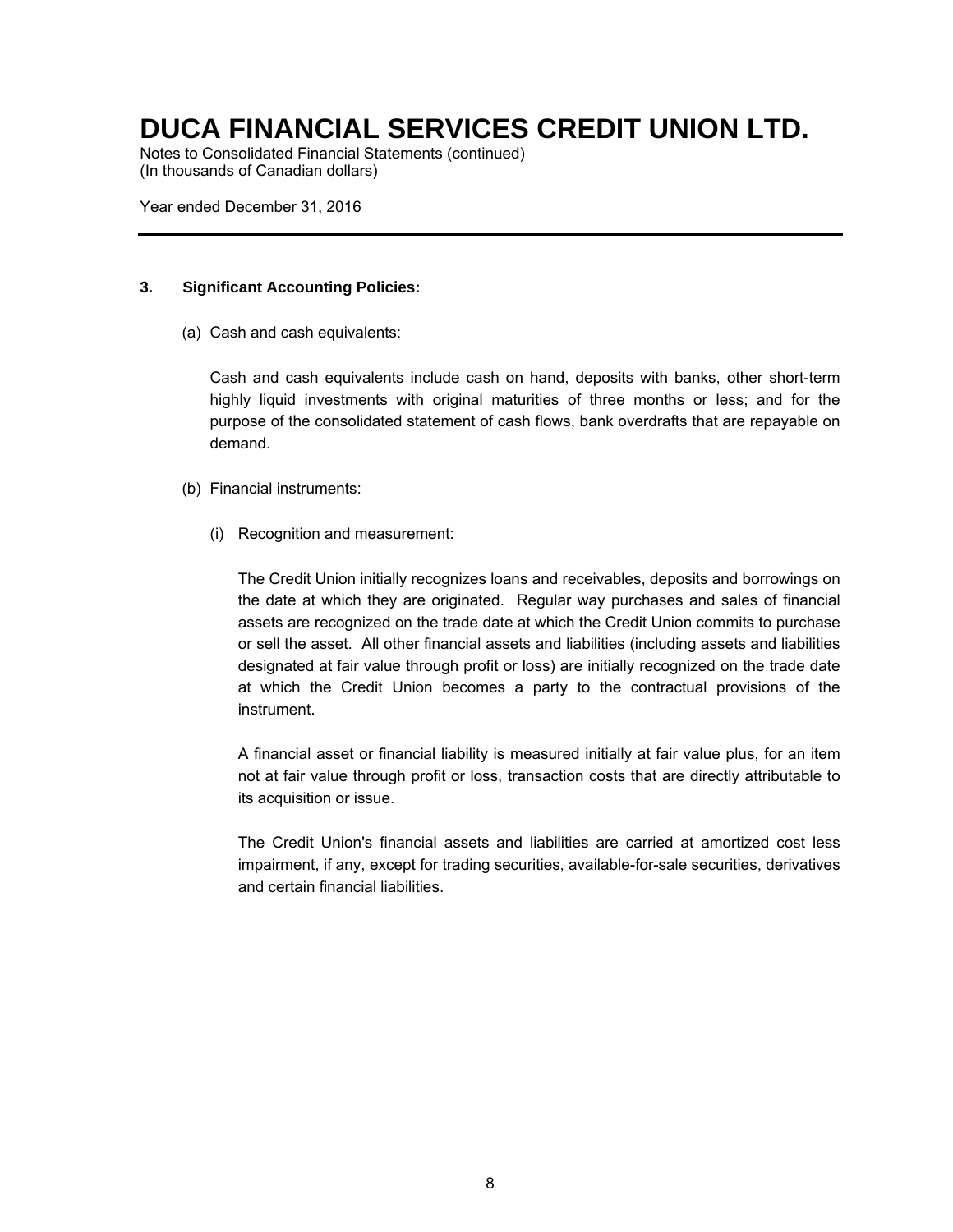Notes to Consolidated Financial Statements (continued) (In thousands of Canadian dollars)

Year ended December 31, 2016

#### **3. Significant Accounting Policies (continued):**

(ii) Classification:

At inception, a financial asset is classified in one of the following categories:

- Loans and receivables;
- Held-to-maturity;
- Available-for-sale; or
- At fair value through profit or loss and within the category as:
- Held-for-trading; or
- Designated at fair value through profit or loss.

The Credit Union classifies its financial liabilities as measured at amortized cost or at fair value through profit or loss.

(iii) Derecognition:

The Credit Union derecognizes a financial asset when the contractual rights to the cash flows from the financial asset expire, or when it transfers the financial asset in a transaction in which substantially all the risks and rewards of ownership of the financial asset are transferred or in which the Credit Union neither transfers nor retains substantially all the risks and rewards of ownership and it does not retain control of the financial asset.

The Credit Union derecognizes a financial liability when its contractual obligations are discharged, cancelled or expired.

(iv) Offsetting:

Financial assets and liabilities are offset and the net amount presented in the consolidated statement of financial position when, and only when, the Credit Union has a legal right to set off the recognized amounts and it intends either to settle on a net basis or to realize the asset and settle the liability simultaneously.

Income and expenses are presented on a net basis only when permitted under IFRS, or for gains and losses arising from a group of similar transactions.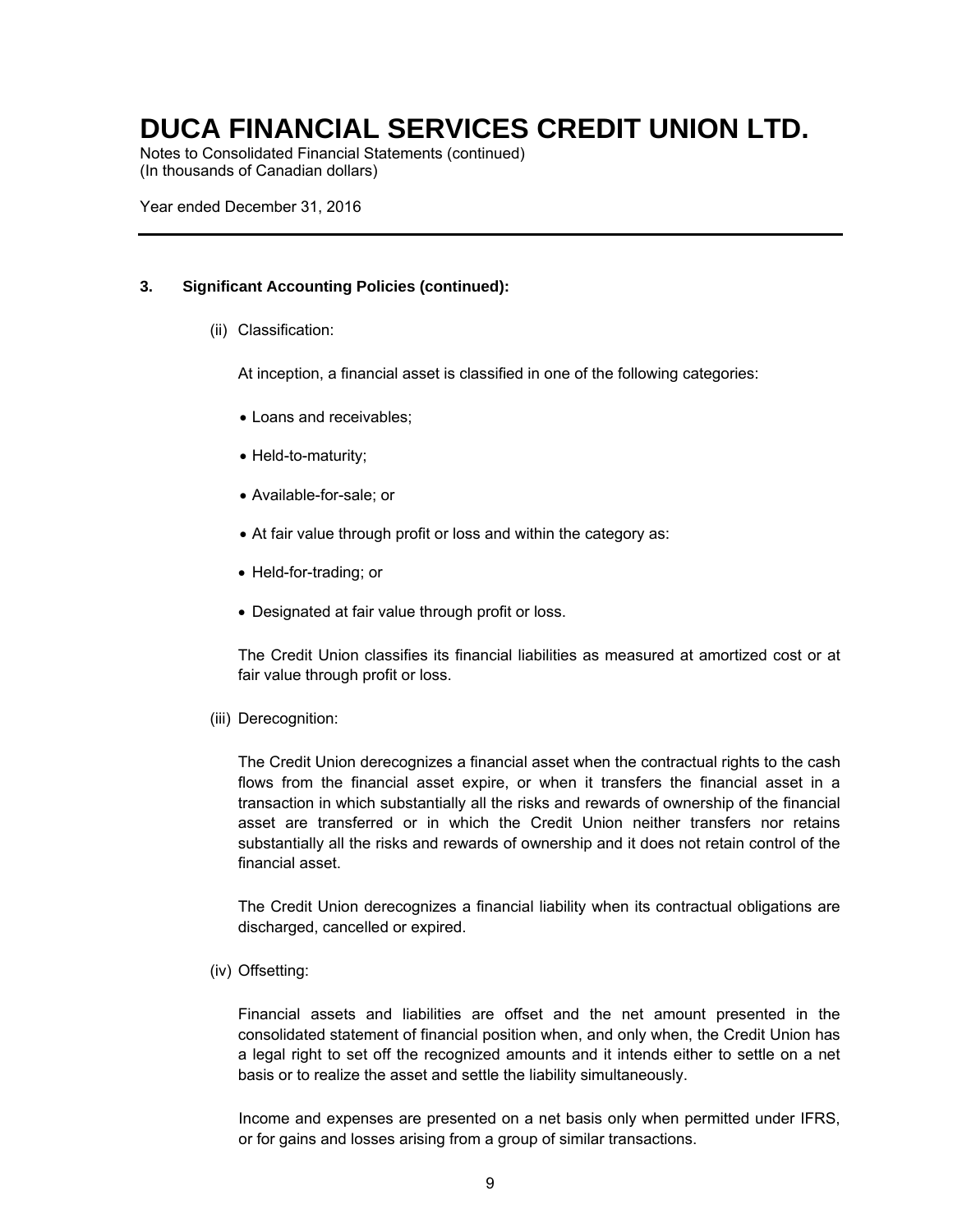Notes to Consolidated Financial Statements (continued) (In thousands of Canadian dollars)

Year ended December 31, 2016

#### **3. Significant Accounting Policies (continued):**

(v) Amortized cost measurement:

The amortized cost of a financial asset or liability is the amount at which the financial asset or liability is measured at initial recognition, minus principal repayments, plus or minus the cumulative amortization using the effective interest method of any difference between the initial amount recognized and the maturity amount, minus any reduction for impairment.

#### (vi) Fair value measurement:

Fair value is the price that would be received to sell an asset or paid to transfer a liability in an orderly transaction between market participants at the measurement date in the principal, or in its absence, the most advantageous market to which the Credit Union has access at that date. The fair value of a liability reflects its non-performance risk. For assets and liabilities carried at fair value, the Credit Union measures such value using the procedures set out below, irrespective of whether these assets and liabilities are carried at fair value as a result of an election.

When available, the Credit Union uses quoted market prices to determine fair value and classifies such items as Level 1. In some cases where a market price is not available, the Credit Union uses quoted prices for similar instruments in active markets; quoted prices for identical or similar instruments in markets that are not active and model-derived valuations in which all significant inputs and significant value drivers are observable in active markets to calculate fair value, in which case, the items are classified as Level 2.

If quoted market prices are not available, fair value is based upon internally developed valuation techniques that use, where possible, current market-based or independently sourced market parameters, such as interest rates, currency rates, option volatilities, etc. Items valued using such internally generated valuation techniques are classified as Level 2 or Level 3 depending on the observability of significant inputs to the model.

Treasury bills, bank deposits, bankers' acceptances, government bonds, Central 1 deposits, other bonds and deposit notes are classified as held-to-maturity and are initially measured at fair value plus transaction costs that are directly attributable to their acquisition. Subsequently, they are carried at amortized cost using the effective interest method less any provision for impairment.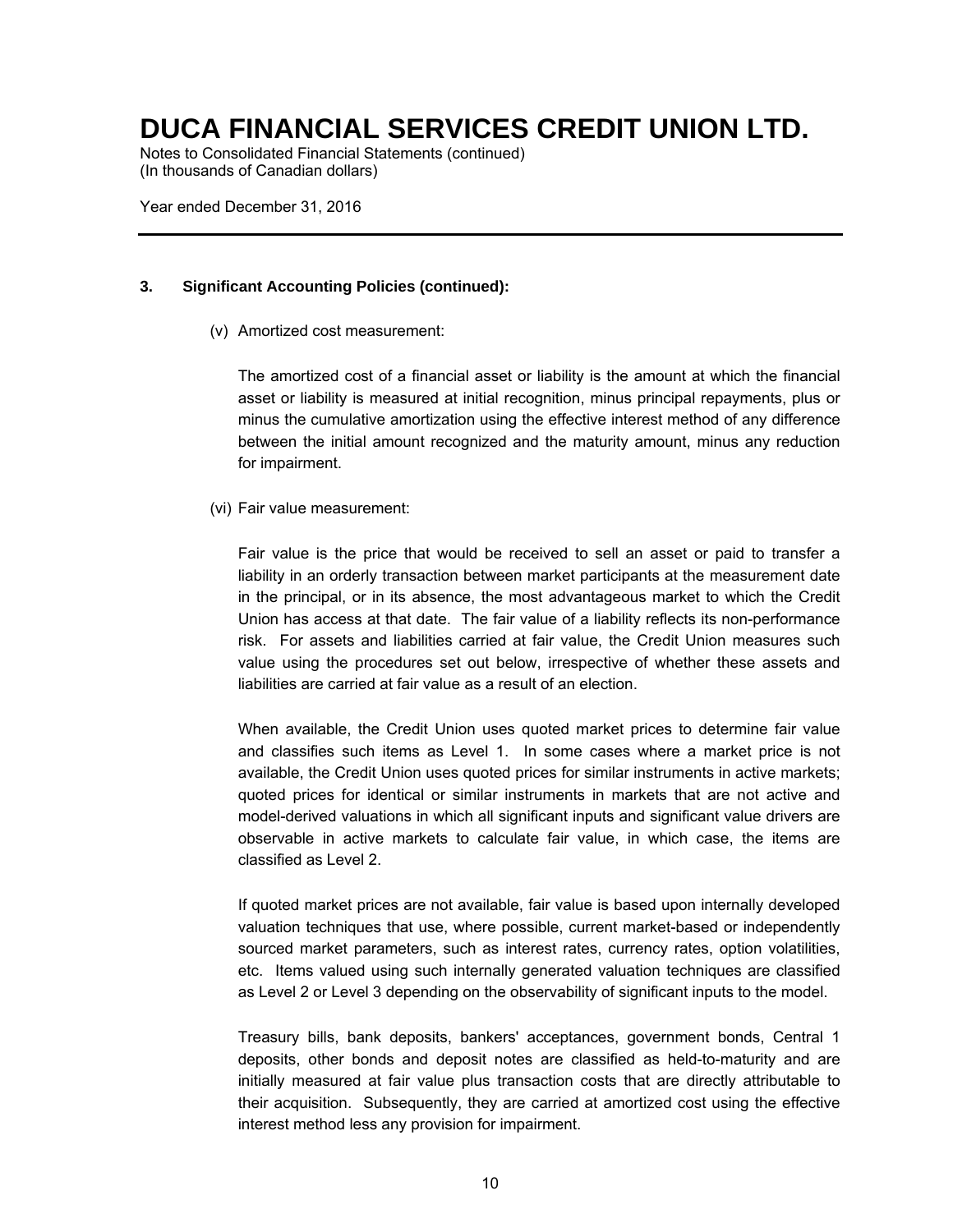Notes to Consolidated Financial Statements (continued) (In thousands of Canadian dollars)

Year ended December 31, 2016

#### **3. Significant Accounting Policies (continued):**

Equity instruments and certain bonds are designated at fair value though profit or loss and are recognized at fair value at their acquisition. Subsequently, they are carried at fair value, unless they do not have a quoted market price in an active market and fair value is not reliably measured, in which case, they are carried at cost. Transaction costs that are directly attributable to their acquisition are expensed through net income.

Purchases and sales of equity instruments are recognized on the settlement date with any change in fair value between trade date and settlement date being recognized in net income.

The Credit Union manages interest rate risk through interest rate swaps. These derivatives are carried at fair value and are reported as assets where they have a positive fair value and as liabilities where they have a negative fair value, in both cases shown on the consolidated statement of financial position. The Credit Union has designated its interest rate swap agreements as fair value through profit and loss and hence, changes in fair value of the interest rate swaps is reflected immediately in net income.

The Credit Union manages the risk of foreign currency fluctuation through the use of forward contracts. These derivatives are carried at fair value and are reported as assets where they have a positive fair value and as liabilities where they have a negative fair value, in both cases, shown on the consolidated statement of financial position. The Credit Union has designated its forward rate agreements as fair value through profit or loss and hence, changes in fair value of the interest rate swaps is reflected immediately in net income.

(vii) Identification and measurement of impairment:

At each reporting date, the Credit Union assesses whether there is objective evidence that financial assets not carried at fair value through profit or loss are impaired. A financial asset is impaired when objective evidence demonstrates that a loss event has occurred after the initial recognition of the asset(s), and that the loss event has an impact on the future cash flows of the asset(s) that can be estimated reliably.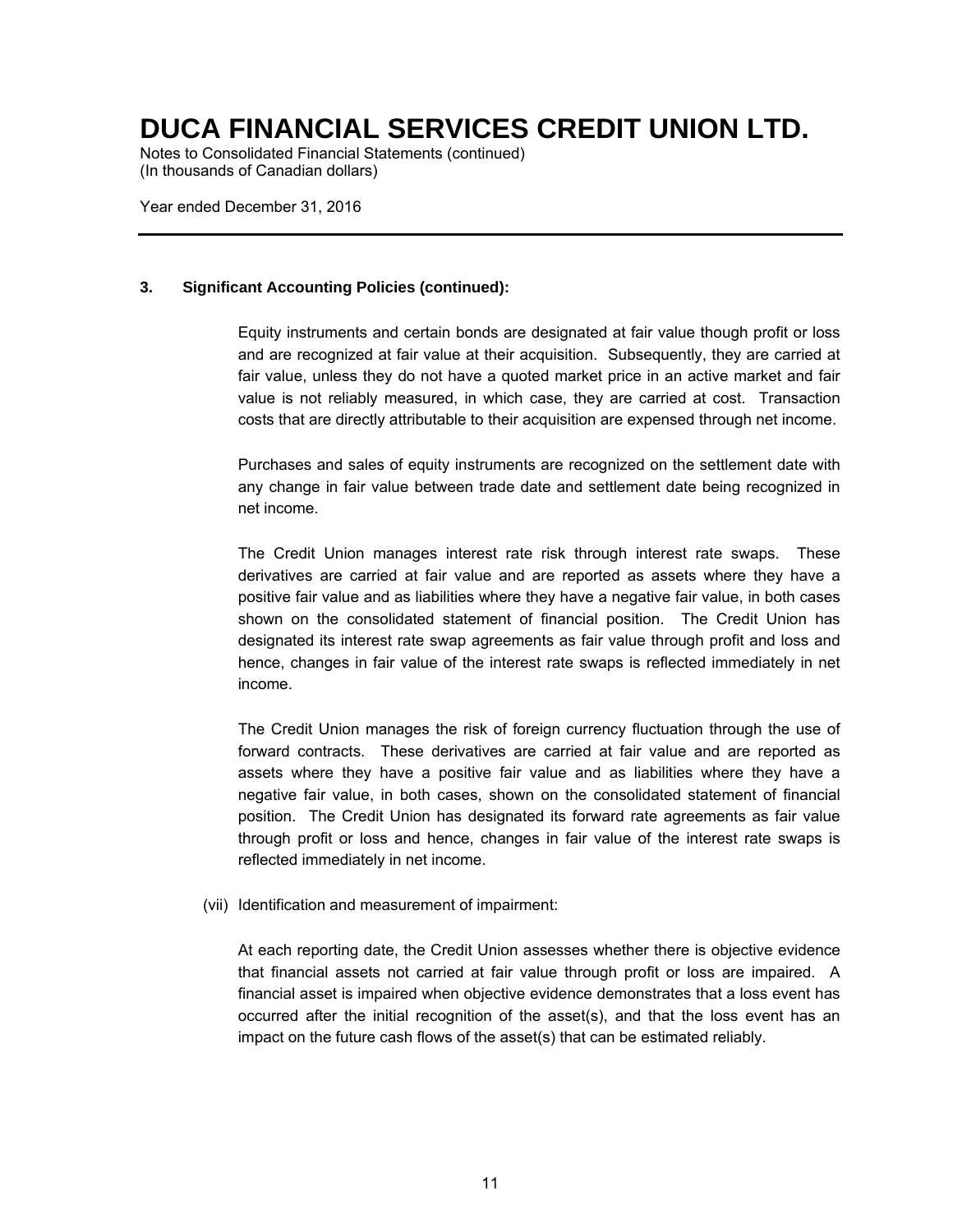Notes to Consolidated Financial Statements (continued) (In thousands of Canadian dollars)

Year ended December 31, 2016

#### **3. Significant Accounting Policies (continued):**

Objective evidence that financial assets are impaired can include significant financial difficulty of the borrower or issuer, default or delinquency by a borrower, restructuring of a loan by the Credit Union on terms that the Credit Union would not otherwise consider, indications that a borrower or issuer will enter bankruptcy, the disappearance of an active market for a security, or other observable data relating to a group of assets, such as adverse changes in the payment status of borrowers or issuers in the group, or economic conditions that correlate with defaults in the group. In addition, for an investment in an equity security, a significant or prolonged decline in its fair value below its cost is objective evidence of impairment.

A loan is classified as impaired when, in management's opinion, there has been a deterioration in credit quality to the extent that there is no longer reasonable assurance as to the timely collection of the full amount of principal and interest. Loans where interest or principal is contractually past due for greater than 90 days are automatically recognized as impaired, unless management determines that the loan is fully secured, in the process of collection and the collection efforts are reasonably expected to result in either repayment of the loan or restoring it to a current state within 90 days.

The Credit Union considers evidence of impairment for loans at both an individual asset and collective level. All individually significant loans are assessed for specific impairment. All individually significant loans found not to be specifically impaired are then collectively assessed for any impairment that has been incurred but not yet identified. Loans that are not individually significant are collectively assessed for impairment by grouping together loans with similar risk characteristics.

In assessing collective impairment, the Credit Union uses historical trends, adjusted for management's judgment as to whether current economic and credit conditions are such that the actual losses are likely to be greater or less than suggested by historical modelling.

Impairment losses on assets carried at amortized cost are measured as the difference between the carrying amount of the financial asset and the present value of estimated future cash flows discounted at the asset's original effective interest rate inherent in the financial asset at the date of impairment. Impairment losses are recognized in profit or loss and reflected in an allowance account against related financial assets. When a subsequent event causes the amount of impairment loss to decrease, the decrease in impairment loss is reversed through profit or loss.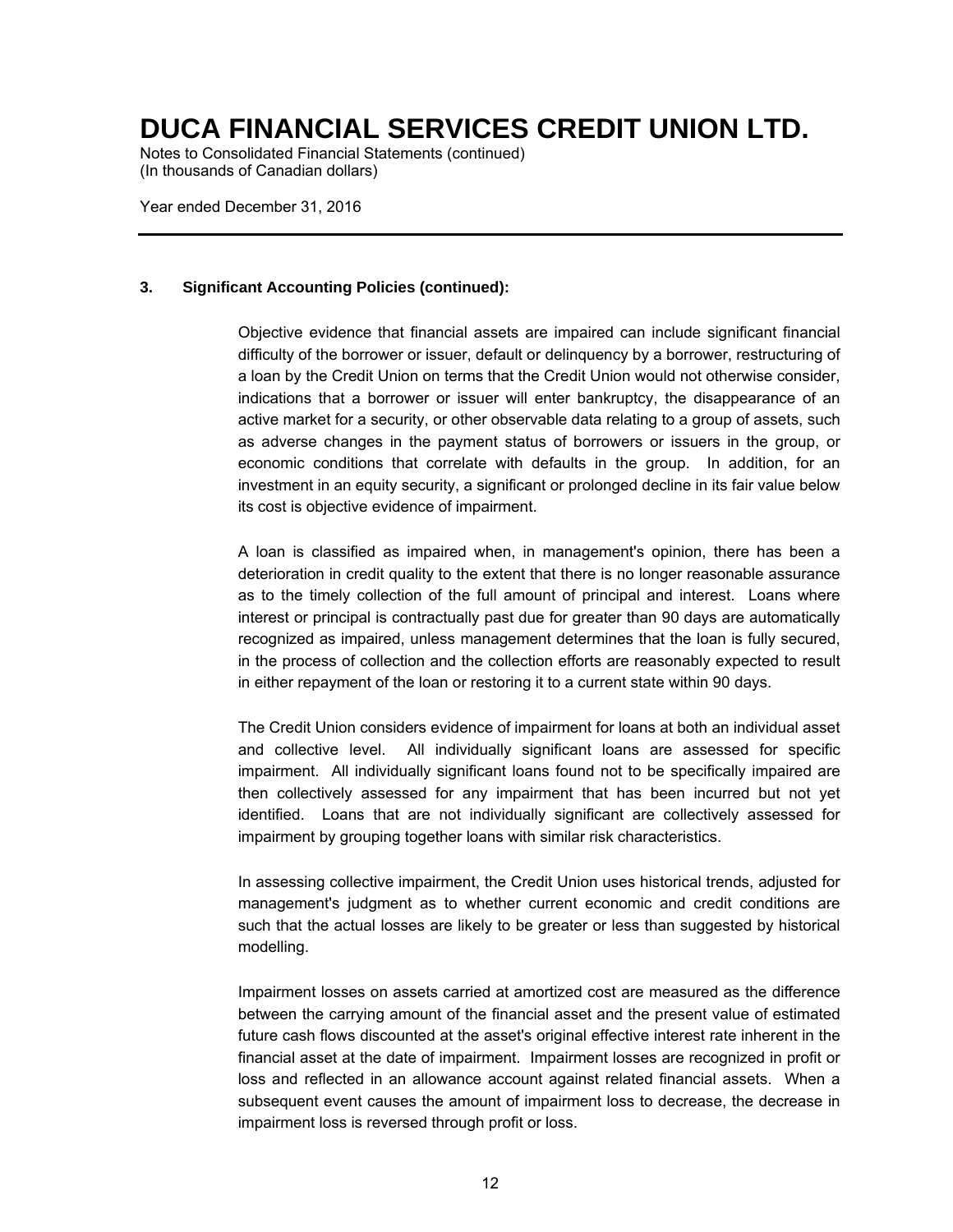Notes to Consolidated Financial Statements (continued) (In thousands of Canadian dollars)

Year ended December 31, 2016

#### **3. Significant Accounting Policies (continued):**

(c) Principles of consolidation:

The consolidated financial statements include the assets, liabilities and results of operations of the Credit Union and its subsidiary after the elimination of intercompany transactions and balances.

Subsidiaries are entities the Credit Union controls. The Credit Union has control when it has power over the entity and has the ability to use its power over the entity to affect returns. The subsidiary included in the consolidated financial statements is ZBC, which is 100% owned by the Credit Union at December 31, 2016.

(d) Derivatives held for risk management:

Derivatives held for risk management purposes are measured at fair value in the consolidated statement of financial position and reported as assets where they have a positive fair value and as liabilities where they have a negative fair value.

Derivatives held for risk management purposes are designated as either cash flow hedges, fair value hedges or economic hedges that do not qualify for hedge accounting. The Credit Union has employed only cash flow hedges or economic hedges. Cash flow hedges are utilized to hedge the variability in cash flows associated with floating rate debt liabilities by converting them to fixed rate debt liabilities.

The Credit Union enters into economic hedges to hedge its own exposure. Changes in fair value of economic hedge derivatives are recognized in net income. Management did not employ hedge accounting during the year or the previous year.

(e) Member loans:

All member loans are non-derivative financial assets with fixed or determinable payments that are not quoted in an active market and have been classified as loans and receivables.

Member loans are initially measured at fair value, net of loan origination fees and inclusive of transaction costs incurred and subsequently measured at amortized cost, using the effective interest method (net of an allowance for credit losses).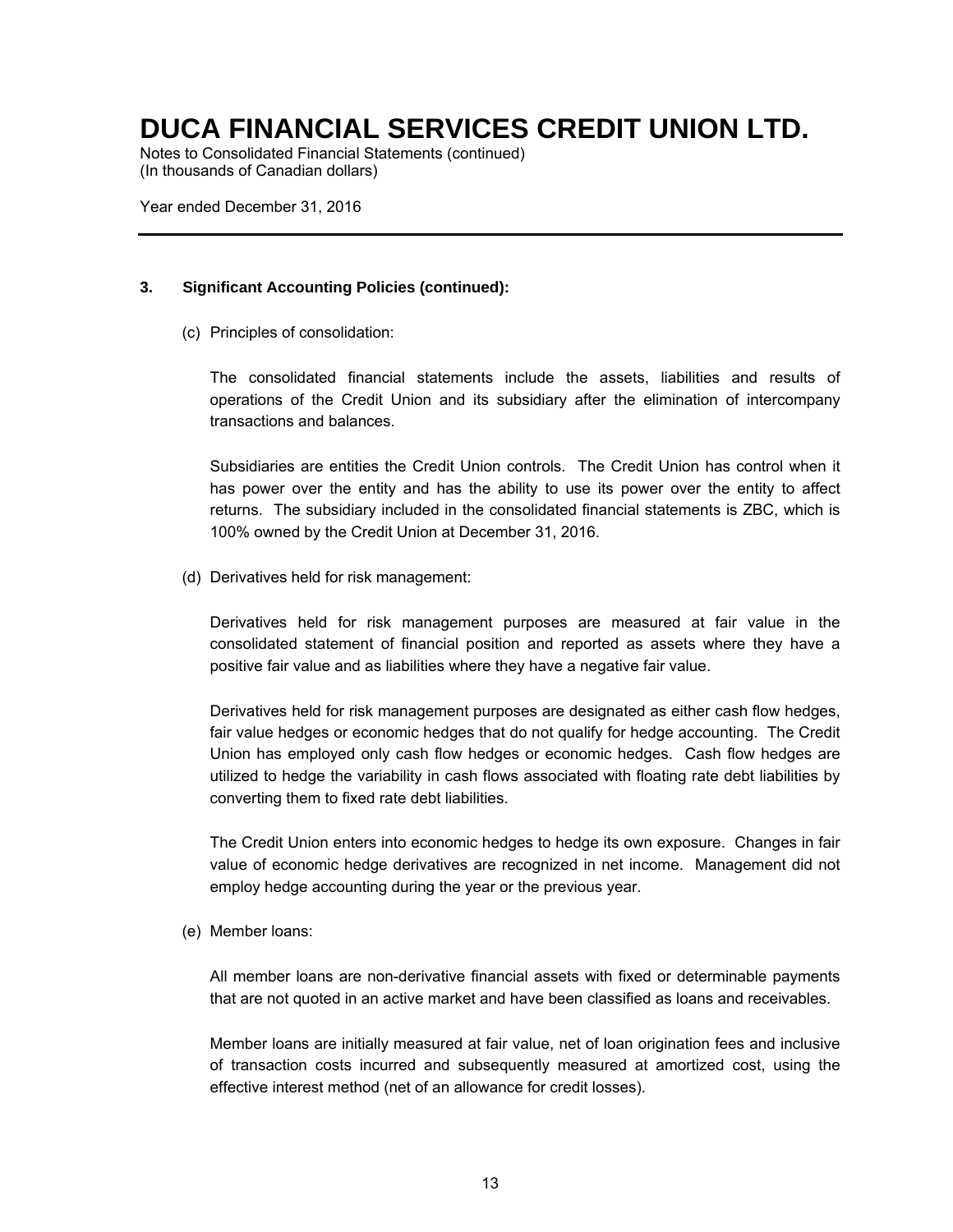Notes to Consolidated Financial Statements (continued) (In thousands of Canadian dollars)

Year ended December 31, 2016

#### **3. Significant Accounting Policies (continued):**

(f) Securitized loans and securitization liabilities:

The Credit Union periodically securitizes mortgages and sells the securities to Canada Mortgage and Housing Corporation's ("CMHC") sponsored entities. Mortgage loan securitization is part of the Credit Union's liquidity and funding strategy. In the absence of sales of retained interests (see below), most transfers of pools of mortgages under the current programs do not result in derecognition of the mortgages from the Credit Union's consolidated statement of financial position. As such, these transactions result in the recognition of securitization liabilities when cash is received from the securitization entities. Such mortgages are reclassified to securitized residential mortgages on the consolidated statement of financial position and continue to be accounted for as loans, as described above.

The securitization liabilities are recorded at amortized cost using the effective interest rate method. Interest expense is allocated over the expected term of the borrowing by applying the effective interest rate to the carrying amount of the liability. The effective interest rate is the rate that exactly discounts estimated future cash outflows over the expected life of the liability. Transaction costs and premiums or discounts are applied to the carrying amount of the liability.

(g) Property and equipment:

Property and equipment are initially recorded at cost and subsequently measured at cost less accumulated depreciation and amortization and any accumulated impairment (losses), with the exception of land, which is not depreciated.

| Asset                                     | <b>Basis</b>  | Rate          |
|-------------------------------------------|---------------|---------------|
| <b>Buildings</b><br>Computer hardware and | Straight line | 20 years      |
| software                                  | Straight line | 5 years       |
| Furniture and fixtures                    | Straight line | 5 years       |
| Leasehold improvements                    | Straight line | Term of lease |

Depreciation methods, useful lives and residual values are reviewed annually and adjusted, if necessary.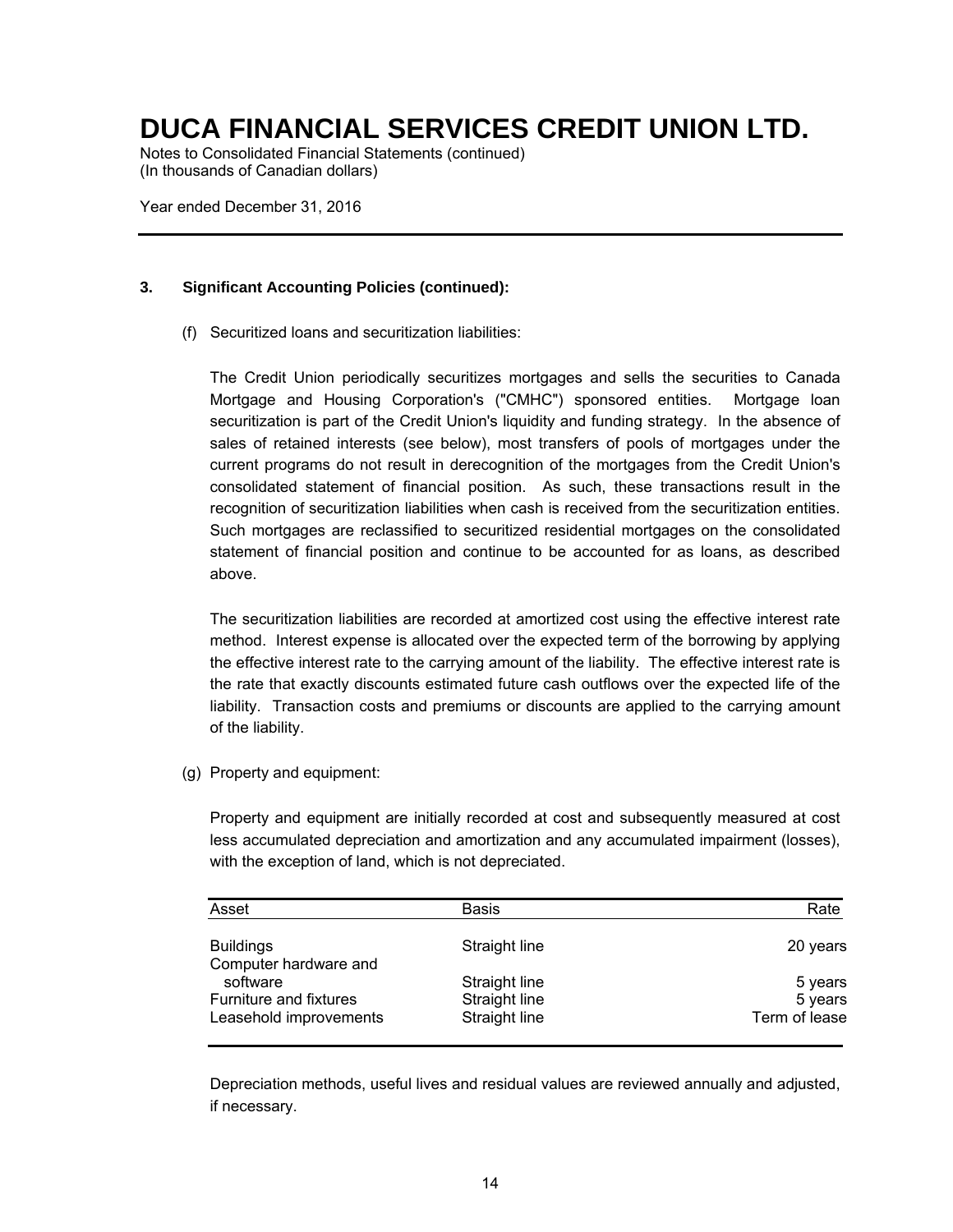Notes to Consolidated Financial Statements (continued) (In thousands of Canadian dollars)

Year ended December 31, 2016

#### **3. Significant Accounting Policies (continued):**

(h) Impairment of non-financial assets:

Non-financial assets are subject to impairment tests whenever events or changes in circumstances indicate that their carrying amount may not be recoverable. Where the carrying value of an asset exceeds its recoverable amount, which is the higher of value in use and fair value less costs to sell, the asset is written down accordingly.

Where it is not possible to estimate the recoverable amount of an individual asset, the impairment test is carried out on the asset's cash-generating unit ("CGU"), which is the lowest group of assets in which the asset belongs for which there are separately identifiable cash flows. The Credit Union has one CGU for which impairment testing is performed.

(i) Income taxes:

Income tax expense comprises current and deferred taxes. Current tax and deferred tax are recognized in net income, except to the extent that it relates to a business combination, or items recognized directly in equity.

Current income taxes are recognized for the estimated income taxes payable or receivable on taxable income or loss for the current year and any adjustment to income taxes payable in respect of previous years. Current income taxes are measured at the amount expected to be recovered from or paid to the taxation authorities. This amount is determined using tax rates and tax laws that have been enacted or substantively enacted by the year-end date.

Deferred tax assets and liabilities are recognized where the carrying amount of an asset or liability differs from its tax base, except for taxable temporary differences arising on the initial recognition of goodwill and temporary differences arising on the initial recognition of an asset or liability in a transaction which is not a business combination and at the time of the transaction affects neither accounting nor taxable profit or loss.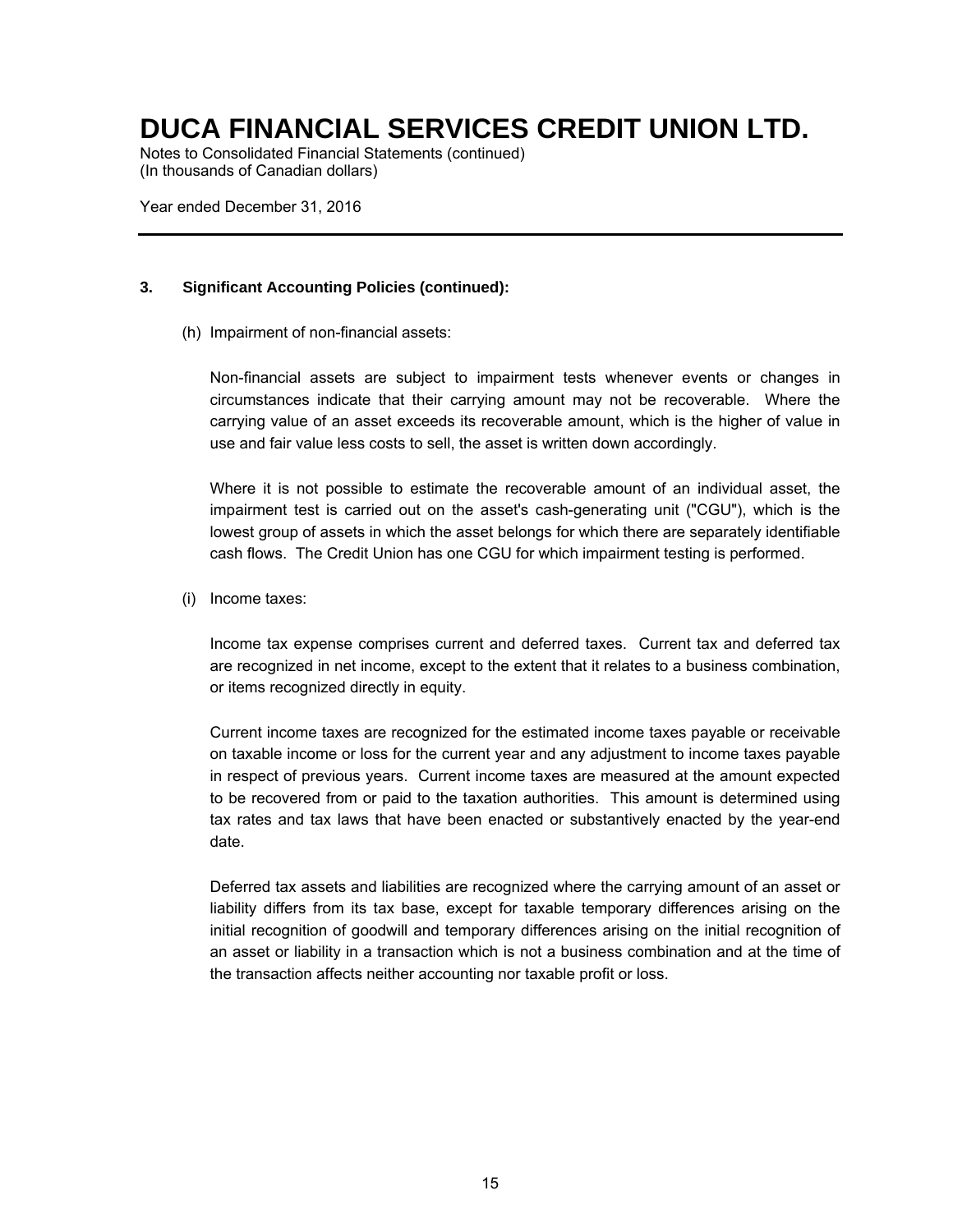Notes to Consolidated Financial Statements (continued) (In thousands of Canadian dollars)

Year ended December 31, 2016

#### **3. Significant Accounting Policies (continued):**

Recognition of deferred tax assets for unused tax losses, tax credits and deductible temporary differences is restricted to those instances where it is probable that future taxable profit will be available which allow the deferred tax asset to be utilized. Deferred tax assets are reviewed at each reporting date and are reduced to the extent that it is no longer probable that the related tax benefit will be realized.

The amount of the deferred tax asset or liability is measured at the amount expected to be recovered from or paid to the taxation authorities. This amount is determined using tax rates and tax laws that have been enacted or substantively enacted by the year-end date and are expected to apply when the liabilities (assets) are settled (recovered).

(j) Member deposits:

All member deposits are initially measured at fair value, net of any transaction costs directly attributable to the issuance of the instrument and have been classified as other financial liabilities.

Member deposits are subsequently measured at amortized cost, using the effective interest method.

(k) Pension plan:

The Credit Union accrues its obligations under the supplementary executive retirement plan ("SERP") and the related costs, net of plan assets and has adopted the following policies:

- (i) the cost of the SERP is valued using the projected benefit method based on service and management's best estimate of expected plan investment performance, salary escalation and retirement ages of employees; and
- (ii) for the purpose of calculating the expected return on plan assets, those assets are valued at fair value.

The Credit Union also has a defined contribution pension plan. Contributions to this plan are expensed as incurred.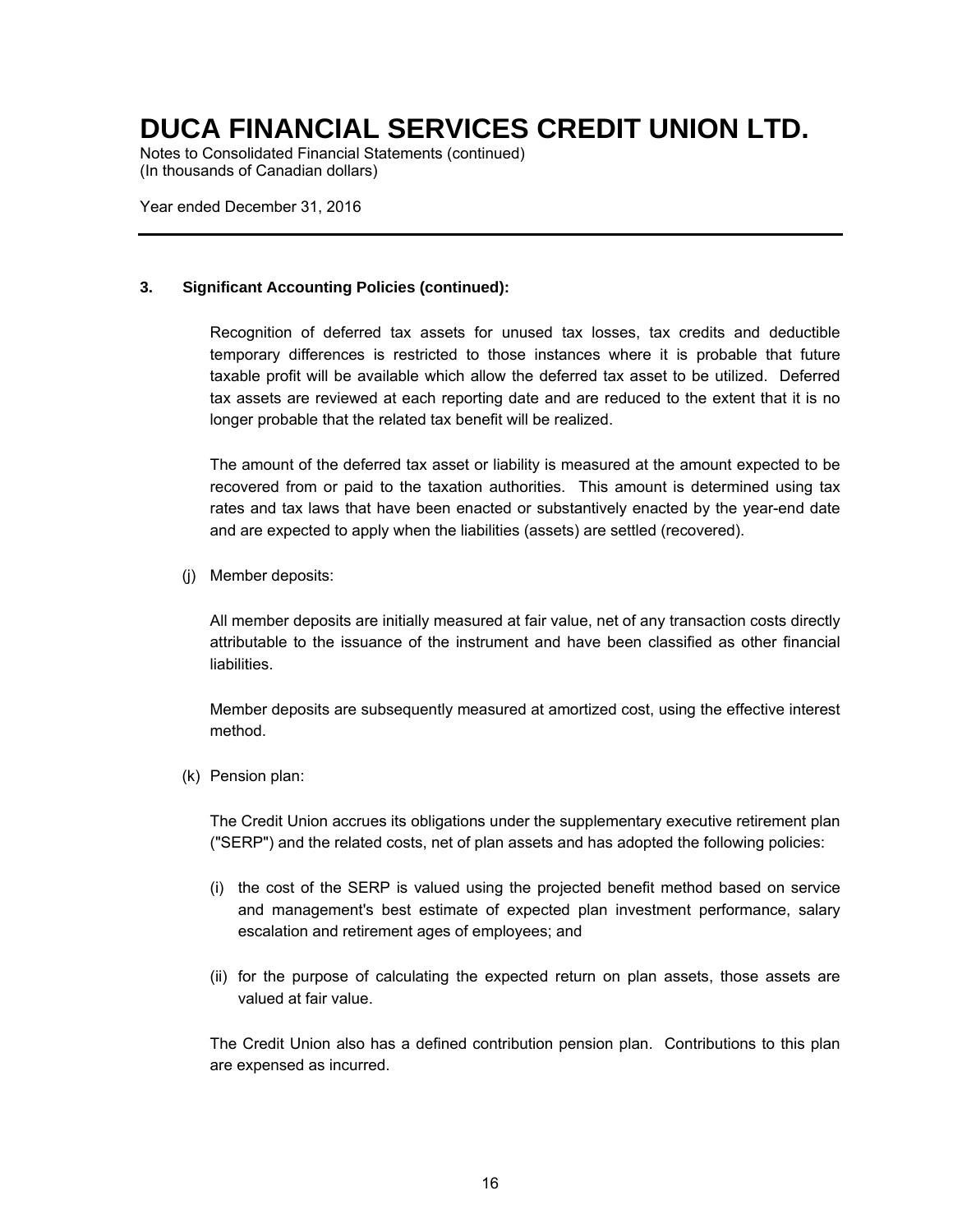Notes to Consolidated Financial Statements (continued) (In thousands of Canadian dollars)

Year ended December 31, 2016

#### **3. Significant Accounting Policies (continued):**

(l) Provisions:

A provision is recognized if, as a result of a past event, the Credit Union has a present legal or constructive obligation that can be estimated reliably, and it is probable that an outflow of economic benefits will be required to settle the obligation. Provisions are determined by discounting the expected future cash flows at a pre-tax rate that reflects current market assessments of the time value of money and, where appropriate, the risks specific to the liability.

(m) Members' shares:

Members' shares issued by the Credit Union are classified as equity only to the extent that they do not meet the definition of a financial liability or financial asset.

Shares that contain redemption features subject to the Credit Union maintaining adequate regulatory capital are accounted for using the requirements of IFRIC 2, Members' Shares in Cooperative Entities and Similar Instruments ("IFRIC 2").

(n) Patronage return:

Patronage returns are recognized in the consolidated statement of comprehensive income (loss) when declared payable by the Board of Directors.

(o) Deferred revenue:

Deferred revenue consists primarily of commitment fee revenue received on commercial loans and is recognized evenly over the remaining term of the related loan.

(p) Revenue recognition:

Revenue from the provision of services to members is recognized when earned, specifically when amounts are fixed or can be determined and the ability to collect is reasonably assured.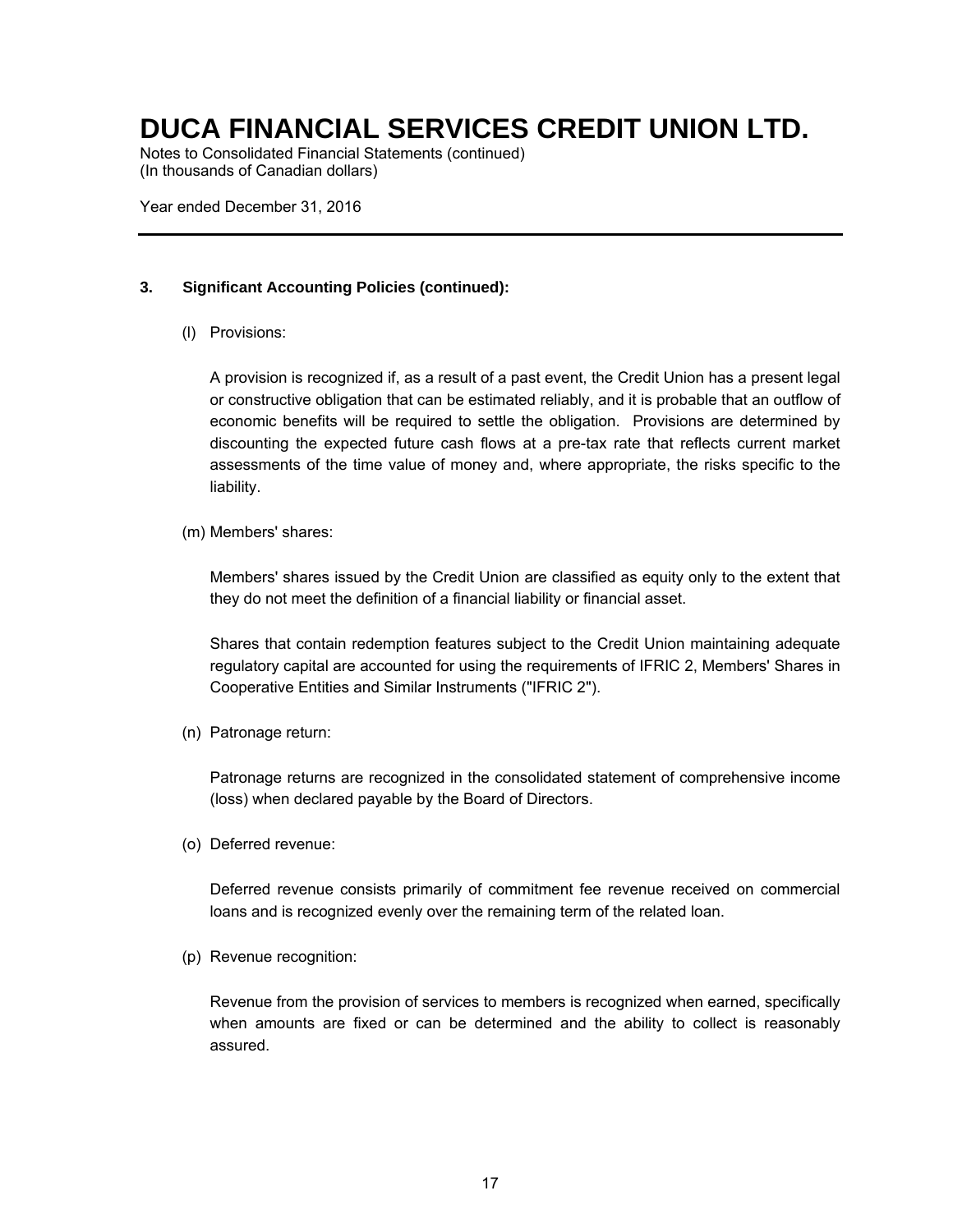Notes to Consolidated Financial Statements (continued) (In thousands of Canadian dollars)

Year ended December 31, 2016

#### **3. Significant Accounting Policies (continued):**

(q) Goodwill:

Goodwill represents the excess of the cost of a business combination over the total acquisition date fair value of the identifiable assets, liabilities and contingent liabilities acquired.

The carrying amounts of the Credit Union's intangible assets are reviewed at each reporting date to determine whether there is any indication of impairment. If any such indication exists, then the asset's recoverable amount is estimated. For goodwill and intangible assets that have indefinite useful lives, the recoverable amount is estimated each year at the same time.

The recoverable amount of an asset or CGU is the greater of its value in use and its fair value less costs to sell. In assessing value in use, the estimated future cash flows are discounted to their present value using a pre-tax discount rate that reflects current market assessments of the time value of money and the risks specific to the asset.

An impairment loss is recognized if the carrying amount of an asset or a CGU exceeds its recoverable amount. Impairment losses are recognized in profit or loss. Impairment losses recognized in respect of CGUs are allocated first to reduce the carrying amount of any goodwill allocated to the CGU and then to reduce the carrying amount of the other assets in the unit (group of units) on a pro rata basis.

An impairment loss in respect of goodwill is not reversed. In respect of other intangible assets, impairment losses recognized in prior periods are assessed at each reporting date for any indications that the loss has decreased or no longer exists. An impairment loss is reversed if there has been a change in the estimates used to determine the recoverable amount. An impairment loss is reversed only to the extent that the asset's carrying amount does not exceed the carrying amount that would have been determined, net of depreciation or amortization, if no impairment loss had been recognized.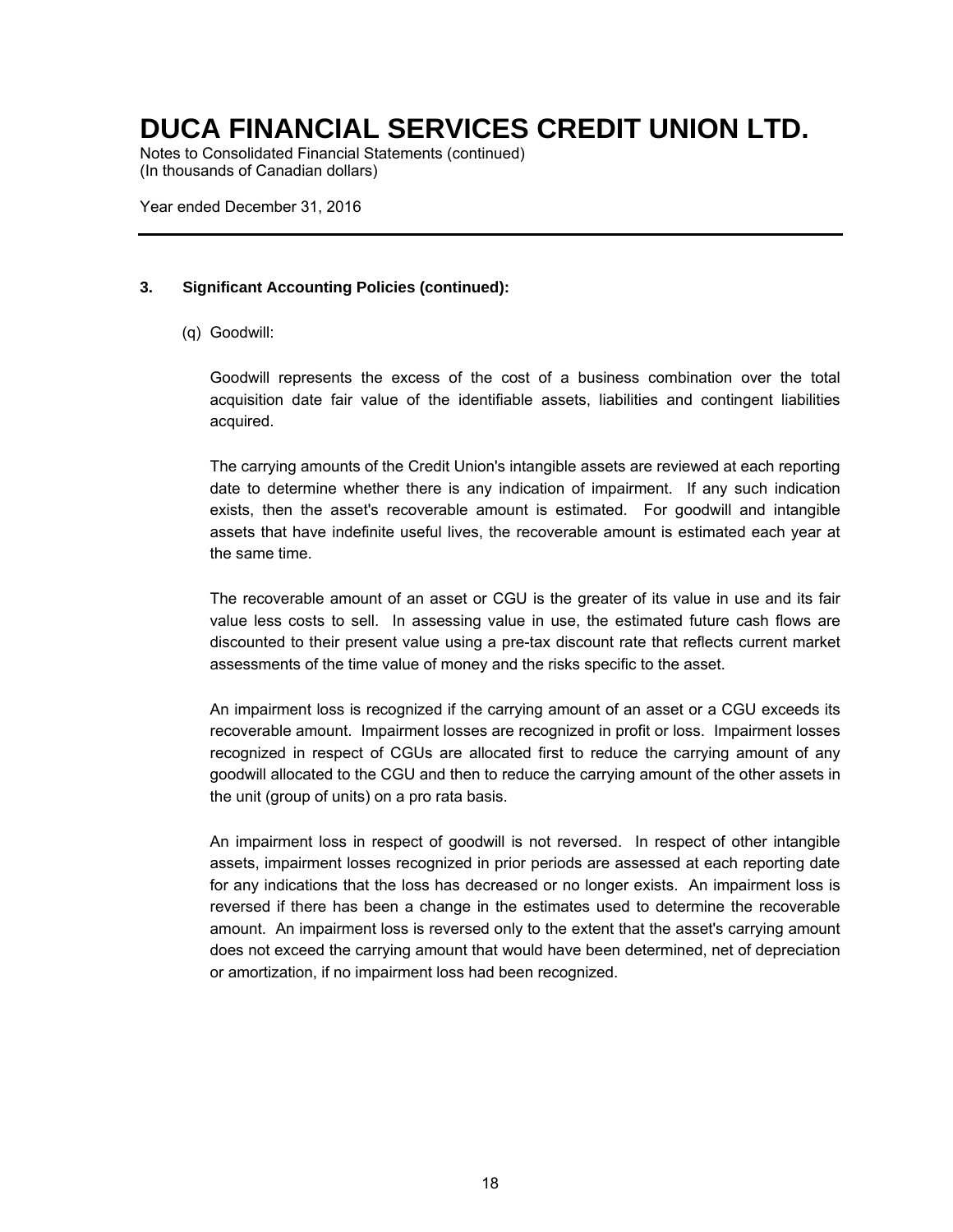Notes to Consolidated Financial Statements (continued) (In thousands of Canadian dollars)

Year ended December 31, 2016

#### **3. Significant Accounting Policies (continued):**

(r) Foreign currency translation:

Foreign currency accounts are translated into Canadian dollars as follows:

At the transaction date, each asset, liability, revenue and expense denominated in a foreign currency is translated into Canadian dollars by the use of the exchange rate in effect at that date. At the year-end date, monetary assets and liabilities are translated into Canadian dollars by using the exchange rate in effect at the year-end date and the related translation differences are recognized in net income. Non-monetary assets and liabilities that are measured at historical cost are translated into Canadian dollars by using the exchange rate in effect at the date of the initial transaction and are not subsequently restated. Nonmonetary assets and liabilities that are measured at fair value or a revalued amount are translated into Canadian dollars by using the exchange rate in effect at the date the value is determined and the related translation differences are recognized in net income.

|                                                                                                |    | 2016    |     | 2015   |
|------------------------------------------------------------------------------------------------|----|---------|-----|--------|
| Cash                                                                                           | \$ | 27,963  | SS. | 30,724 |
| Cash resources where maturities are within three months:<br>Deposits and bankers' acceptances: |    |         |     |        |
| Schedule 1 banks                                                                               |    | 35,003  |     | 24.479 |
| Central 1                                                                                      |    | 72,256  |     | 37,900 |
|                                                                                                |    | 107,259 |     | 62,379 |
|                                                                                                | S  | 135,222 |     | 93,103 |

#### **4. Cash and Cash Equivalents:**

The Credit Union has pledged \$3,500 of deposits and bankers' acceptances to secure its comprehensive credit facility.

Interest rates on deposits and bankers' acceptances range from 0.60% to 1.75%.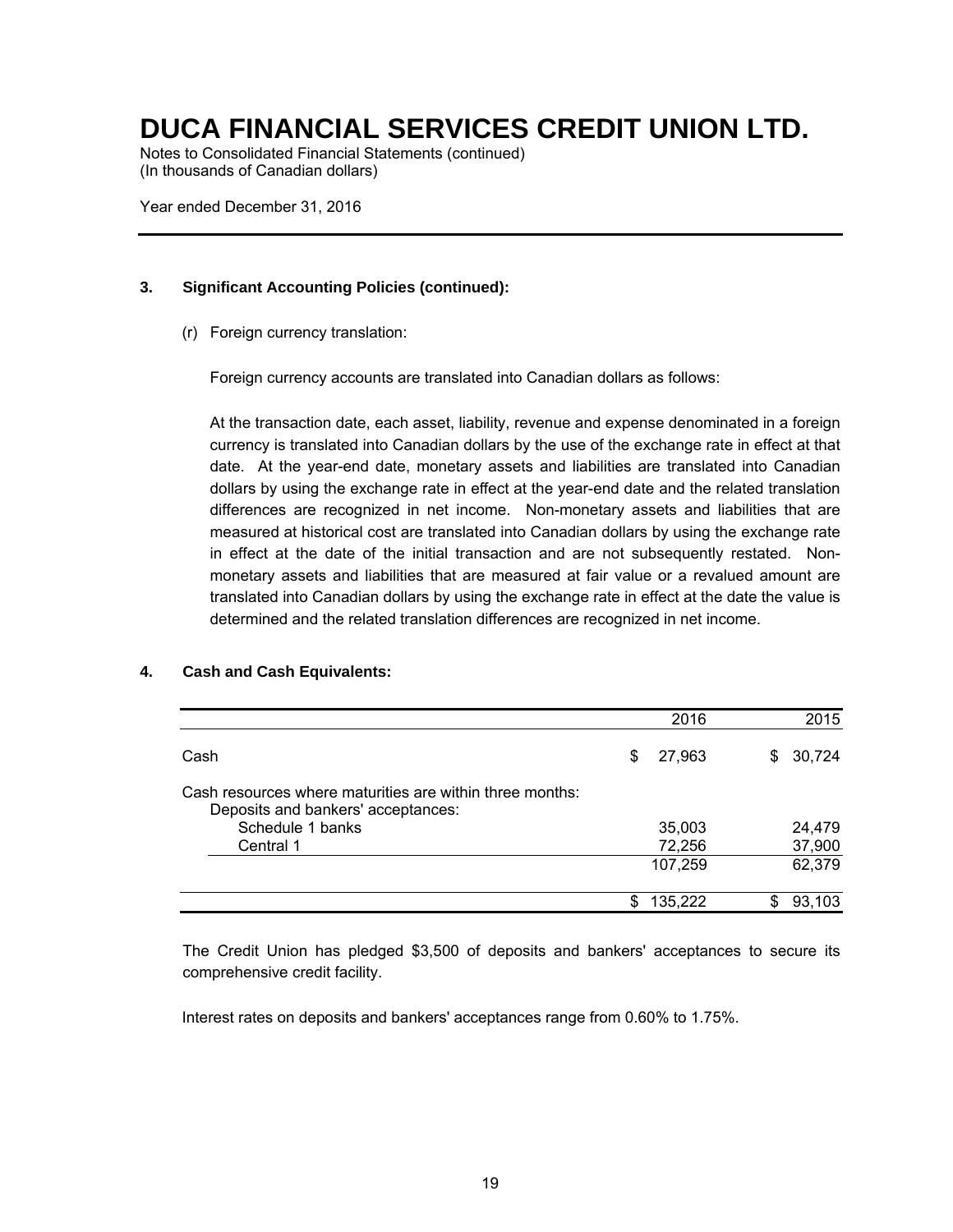Notes to Consolidated Financial Statements (continued) (In thousands of Canadian dollars)

Year ended December 31, 2016

#### **5. Investments:**

The following table provides information on the investments by type of security and issuer. The maximum exposure to credit risk would be the fair value as detailed below:

|                                                                                      | 2016            |              |                 | 2015       |
|--------------------------------------------------------------------------------------|-----------------|--------------|-----------------|------------|
|                                                                                      | Amount          | Yield        | Amount          | Yield      |
| Held-to-maturity:<br>Central 1 Liquidity                                             |                 |              |                 |            |
| <b>Reserve Deposit</b><br>(Note 21)<br>Treasury bills, bank<br>deposits and bankers' | 141,913<br>\$   | $1.0\%$<br>S | 127,100         | $1.0\%$    |
| acceptances<br>Central 1 discount                                                    | 76,795          | 1.1%         | 34,521          | $1.3\%$    |
| deposits                                                                             | 24,052          | $1.2\%$      | 15,000          | $1.1\%$    |
|                                                                                      | 242,760         |              | 176,621         |            |
| Fair value through profit or<br>loss:                                                |                 |              |                 |            |
| Shares of ZBH (Note 27)<br><b>Bonds</b>                                              | 2,695           | N/A<br>N/A   | 2,777<br>26     | N/A<br>N/A |
| Central 1 shares                                                                     | 8,974           | N/A          | 7,154           | N/A        |
| Other                                                                                | 1,029<br>12,698 | N/A          | 2,382<br>12,339 | N/A        |
| <b>Total Investments</b>                                                             | \$<br>255,458   | \$           | 188,960         |            |

The Credit Union has pledged \$6,500 of bank deposit notes to secure its comprehensive credit facility.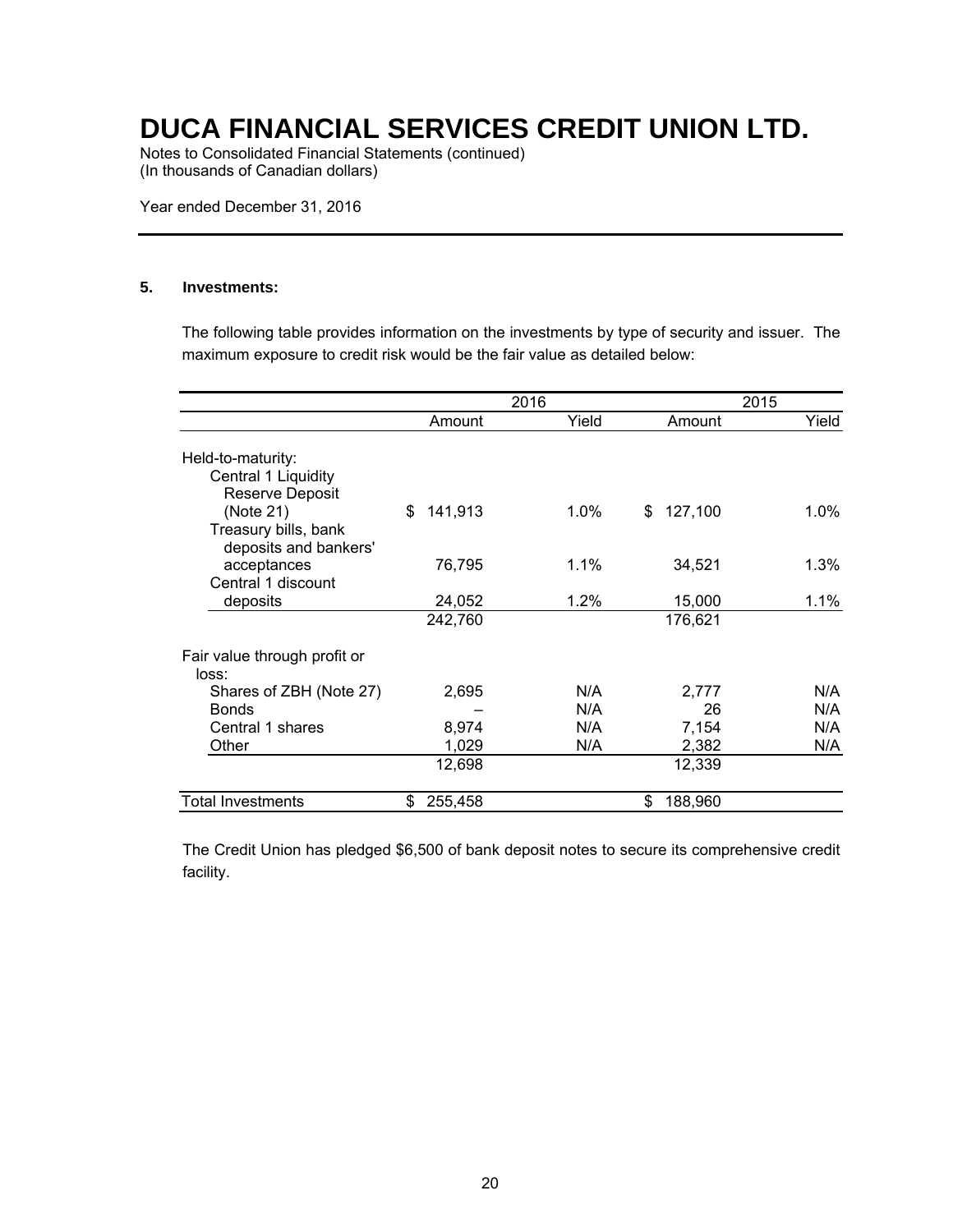Notes to Consolidated Financial Statements (continued) (In thousands of Canadian dollars)

Year ended December 31, 2016

#### **6. Member Loans:**

|                                              | 2016          |     | 2015      |
|----------------------------------------------|---------------|-----|-----------|
| <b>Residential Mortgages:</b>                |               |     |           |
| Uninsured                                    | \$<br>594.741 | \$  | 601,540   |
| Insured by CMHC                              | 46.194        |     | 51.519    |
| Insured by Genworth or Canada Guaranty Corp. | 499,606       |     | 482,568   |
|                                              | 1,140,541     |     | 1,135,627 |
| Personal Loans                               | 2.631         |     | 1.978     |
| <b>Commercial Loans</b>                      | 923,676       |     | 847,924   |
|                                              | 2,066,848     |     | 1,985,529 |
| Unamortized Broker Fees                      | 4,406         |     | 4,076     |
| Accrued Interest Receivable                  | 3.080         |     | 2.711     |
| Allowance for Credit Losses                  | (9,929)       |     | (8, 447)  |
| Net Loans to Members                         | 2.064.405     | \$. | 1.983.869 |

During the year, the Credit Union purchased \$37,641 of residential mortgages from another credit union.

(a) Terms and conditions:

Member loans can have either a variable or fixed rate of interest and they generally mature within five years.

Variable rate loans are based on a prime rate formula, ranging from prime minus 1% to prime plus 5.25%. The rate is determined by the type of security offered and the member's creditworthiness. The Credit Union's prime rate at December 31, 2016 was 2.70%.

The interest rate offered on fixed rate loans being advanced at December 31, 2016 ranges from 2.59% to 18%. The rate offered to a member varies with the type of security offered and the member's creditworthiness.

Residential mortgages are loans and lines of credit secured by residential property and are generally repayable monthly with either blended payments of principal and interest or interest only.

Personal loans consist of term loans and lines of credit that are not secured by real estate and, as such, have various repayment terms. Some of the personal loans are secured by wage assignments and personal property or investments.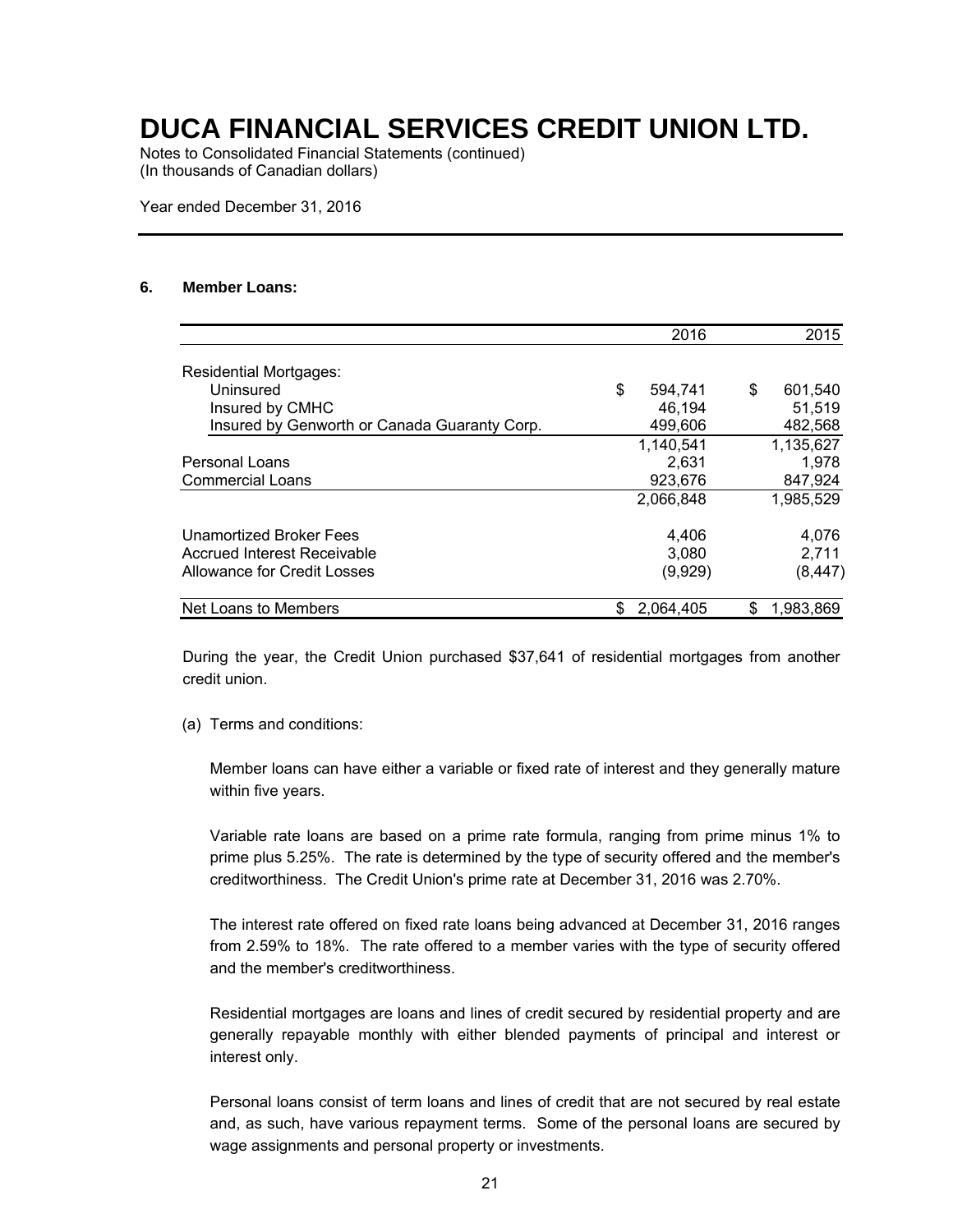Notes to Consolidated Financial Statements (continued) (In thousands of Canadian dollars)

Year ended December 31, 2016

#### **6. Member Loans (continued):**

Commercial loans consist of term loans, operating lines of credit, co-ops and mortgages to individuals, partnerships and corporations, and have various repayment terms. They are secured by various types of collateral, including mortgages on real property, general security agreements, and charges on specific equipment, investments and personal guarantees.

#### (b) Average yields to maturity:

Loans bear interest at both variable and fixed rates with the following yields at December 31:

|                                                      |    |           |       | 2015 |           |       |
|------------------------------------------------------|----|-----------|-------|------|-----------|-------|
|                                                      |    | Principal | Yield |      | Principal | Yield |
| Variable rate                                        | \$ | 645,142   | 4.83% | \$   | 633,298   | 4.33% |
| Fixed rate due<br>less than 1 year<br>Fixed rate due |    | 165,194   | 5.76% |      | 148.569   | 5.12% |
| between 1 and<br>5 years                             |    | 1,256,512 | 3.35% |      | 1,203,662 | 3.61% |
|                                                      | S  | 2,066,848 |       | S    | 1,985,529 |       |

#### (c) Concentration of risk:

The Credit Union has no exposure to groupings of individual loans, which concentrate risk and create exposure as no individual or related groups of member loans exceed 10% of member loans outstanding. All member loans are with members with assets located in Ontario.

#### **7. Allowance for Credit Losses:**

Total allowance for credit losses comprises:

|                                            |   | 2016           |   | 2015           |
|--------------------------------------------|---|----------------|---|----------------|
| Collective allowance<br>Specific allowance | S | 7.509<br>2.420 | S | 4,960<br>3.487 |
| Total allowance                            | S | 9.929          | S | 8,447          |
|                                            |   |                |   |                |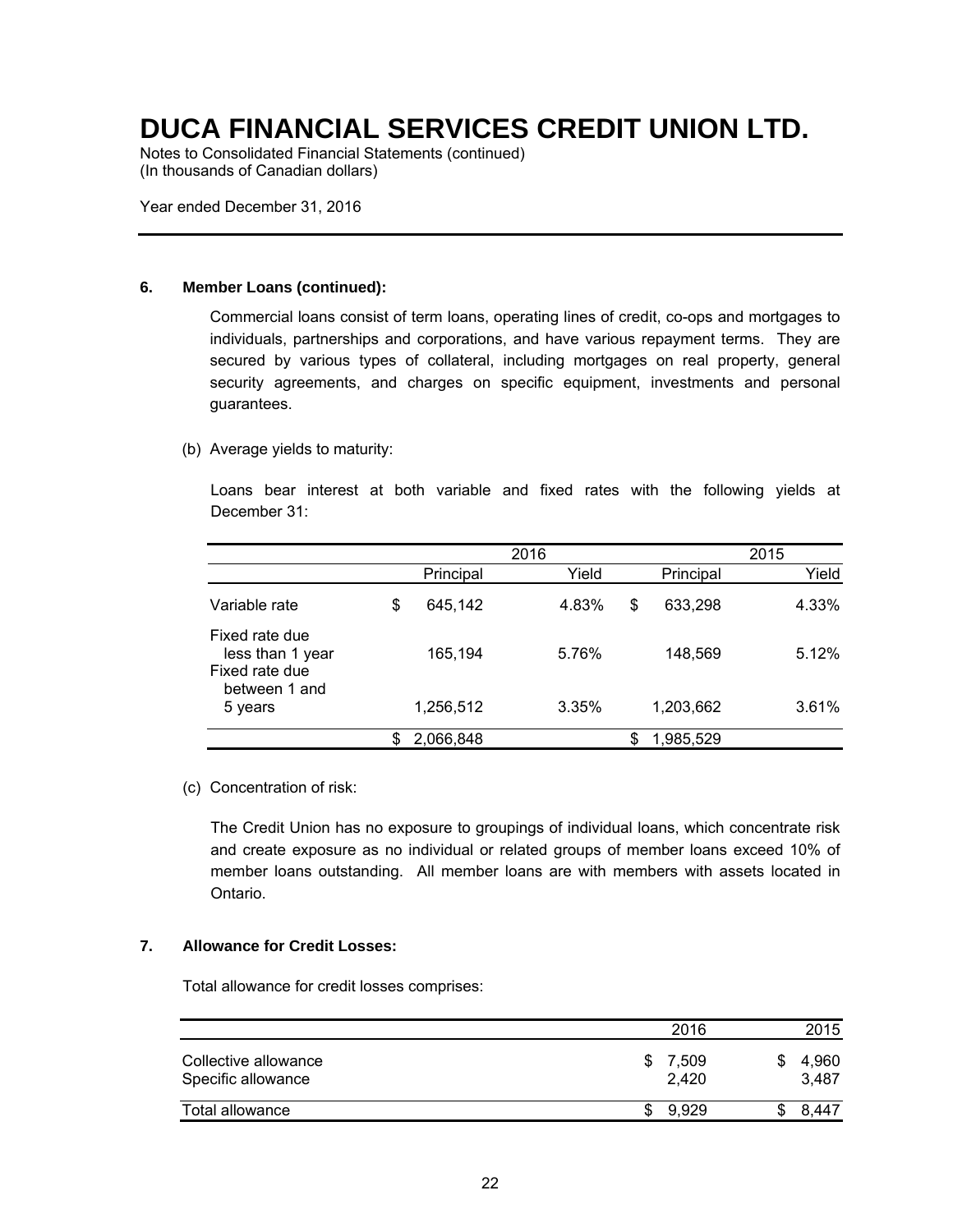Notes to Consolidated Financial Statements (continued) (In thousands of Canadian dollars)

Year ended December 31, 2016

### **7. Allowance for Credit Losses (continued):**

| 2016                                                                            | Residential<br>mortgage | Personal          | Commercial             | Total                  |
|---------------------------------------------------------------------------------|-------------------------|-------------------|------------------------|------------------------|
| Balance, January 1, 2016<br>Loans written off<br>Recoveries on loans previously | \$<br>131<br>(3)        | \$<br>204<br>(25) | \$<br>8,112<br>(1,981) | \$<br>8,447<br>(2,009) |
| written off<br>Provision for credit losses<br>Other                             | 188                     | (62)              | 940<br>2,425           | 940<br>2,363<br>188    |
| Balance, December 31, 2016                                                      | \$<br>316               | \$<br>117         | \$<br>9,496            | \$<br>9,929            |
| Gross principal balance of<br>individually impaired<br>loans                    | \$                      | \$<br>67          | \$<br>5.668            | \$<br>5.735            |

| 2015                                                                         | Residential<br>mortgage | Personal           | Commercial           |    | Total          |
|------------------------------------------------------------------------------|-------------------------|--------------------|----------------------|----|----------------|
| Balance, January 1, 2015<br>Loans written off                                | \$<br>266<br>(138)      | \$<br>357<br>(100) | \$<br>5.287<br>(134) | \$ | 5.910<br>(372) |
| Recoveries on loans previously<br>written off<br>Provision for credit losses | 3                       | 4<br>(57)          | 6<br>2,953           |    | 10<br>2,899    |
| Balance, December 31, 2015                                                   | \$<br>131               | \$<br>204          | \$<br>8,112          | \$ | 8,447          |
| Gross principal balance of<br>individually impaired<br>loans                 | \$                      | \$<br>157          | \$<br>12.116         | S  | 12.273         |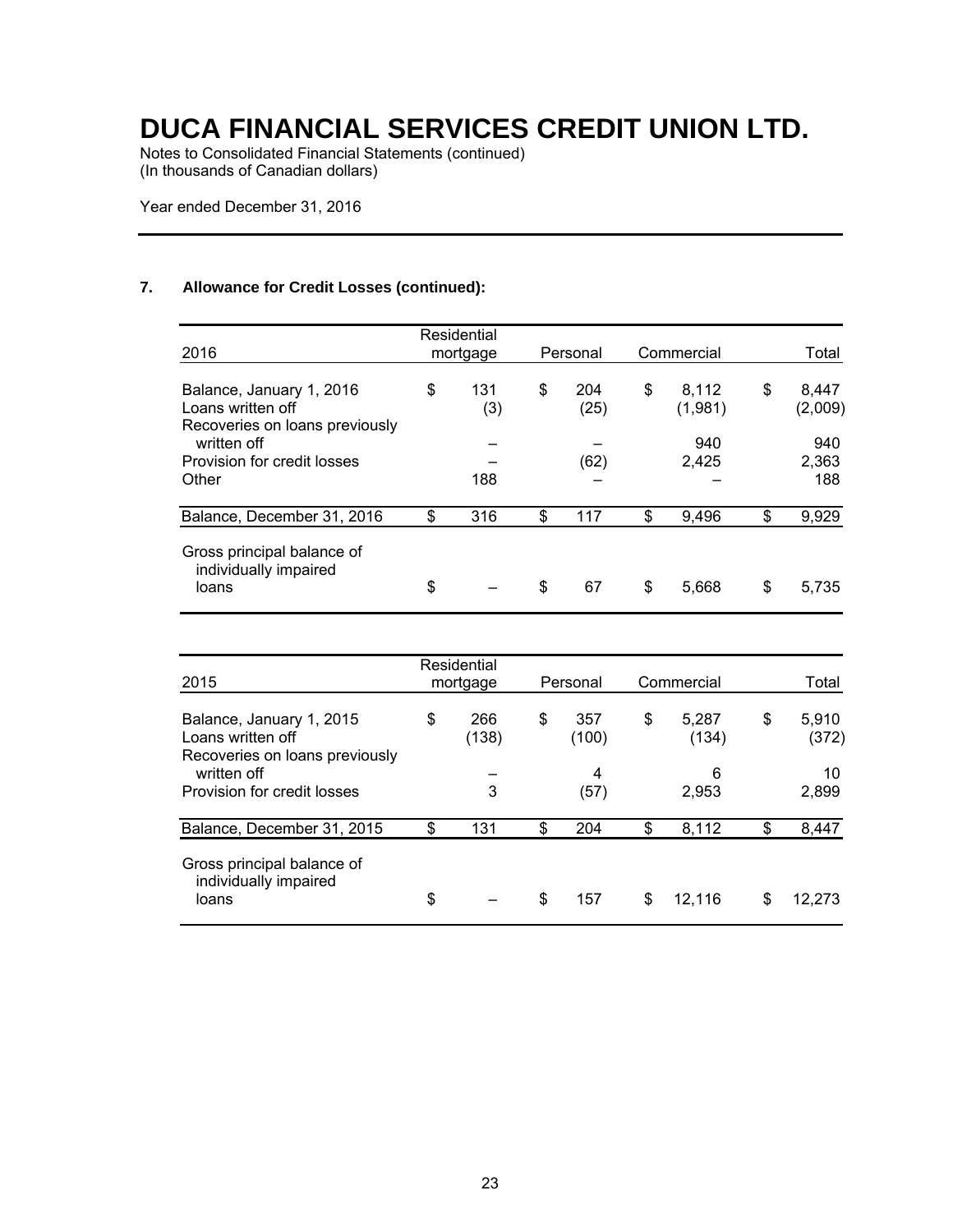Notes to Consolidated Financial Statements (continued) (In thousands of Canadian dollars)

Year ended December 31, 2016

#### **7. Allowance for Credit Losses (continued):**

Analysis of individual loans that are past due based on age are shown below:

|                            | 2016            | 2015            |
|----------------------------|-----------------|-----------------|
| Period of delinquency:     |                 |                 |
| Less than 30 days          | \$<br>22,263    | \$<br>15,813    |
| 30 to 89 days              | 3,392           | 1,930           |
| 90 to 179 days             | 900             | 1,963           |
| 180 to 365 days            | 4,159           | 16,979          |
| Over 365 days              | 3,821           | 2,963           |
| Total loans in arrears     | 34,535          | 39,648          |
| Total loans not in arrears | 2,032,313       | 1,945,881       |
| Total loans                | 2,066,848<br>\$ | 1,985,529<br>\$ |

As at December 31, 2016, total loans past due but not impaired was \$28,800 (2015 - \$27,375).

Key assumptions in determining the collective allowance for impaired loans:

The Credit Union has determined the likely impairment loss on loans which have not maintained the loan repayments in accordance with the loan contract, or where there is other evidence of potential impairment, such as industrial restructuring, job losses or economic circumstances. In identifying the impairment likely from these events, the Credit Union estimates the potential impairment using the loan type, industry, geographical location, type of loan security, the length of time the loans are past due and the historical loss experience. The circumstances may vary for each loan over time, resulting in higher or lower impairment losses. The methodology and assumptions used for estimating future cash flows are reviewed regularly by the Credit Union to reduce any differences between loss estimates and actual loss experience.

An estimate of the collective allowance is based on the period of repayments that are past due.

For purposes of the collective allowance, loans are classified into separate groups with similar risk characteristics, based on the type of product and type of security.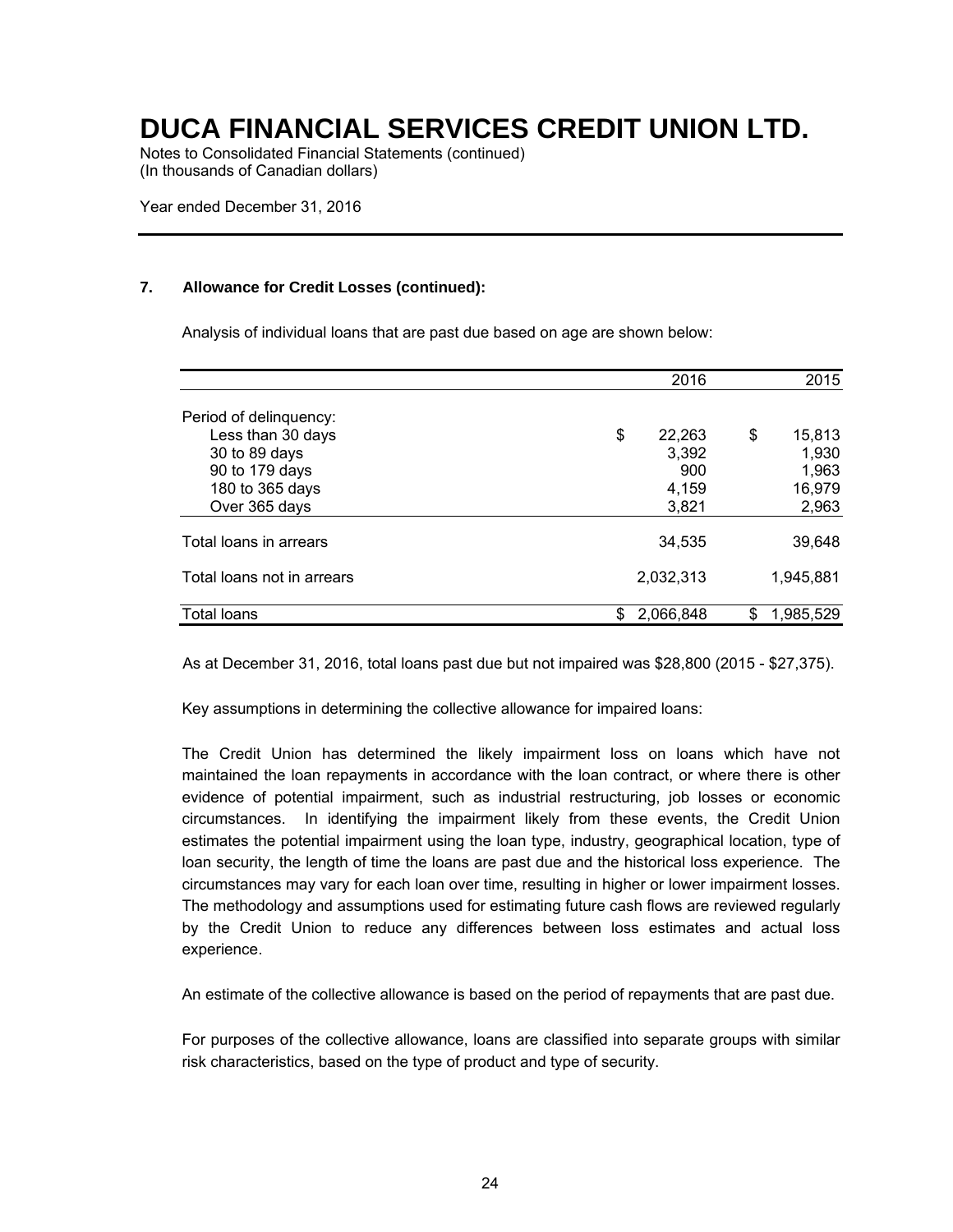Notes to Consolidated Financial Statements (continued) (In thousands of Canadian dollars)

Year ended December 31, 2016

#### **8. Securitization Activity:**

As a requirement of the National Housing Authority Mortgage-Backed Securities ("NHA MBS") and Canada Mortgage Bond ("CMB") programs, the Credit Union assigns to CMHC all of its interest in securitized mortgage pools. If the Credit Union fails to make timely payment under an NHA MBS or CMB security, CMHC may enforce the assignment of the mortgages included in all the mortgage pools backing the mortgage-backed securities issued.

The following table summarizes DUCA's securitization activity:

|                                                                                                                                                      | 2016                                            | 2015                                       |
|------------------------------------------------------------------------------------------------------------------------------------------------------|-------------------------------------------------|--------------------------------------------|
| Amount securitized<br>Net cash proceeds received<br>Outstanding balances of securitized mortgages<br>Outstanding balance of mortgage-backed security | 159.307<br>SS.<br>157.929<br>432.499<br>430.842 | \$253,432<br>251.093<br>329.659<br>332.501 |

The average yield on MBS pools was 1.39% (2015 - 1.44%). The outstanding balance of mortgage-backed securities is net of fees.

#### **9. Other Assets:**

|                                  |    | 2016       |    | 2015         |
|----------------------------------|----|------------|----|--------------|
| Prepaid expenses<br>Other assets | S  | 868<br>494 | \$ | 1,230<br>133 |
|                                  | κD | .362       | Œ  | ,363         |

Included in other assets is a \$142 receivable from ZBH.

#### **10. Pension Plan:**

The Credit Union has a defined contribution pension plan and a SERP for senior executives, under which costs and obligations are determined using the projected benefit method of actuarial valuation prorated on service.

On December 31, 2012, the SERP was closed to new members.

The Credit Union contributes a percentage of employee salaries to the defined contribution plan. The amount of the expense for the year was \$457 (2015 - \$434).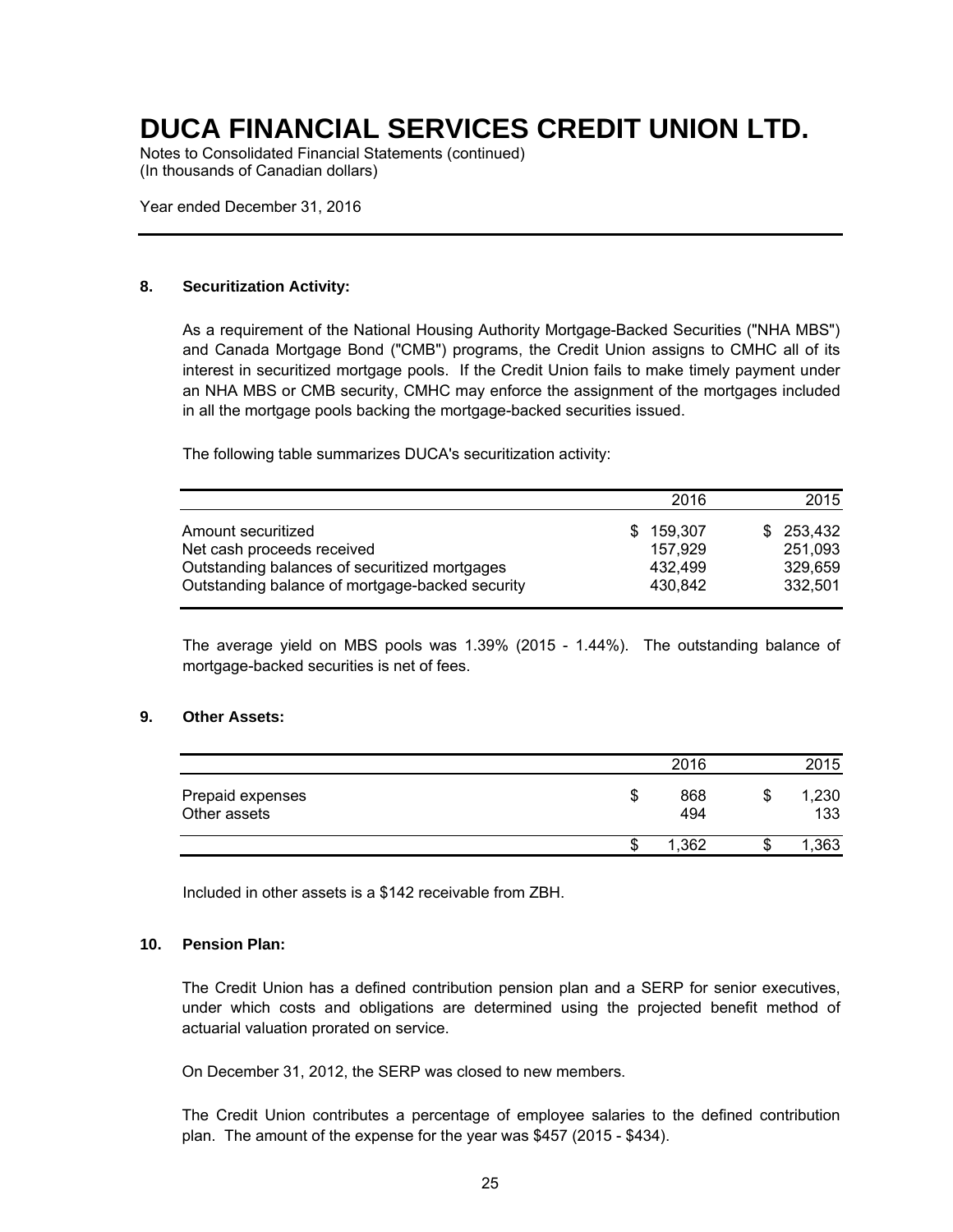Notes to Consolidated Financial Statements (continued) (In thousands of Canadian dollars)

Year ended December 31, 2016

### **11. Property and Equipment:**

2016:

|                                                        |    |      |                    |                    |                    | Leasehold            | Computer<br>hardware<br>and | Furniture<br>and |  |
|--------------------------------------------------------|----|------|--------------------|--------------------|--------------------|----------------------|-----------------------------|------------------|--|
|                                                        |    | Land | <b>Buildings</b>   | improvements       | software           | fixtures             | Total                       |                  |  |
| Cost                                                   |    |      |                    |                    |                    |                      |                             |                  |  |
| Balance,<br>December 31,<br>2015<br>Additions          | \$ | 739  | \$<br>10,625       | \$<br>2,641<br>467 | \$<br>6,065<br>404 | \$<br>7,518<br>630   | \$<br>27,588<br>1,501       |                  |  |
| Balance,<br>December 31,<br>2016                       | \$ | 739  | \$<br>10,625       | \$<br>3,108        | \$<br>6,469        | \$<br>8,148          | \$29,089                    |                  |  |
| <b>Accumulated</b><br>depreciation<br>and amortization |    |      |                    |                    |                    |                      |                             |                  |  |
| Balance,<br>December 31,<br>2015<br>Depreciation       | \$ |      | \$<br>2,587<br>344 | \$<br>1,849<br>179 | \$<br>4,273<br>953 | \$<br>5,249<br>1,218 | \$<br>13,958<br>2,694       |                  |  |
| Balance,<br>December 31,<br>2016                       | \$ |      | \$<br>2,931        | \$<br>2,028        | \$<br>5,226        | \$<br>6,467          | \$<br>16,652                |                  |  |
| Net book value                                         |    |      |                    |                    |                    |                      |                             |                  |  |
| December 31,<br>2015<br>December 31,                   | \$ | 739  | \$<br>8,038        | \$<br>792          | \$<br>1,792        | \$<br>2,269          | \$<br>13,630                |                  |  |
| 2016                                                   | \$ | 739  | \$<br>7,694        | \$<br>1,080        | \$<br>1,243        | \$<br>1,681          | \$<br>12,437                |                  |  |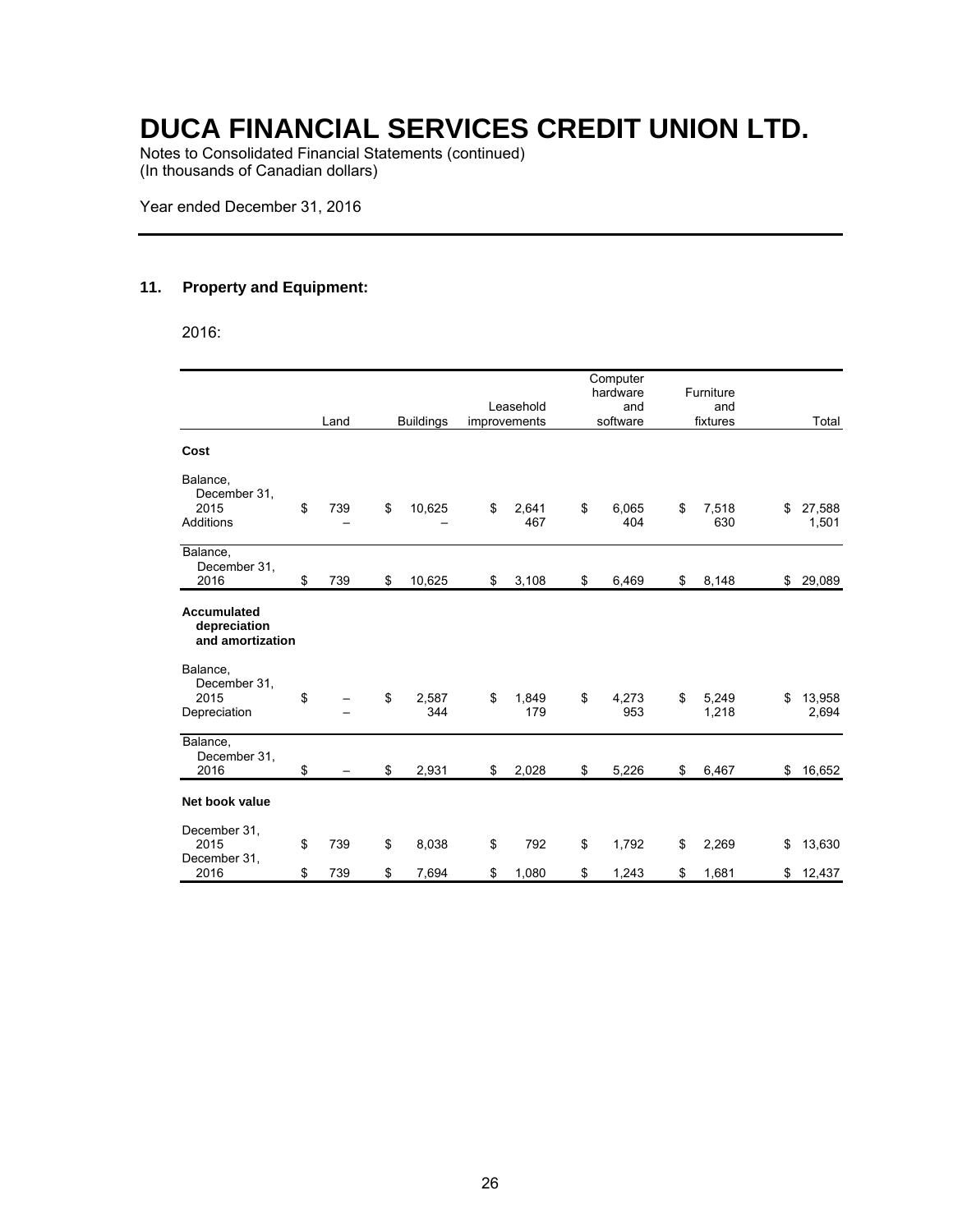Notes to Consolidated Financial Statements (continued) (In thousands of Canadian dollars)

Year ended December 31, 2016

### **11. Property and Equipment (continued):**

2015:

|                                                        |           |                    | Leasehold          | Computer<br>hardware<br>and | Furniture<br>and   |                       |
|--------------------------------------------------------|-----------|--------------------|--------------------|-----------------------------|--------------------|-----------------------|
|                                                        | Land      | <b>Buildings</b>   | improvements       | software                    | fixtures           | Total                 |
| Cost                                                   |           |                    |                    |                             |                    |                       |
| Balance,<br>December 31,<br>2014<br><b>Additions</b>   | \$<br>739 | \$<br>10,625       | \$<br>2,598<br>43  | \$<br>5,938<br>127          | \$<br>6,539<br>979 | \$<br>26,439<br>1,149 |
| Balance,<br>December 31.<br>2015                       | \$<br>739 | \$<br>10,625       | \$<br>2,641        | \$<br>6,065                 | \$<br>7,518        | \$27,588              |
| <b>Accumulated</b><br>depreciation<br>and amortization |           |                    |                    |                             |                    |                       |
| Balance,<br>December 31,<br>2014<br>Depreciation       | \$        | \$<br>2,263<br>324 | \$<br>1,662<br>187 | \$<br>3,939<br>334          | \$<br>4,679<br>570 | \$<br>12,543<br>1,415 |
| Balance,<br>December 31,<br>2015                       | \$        | \$<br>2,587        | \$<br>1,849        | \$<br>4,273                 | \$<br>5,249        | \$<br>13,958          |
| Net book value                                         |           |                    |                    |                             |                    |                       |
| December 31,<br>2014<br>December 31.                   | \$<br>739 | \$<br>8,362        | \$<br>936          | \$<br>1,999                 | \$<br>1,860        | \$<br>13,896          |
| 2015                                                   | 739       | 8,038              | 792                | 1,792                       | 2,269              | 13,630                |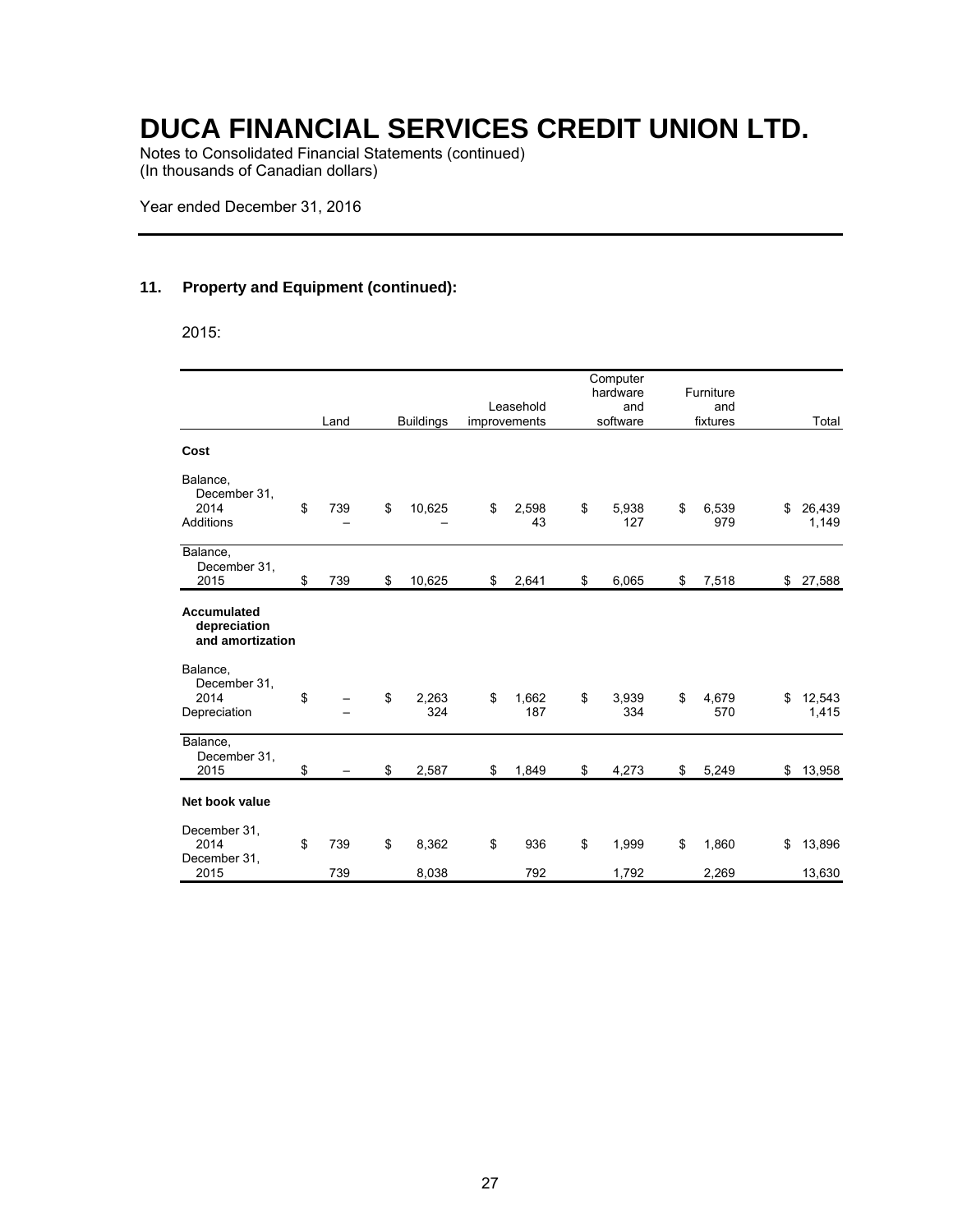Notes to Consolidated Financial Statements (continued) (In thousands of Canadian dollars)

Year ended December 31, 2016

#### **12. Member Deposits:**

|                                | 2016          |    | 2015      |
|--------------------------------|---------------|----|-----------|
| Demand deposit accounts        | \$<br>495.641 | \$ | 416,924   |
| Term deposits                  | 820,801       |    | 866,160   |
| Registered deposits            | 515,425       |    | 470,719   |
| Foreign currency accounts      | 21,120        |    | 22,372    |
|                                | 1,852,987     |    | 1,776,175 |
| Accrued interest payable       | 17,029        |    | 16,708    |
| <b>Unamortized Broker Fees</b> | (1,349)       |    | (1,902)   |
|                                | 1,868,667     | S  | 1,790,981 |

(a) Term and conditions:

Demand deposit accounts include chequing accounts, savings accounts, and daily interest accounts, and are due on demand and bear interest at a variable rate up to 1.20% at December 31, 2016. Interest is calculated daily and paid on the accounts monthly.

Term deposits bear fixed rates of interest for terms of up to seven years. Interest can be paid annually, semi-annually, monthly or upon maturity. The interest rates offered on term deposits issued on December 31, 2016 range from 0.25% to 2.15%.

The registered retirement savings plans accounts can be fixed or variable rate. The fixed rate accounts have terms and rates similar to the term deposit accounts described above. The variable rate accounts bear interest at rates to 1.20% at December 31, 2016. Registered retirement income funds consist of both fixed and variable rate products with terms and conditions similar to those of the registered retirement savings plans accounts described above. Members may make withdrawals from a registered retirement income fund account on a monthly, semi-annual, or annual basis. The regular withdrawal amounts vary according to individual needs and statutory requirements. The tax-free savings accounts can be fixed or variable rate with terms and conditions similar to those of the registered retirement savings plans accounts described above.

Foreign currency accounts include accounts from all of the above balances.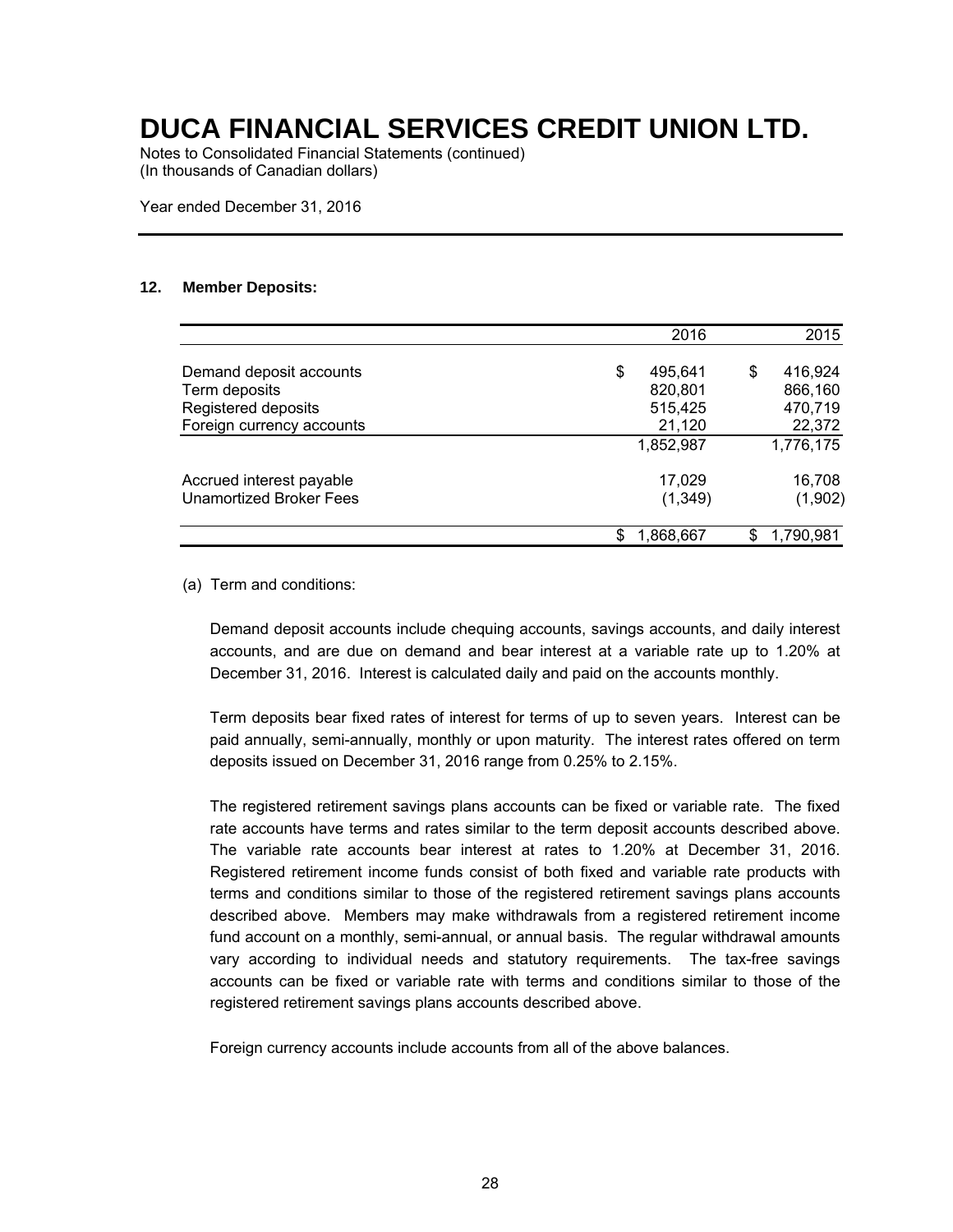Notes to Consolidated Financial Statements (continued) (In thousands of Canadian dollars)

Year ended December 31, 2016

#### **12. Member Deposits (continued):**

(b) Average yields to maturity:

Member deposits bear interest at both variable and fixed rates with the following yields at:

| Principal<br>2016 yield | 2015 yield                                                            |
|-------------------------|-----------------------------------------------------------------------|
|                         |                                                                       |
| \$                      | 0.69%                                                                 |
|                         | 1.95%                                                                 |
|                         | 2.63%                                                                 |
|                         |                                                                       |
|                         | 0.76%<br>513,687<br>1.99%<br>415.318<br>2.55%<br>847,170<br>1,776,175 |

(c) Concentration of risk:

The Credit Union does not have an exposure to groupings of individual deposits which concentrate risk as no individual or related groups of member deposits exceed 10% of member deposits.

#### **13. Accounts Payable and Accrued Liabilities:**

|                                                |   | 2016  |   | 2015         |
|------------------------------------------------|---|-------|---|--------------|
| Creditors and accruals<br>Class B 1% cash back | S | 6,756 | S | 3,476<br>420 |
|                                                | S | 6.756 |   | 3,896        |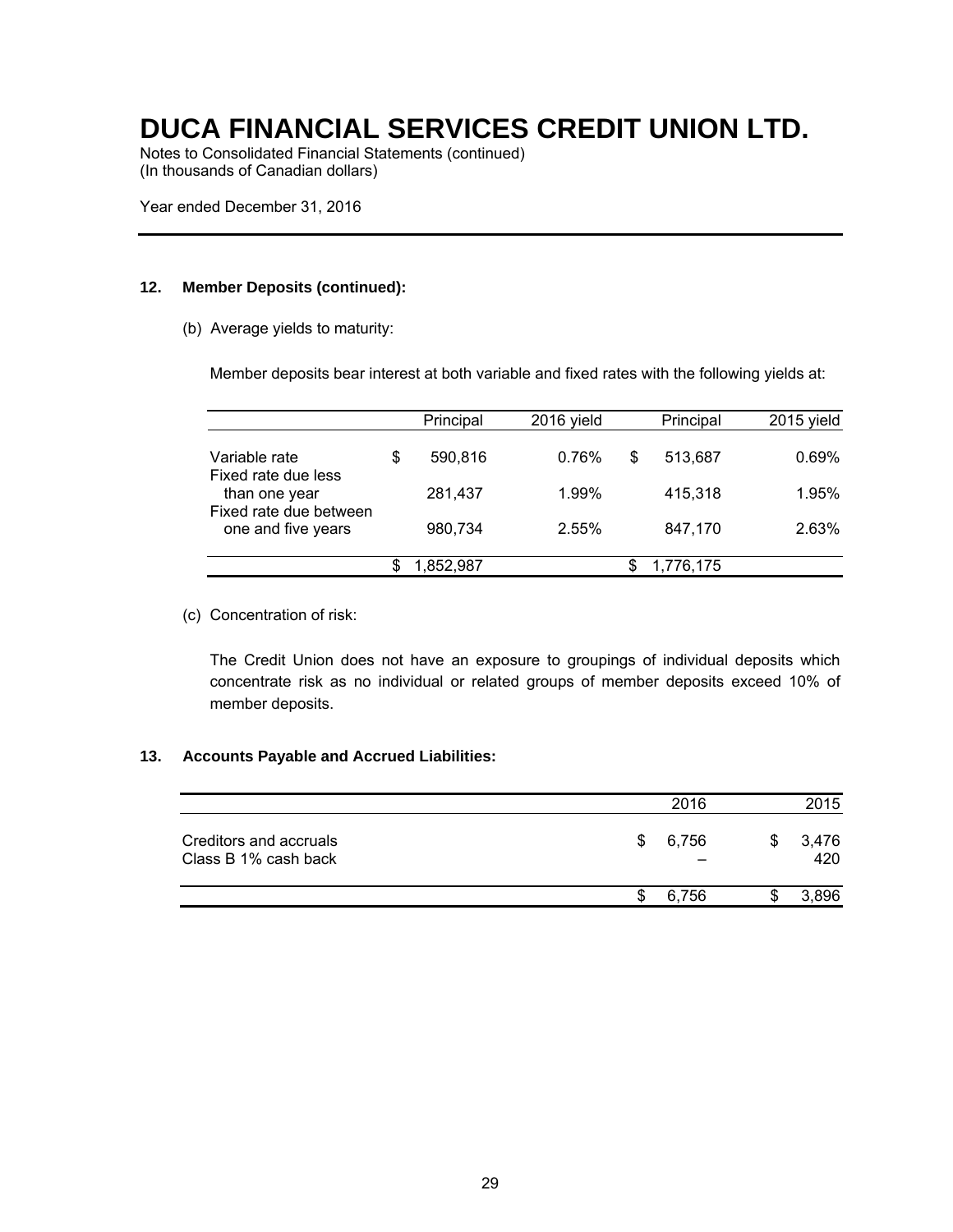Notes to Consolidated Financial Statements (continued) (In thousands of Canadian dollars)

Year ended December 31, 2016

#### **14. Income Taxes:**

The significant components of tax expense included in net income are composed of:

|                                                      |    | 2016       |    | 2015  |
|------------------------------------------------------|----|------------|----|-------|
| Current tax expense:                                 |    |            |    |       |
| Based on current year's taxable income               | \$ | 5,599      | S  | 3,423 |
| Adjustments for overprovision in prior year          |    | (62)       |    | 305   |
|                                                      | \$ | 5,537      |    | 3,728 |
| Deferred tax expense (recovery):                     |    |            |    |       |
| Origination and reversal of temporary<br>differences |    | \$ (6,352) | \$ | (99)  |
| Reduction in tax rate                                |    |            |    | 123   |
|                                                      | S  | (6, 352)   | \$ | 24    |
| Total income tax expense (recovery)                  | \$ | (815)      |    | 3.752 |

Difference between tax expense for the year and the expected income taxes based on the statutory tax rate of 26.5% (2015 - 26.5%) is as follows:

|                                                                                                                                                                                       | 2016                                         | 2015                         |
|---------------------------------------------------------------------------------------------------------------------------------------------------------------------------------------|----------------------------------------------|------------------------------|
| Income before income taxes                                                                                                                                                            | 11,253<br>S                                  | 687<br>S                     |
| Expected taxes based on the statutory rate<br>Losses (gains) for which deferred tax asset is recognized<br>Over (under) provision in prior years<br>Distributions to members<br>Other | 2,982<br>S<br>(3, 554)<br>(62)<br>227)<br>46 | 176<br>3,367<br>428<br>(236) |
| Total income tax expense (recovery)                                                                                                                                                   | S<br>(815)                                   | 3,752                        |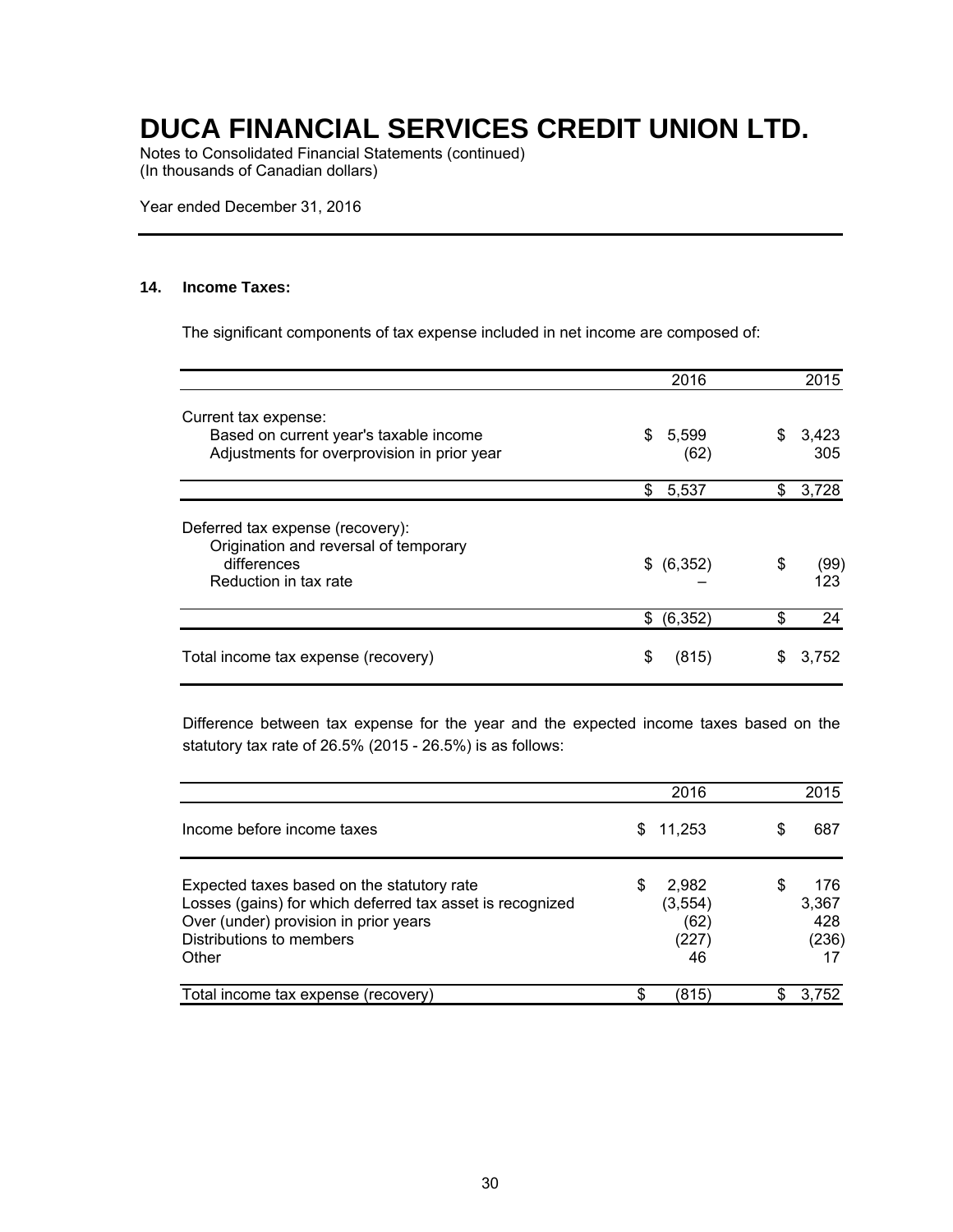Notes to Consolidated Financial Statements (continued) (In thousands of Canadian dollars)

Year ended December 31, 2016

#### **14. Income Taxes (continued):**

The tax effects of temporary differences that give rise to significant portions of the deferred income tax assets and liabilities at December 31, 2016 and 2015 are presented below:

|                                                    | 2016        | 2015        |
|----------------------------------------------------|-------------|-------------|
| Deferred income tax assets:                        |             |             |
| Allowance for impaired loans                       | \$<br>2,014 | \$<br>1,400 |
| Deferred revenue                                   | 933         | 547         |
| Accounts payable                                   | 175         |             |
| Losses not previously recognized                   | 4,675       |             |
| Total deferred income tax assets                   | \$<br>7,797 | \$<br>1,947 |
|                                                    | 2016        | 2015        |
| Deferred income tax liabilities:                   |             |             |
| Property and equipment                             | \$<br>467   | \$<br>834   |
| <b>Broker fees</b>                                 | 1,525       | 1,584       |
| Other                                              | 33          | 109         |
| Total deferred income tax liabilities              | \$<br>2,025 | \$<br>2,527 |
| Total net deferred income tax assets (liabilities) | \$<br>5,772 | \$<br>(580) |

A deferred tax asset has not been recognized in respect of the non-capital losses of \$850 (2015- \$16,617) available for carryforward. The non-capital losses expire in 2035.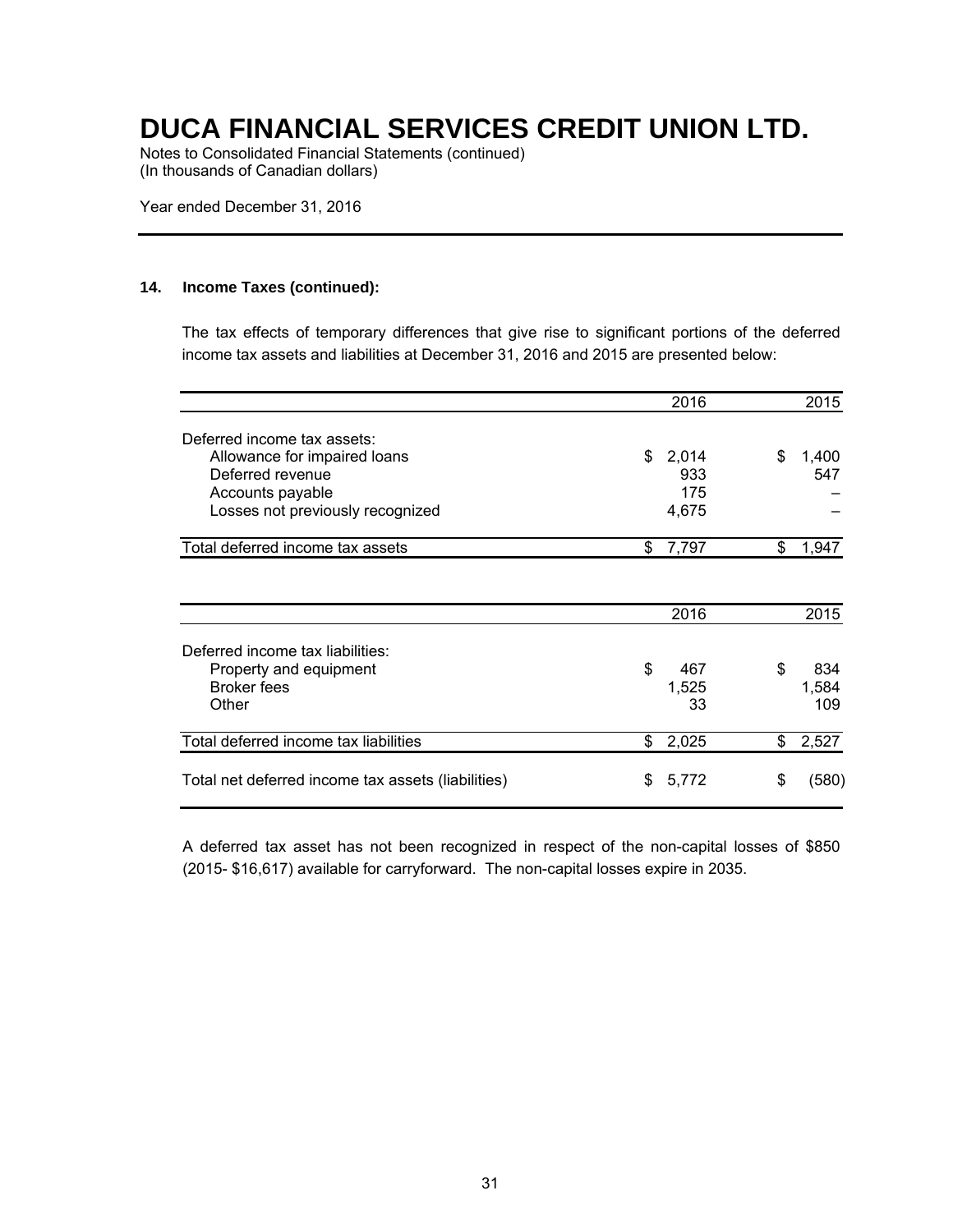Notes to Consolidated Financial Statements (continued) (In thousands of Canadian dollars)

Year ended December 31, 2016

#### **15. Derivative Financial Instruments:**

Throughout 2016, the Credit Union has entered into interest rate swap contracts to hedge the Credit Union's exposure to interest rate risks. As at December 31, 2016, the Credit Union had entered into interest rate swap contracts for a total of nil (2015 - \$15,000) of notional principal, whereby the Credit Union has agreed to pay fixed interest rates and receive at variable interest rates based on banker's acceptance rates for one month. These 2015 swap contracts had fixed interest rates ranging from 1.75% to 2.34%. The corresponding liability at year end is nil (2015 - \$200).

The Credit Union has entered into forward contracts to hedge the Credit Union's exposure to foreign currency fluctuations. As at December 31, 2016, the Credit Union had entered into forward contracts for a total of nil (2015 - \$1,000) of notional amount, whereby it has agreed to settle at various exchange rates for both U.S. dollars and Euros. The corresponding asset and liability at year end is nil (2015 - \$54) and nil (2015 - nil), respectively.

#### **16. Patronage Return and Dividend:**

During the year, the Board of Directors declared a patronage return of 2% (2015 - 2%), consisting of bonus interest on member deposits and loan interest rebates and a 2% (2015 - 2%) dividend on outstanding Class A shares, both payable subsequent to the year end.

Dividends on shares classified as equity are charged to retained earnings on the date at which distributions are declared payable by the Board of Directors. Patronage returns relating to the adjustments to the amounts charged or credited to members as customers of the Credit Union are reported as patronage return on the consolidated statement of comprehensive income (loss).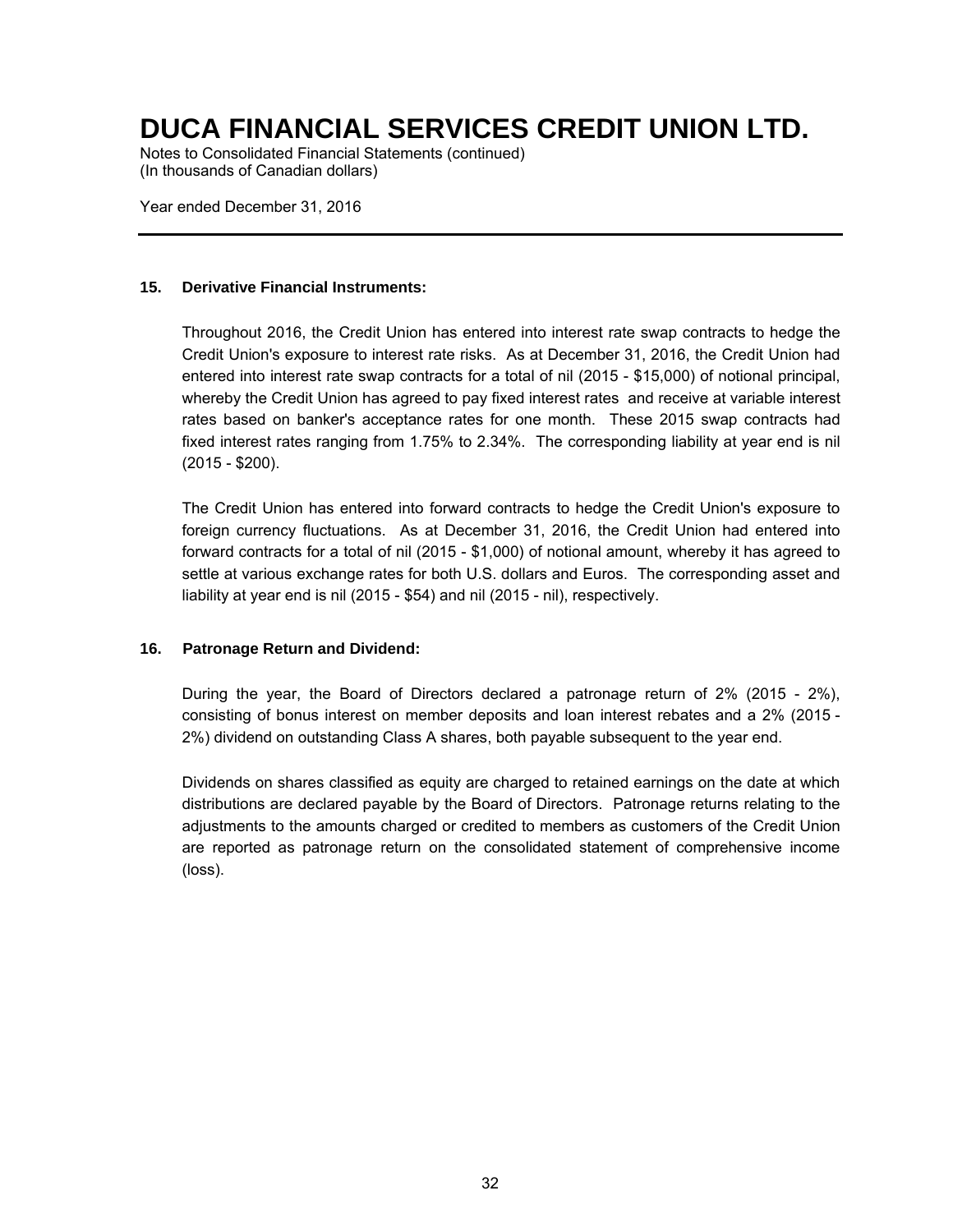Notes to Consolidated Financial Statements (continued) (In thousands of Canadian dollars)

Year ended December 31, 2016

#### **17. Members' Shares:**

|                                               |                     | 2016         |             |                     | 2015         |             |
|-----------------------------------------------|---------------------|--------------|-------------|---------------------|--------------|-------------|
|                                               | Number<br>of shares | Equity       | Liability   | Number<br>of shares | Equity       | Liability   |
| Authorized:<br>Unlimited membership<br>shares | 1,407               |              | 1,407       | 1.619               | \$           | \$<br>1,619 |
| Investment shares:<br>Unlimited Class A       |                     |              |             |                     |              |             |
| shares<br>Unlimited Class B                   | 42,993              | 42,993       |             | 44,850              | 44.850       |             |
| shares                                        | 41,894              | 41,263       |             | 41,968              | 41,337       |             |
|                                               |                     | \$<br>84,256 | \$<br>1,407 |                     | \$<br>86,187 | \$<br>1,619 |

Membership shares, Class A and Class B investment shares are recognized as a liability, equity or compound instrument based on the terms and in accordance with IAS 32, Financial Instruments - Presentation and IFRIC 2. If they are classified as equity, they are recognized at cost. If they are classified as liability, they are initially recognized at fair value, net of any transaction costs directly attributable to the issuance of the instrument and subsequently carried at amortized cost using the effective interest rate method.

Terms and conditions:

(a) Member shares:

As a condition of membership, which is required to use the services of the Credit Union, each member is required to hold one membership share which has a par value of \$1. These membership shares are redeemable at par only when a membership is withdrawn. Dividends are at the discretion of the Board of Directors.

Funds invested by members in member shares are not insured by the Deposit Insurance Corporation of Ontario. The withdrawal of member shares is subject to the Credit Union maintaining adequate regulatory capital (Note 23), as is the payment of any dividends on these shares. Membership shares that are available for redemption are classified as a liability. Any difference between the total membership shares and the liability amount is classified as equity.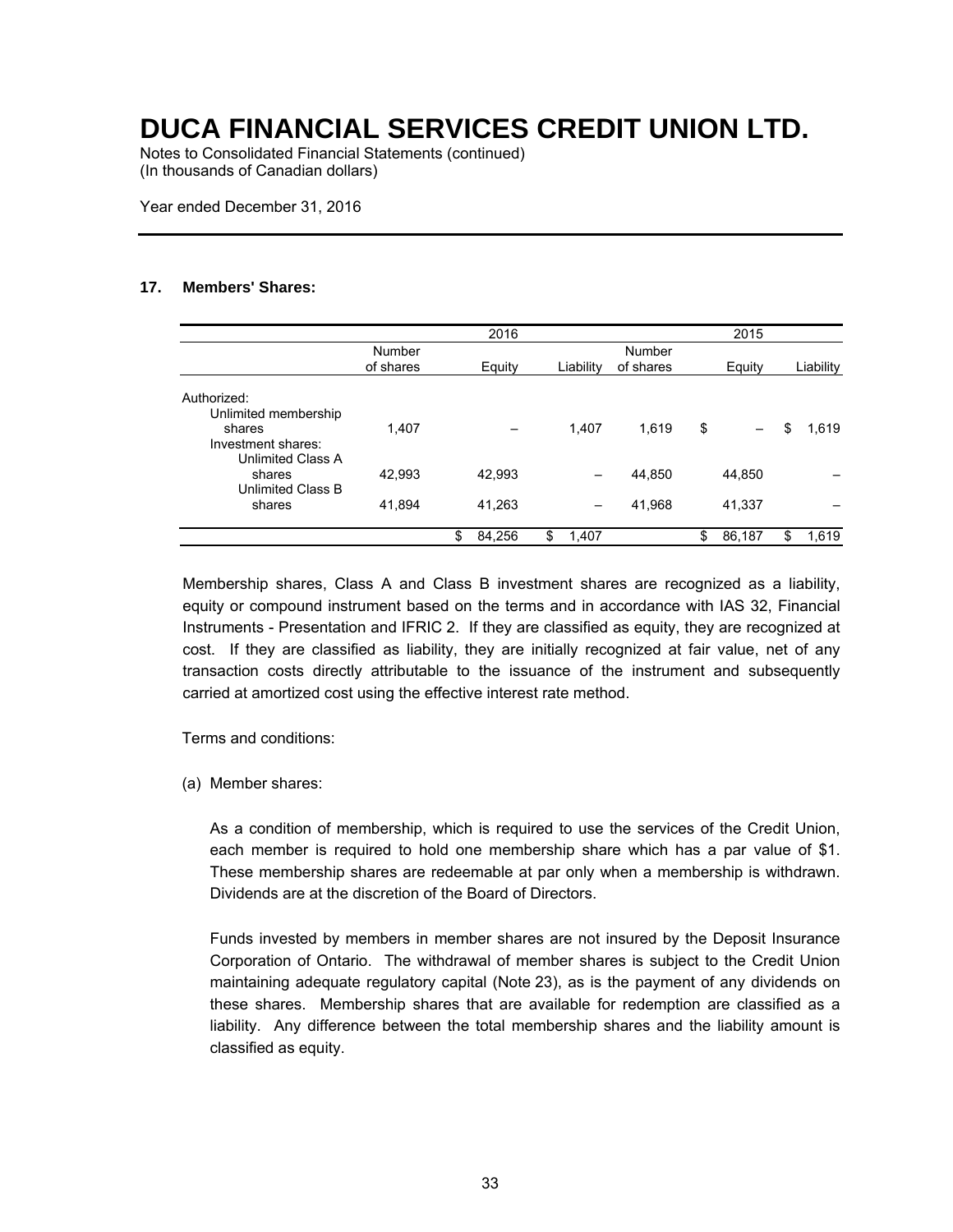Notes to Consolidated Financial Statements (continued) (In thousands of Canadian dollars)

Year ended December 31, 2016

#### **17. Members' Shares (continued):**

(b) Class A shares:

An unlimited number of Class A non-cumulative, non-voting, non-participating bonus shares which are redeemable at the sole and absolute discretion of the Credit Union, up to a limit of 10% of the Class each year, at full face value at any time upon the death of the holder and ranging from 50% of face value in the second year after issue with annual increments in redemption value to 100% of face value in the seventh and subsequent years. The Credit Union may redeem the full amount of the shares at any point after five years from their date of issue. Discretionary dividends may be declared by the Board of Directors in priority to those on membership shares.

Patronage returns are at the discretion of the Board of Directors unless a constructive obligation exists for distribution.

|                                                                    | 2016               | 2015           |
|--------------------------------------------------------------------|--------------------|----------------|
| Patronage return payable<br>Dividends on investment shares payable | 1,164<br>S.<br>857 | \$1.173<br>891 |
|                                                                    | 2.021              | 064            |

(c) Class B investment shares:

The Class B investment shares are not redeemable for five years after the date of their issuance. The holders of Class B investment shares may, at any time after the respective non-redeemable period, make a request in writing to the Board of Directors of the Credit Union to redeem their Class B investment shares. Approval of such request is the sole and absolute discretion of the Board of Directors. In no case shall total redemptions approved in any fiscal year exceed 10% of the total Class B investment shares outstanding at the end of the previous fiscal year. The Credit Union may at any time redeem the full amount of the shares outstanding after the non-redeemable term has ended at the discretion of the Board of Directors.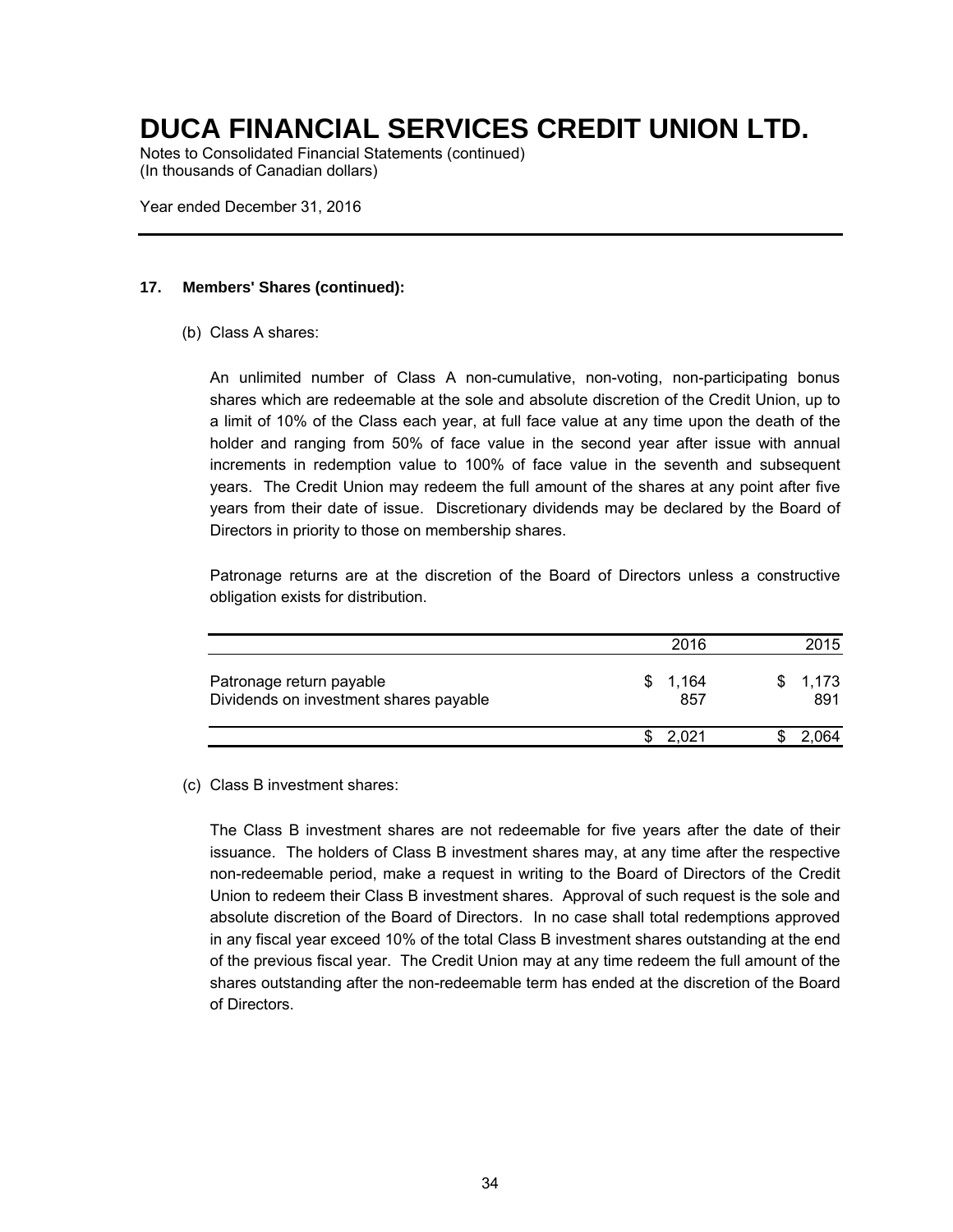Notes to Consolidated Financial Statements (continued) (In thousands of Canadian dollars)

Year ended December 31, 2016

#### **18. Other Income:**

|                                   | 2016    |   | 2015   |
|-----------------------------------|---------|---|--------|
| Loan fees                         | \$2,096 | S | 3,837  |
| Service fees                      | 2,539   |   | 3,062  |
| Foreign exchange gains and losses | 154     |   | 1,018  |
| Wealth Management fees            | 1,369   |   | 1,090  |
| Rental income                     | 357     |   | 260    |
| Other (non-recurring)             | 714     |   | 1,126  |
| Zenbanx Canada                    | 157     |   | 205    |
|                                   | 7,386   |   | 10,598 |

#### **19. Other Operating and Administrative Expenses:**

|                            | 2016        |    | 2015  |
|----------------------------|-------------|----|-------|
| Professional fees          | \$2,443     | \$ | 1,204 |
| Technology                 | 2,245       |    | 1,703 |
| Marketing                  | 1,623       |    | 1,271 |
| Administration             | 1,586       |    | 1,658 |
| Central 1 and bank charges | 1,031       |    | 1,043 |
| Donations                  | 520         |    | 450   |
| Other                      | (276)       |    | 845   |
|                            | 9,172<br>\$ | S  | 8,174 |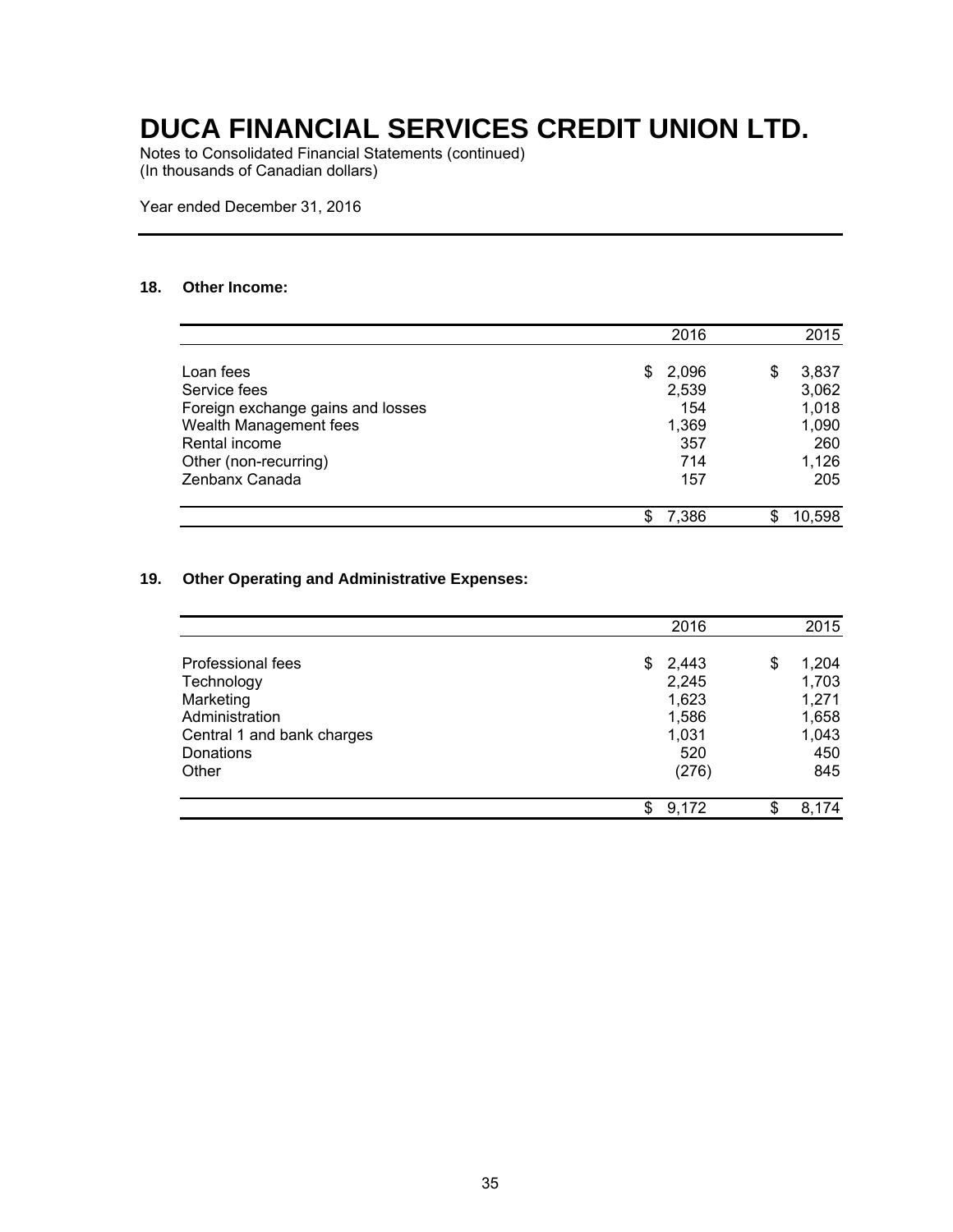Notes to Consolidated Financial Statements (continued) (In thousands of Canadian dollars)

Year ended December 31, 2016

#### **20. Related Party Transactions:**

The Act requires disclosure of the five highest paid officers and employees of the Credit Union where total remuneration exceeds \$150,000. The names, positions and remuneration paid during 2016 of those officers and employees are as follows:

2016:

| Employee                                                                        | Title                                                                                                                                  | Salaries<br>paid                      | <b>Bonus</b><br>paid                | Pension and<br>benefits paid | other post<br>retirement<br>retirement | Other<br>paid            |   | Total                           |
|---------------------------------------------------------------------------------|----------------------------------------------------------------------------------------------------------------------------------------|---------------------------------------|-------------------------------------|------------------------------|----------------------------------------|--------------------------|---|---------------------------------|
| Len Dias<br>Francis Sajéd<br><b>Richard Senechal</b><br>Lydia Way<br>Karen Todd | <b>Chief Financial Officer</b><br><b>Chief Lending Officer</b><br>President and CEO<br>VP - Retaill Banking<br>VP - People and Culture | \$<br>235<br>221<br>103<br>196<br>179 | \$<br>148<br>111<br>202<br>67<br>63 | \$                           | 24<br>24<br>13<br>20<br>18             | \$<br>14<br>2<br>36<br>2 | S | 421<br>358<br>354<br>284<br>262 |
|                                                                                 |                                                                                                                                        | \$<br>934                             | \$<br>591                           | \$                           | 99                                     | 55                       | S | 1,679                           |

Mr. Senechal resigned from the Credit Union on March 30, 2016.

#### 2015:

| Employee                                                                                        | Title                                                                                                                            | Salaries<br>paid                      | <b>Bonus</b><br>paid             | benefits paid | Pension and<br>other post<br>retirement<br>retirement |     | Other<br>paid      |   | Total                           |
|-------------------------------------------------------------------------------------------------|----------------------------------------------------------------------------------------------------------------------------------|---------------------------------------|----------------------------------|---------------|-------------------------------------------------------|-----|--------------------|---|---------------------------------|
| <b>Richard Senechal</b><br>Len Dias<br>Francis Sajéd<br><b>Geoff Ritchie</b><br>Michael Creasor | President and CEO<br><b>Chief Financial Officer</b><br><b>Chief Lending Officer</b><br>Chief Legal counsel - ZBC<br>VP - Finance | \$<br>300<br>182<br>182<br>225<br>153 | \$<br>25<br>64<br>55<br>12<br>25 | \$            | 25<br>18<br>25<br>8                                   | \$  | 62<br>8<br>8<br>33 | S | 412<br>272<br>270<br>237<br>219 |
|                                                                                                 |                                                                                                                                  | 1,042                                 | 181                              |               | 76                                                    | \$. |                    |   | 1,410                           |

The Court, at its sole discretion, has appointed a member of the Credit Union who in the ordinary course conducts business as a Receiver, and who previously served on the Board of Directors of the Credit Union, to provide receivership services for certain DUCA commercial loans. Fees in connection with this process are billed directly to the court by the Receiver and are netted-off against any proceeds received by the Credit Union upon settlement of these loans. Fees billed by the Receiver to the Court totaled \$727 in 2016 and nil in 2015.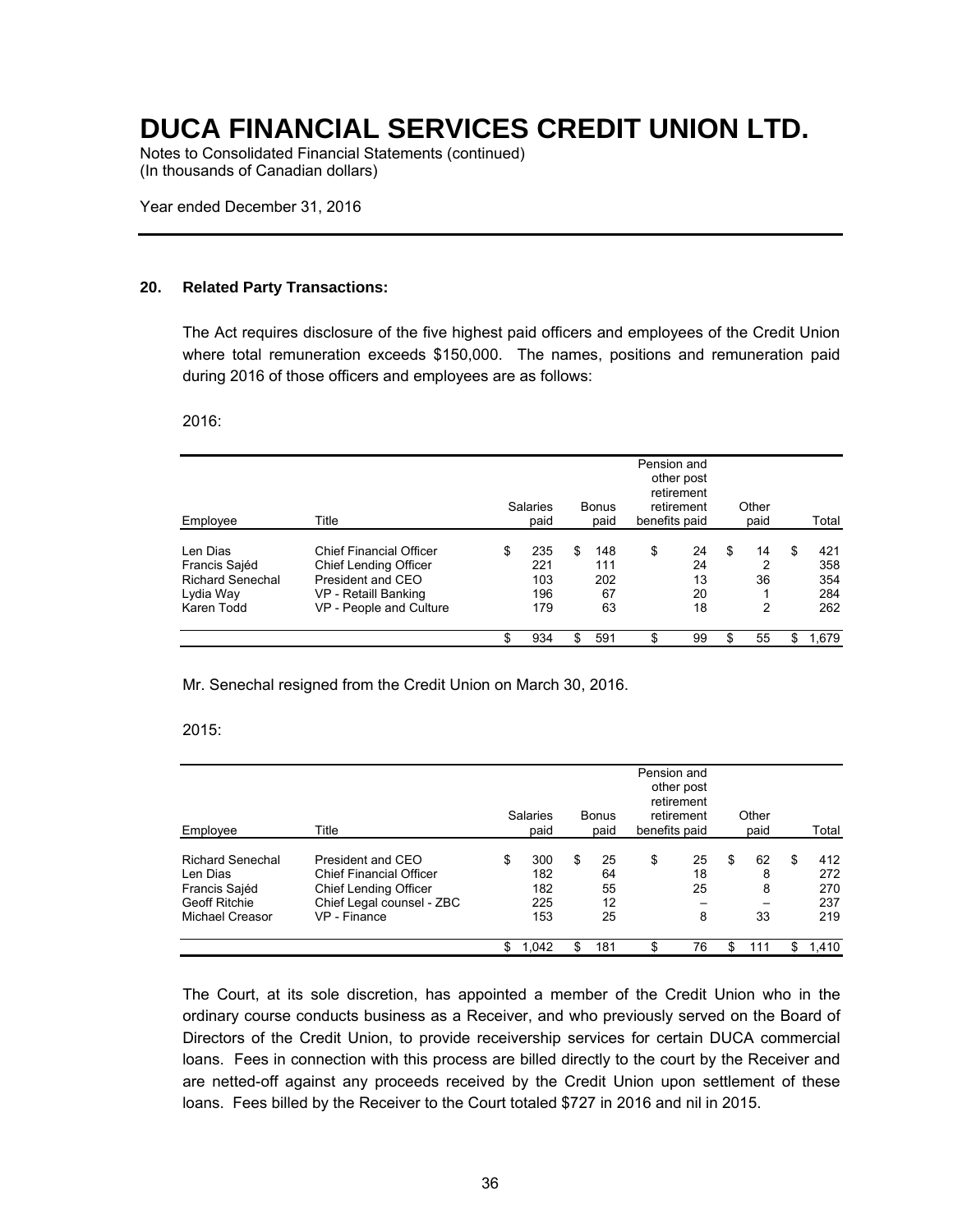Notes to Consolidated Financial Statements (continued) (In thousands of Canadian dollars)

Year ended December 31, 2016

#### **20. Related Party Transactions (continued):**

The Credit Union has accrued staff bonuses of \$1,800 (2015 - \$2,005) for services rendered during the year ended December 31, 2016. The allocation of these bonuses among staff is yet to be determined. The Credit Union entered into the following transactions with key management personnel, which are defined by Deposit Insurance Corporation of Ontario as those persons having authority and responsibility for planning, directing and controlling the activities of the Credit Union, including directors and management.

|                                                                                                                                                                                                                                               | 2016                              | 2015                                 |
|-----------------------------------------------------------------------------------------------------------------------------------------------------------------------------------------------------------------------------------------------|-----------------------------------|--------------------------------------|
| Loans to key management personnel:<br>Aggregate value of loans advanced<br>Interest received on loans advanced<br>Total value of lines of credit advanced<br>Interest received on lines of credit advanced<br>Unused value of lines of credit | \$2,423<br>27<br>834<br>19<br>563 | S<br>4.072<br>37<br>927<br>31<br>457 |
| Deposits from key management personnel:<br>Aggregate value of term and savings deposits<br>Total interest paid on term and savings deposits                                                                                                   | 3,898<br>\$.<br>28                | S<br>4.774<br>15                     |

The Credit Union's policy for lending to key management personnel is that the loans are approved and deposits accepted on the same terms and conditions which apply to members for each class of loan or deposit with the exception of a policy approved by the Board of Directors, permitting a 2% interest rate discount on loans and residential first mortgages granted to officers who are employees of the Credit Union.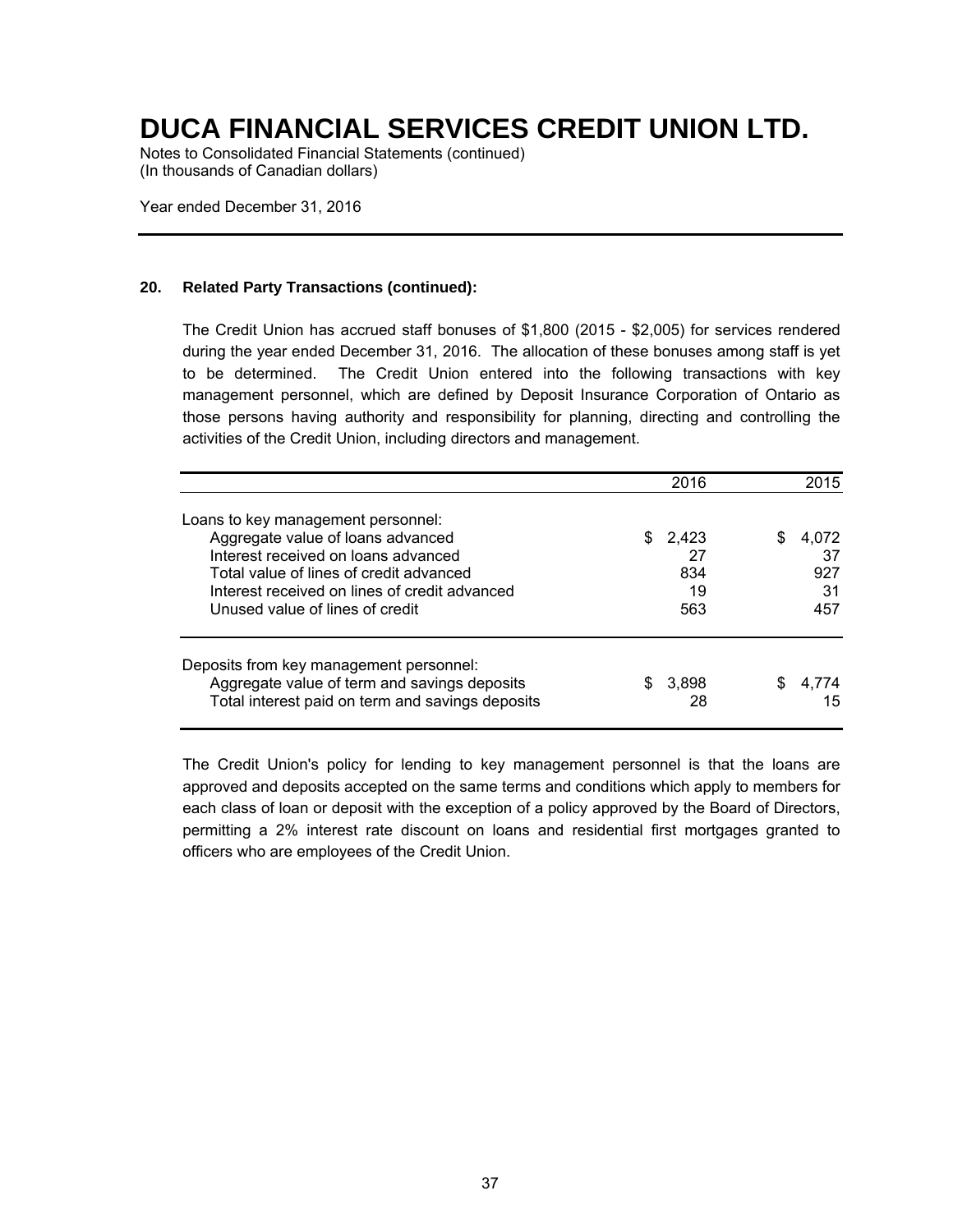Notes to Consolidated Financial Statements (continued) (In thousands of Canadian dollars)

Year ended December 31, 2016

#### **21. Financial Instrument Classification and Fair Value:**

The following tables represent the carrying amounts and fair values by classification:

| 2016                                                                                                                                                                                                                              | Available-<br>for-sale          | Fair value<br>through<br>profit or loss | Held-to-<br>maturity                                                     | Loans and<br>receivables                              | Other<br>financial<br>liabilities                                                                                                                         | Total<br>carrying<br>value                                                                 | Fair value                                                                                        | Variance                                        |
|-----------------------------------------------------------------------------------------------------------------------------------------------------------------------------------------------------------------------------------|---------------------------------|-----------------------------------------|--------------------------------------------------------------------------|-------------------------------------------------------|-----------------------------------------------------------------------------------------------------------------------------------------------------------|--------------------------------------------------------------------------------------------|---------------------------------------------------------------------------------------------------|-------------------------------------------------|
| Cash and cash equivalents<br>Investments<br>Loans to members<br>Accounts payable<br>Member deposits<br>Derivative financial instruments<br>Securitized liabilities<br>Patronage return and dividend<br>payable<br>Members' shares | $-$<br>$\overline{\phantom{0}}$ | \$<br>12.698                            | \$<br>-<br>242.760<br>$\qquad \qquad -$<br>-<br>$\overline{\phantom{0}}$ | 135,222<br>S<br>2,064,405<br>$\overline{\phantom{0}}$ | S<br>$\overline{\phantom{0}}$<br>$\qquad \qquad \blacksquare$<br>$\overline{\phantom{0}}$<br>(8,605)<br>(1,868,667)<br>-<br>434.559<br>(2,021)<br>(1,407) | 135,222<br>255,458<br>2,064,405<br>(8,605)<br>(1,868,667)<br>434.559<br>(2,021)<br>(1,407) | 135,222<br>\$.<br>255,278<br>2,076,905<br>(8,605)<br>(1,897,921)<br>434,937<br>(2,022)<br>(1,407) | S<br>(180)<br>12,500<br>(29, 254)<br>378<br>(1) |

| 2015                                                                                                                                                                                                                              | Available-<br>for-sale |                                               | profit or loss | Fair value<br>through                                          |   | Held-to-<br>maturity                                                                                                              |   | Loans and<br>receivables                                                                               | Other<br>financial<br>liabilities                                                                                           |     | Total<br>carrying<br>value                                                                             |     | Fair value                                                                                              |     | Variance                              |
|-----------------------------------------------------------------------------------------------------------------------------------------------------------------------------------------------------------------------------------|------------------------|-----------------------------------------------|----------------|----------------------------------------------------------------|---|-----------------------------------------------------------------------------------------------------------------------------------|---|--------------------------------------------------------------------------------------------------------|-----------------------------------------------------------------------------------------------------------------------------|-----|--------------------------------------------------------------------------------------------------------|-----|---------------------------------------------------------------------------------------------------------|-----|---------------------------------------|
| Cash and cash equivalents<br>Investments<br>Loans to members<br>Accounts payable<br>Member deposits<br>Derivative financial instruments<br>Securitized liabilities<br>Patronage return and dividend<br>payable<br>Members' shares |                        | $\qquad \qquad -$<br>$\overline{\phantom{0}}$ | ა              | $\overline{\phantom{0}}$<br>12,339<br>$\overline{\phantom{0}}$ | S | $\overline{\phantom{0}}$<br>176,621<br>$\overline{\phantom{m}}$<br>$\overline{\phantom{m}}$<br>-<br>-<br>$\overline{\phantom{0}}$ | S | 93,103<br>$\overline{\phantom{0}}$<br>.983,869<br>$\overline{\phantom{0}}$<br>$\overline{\phantom{0}}$ | S<br>$-$<br>$\qquad \qquad -$<br>$\qquad \qquad -$<br>(10, 850)<br>(1,790,981)<br>(146)<br>(329, 114)<br>(2.064)<br>(1,619) | \$. | 93,103<br>188,960<br>1,983,869<br>(10, 850)<br>(1,790,981)<br>(146)<br>(329,114)<br>(2,064)<br>(1,619) | \$. | 93,103<br>189,500<br>2,082,875<br>(10, 850)<br>(1,813,642)<br>(146)<br>(333, 814)<br>(2,064)<br>(1,619) | \$. | 540<br>99,006<br>(22, 661)<br>(4,700) |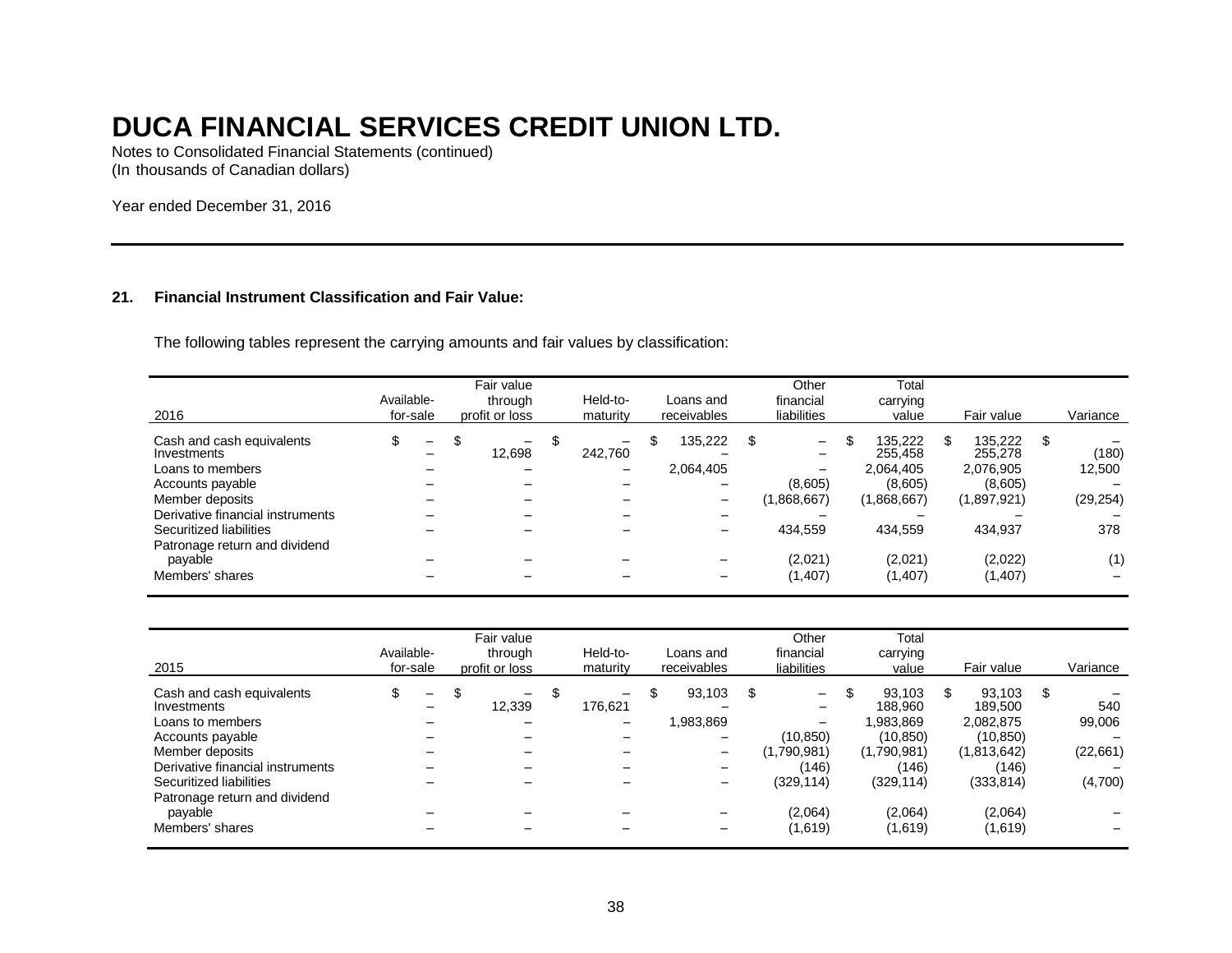Notes to Consolidated Financial Statements (continued) (In thousands of Canadian dollars)

Year ended December 31, 2016

#### **21. Financial Instrument Classification and Fair Value (continued):**

The following methods and assumptions were used to estimate the fair values noted above of on-balance sheet financial instruments, which should be read in conjunction with the fair value measurement basis described in the significant accounting policy in Note 3(b)(vi):

(a) Fair value through profit or loss:

When available the Credit Union uses quoted market prices to determine the fair value of trading and available-for-sale securities; such items are classified as Level 1. Examples include government securities, equity investments, and other listed investments. For other securities, the Credit Union generally determines fair value utilizing valuation techniques. Fair value estimates from internal valuation techniques are verified where possible, to prices obtained from independent sources. Securities priced using such methods are generally classified as Level 2. Level 3 securities are priced at cost as there is no observable market data.

(b) Loans:

The estimated fair values of loans are arrived at by discounting the expected future cash flows of the loans at market rates for loans with similar terms of credit risk. Loans are classified as Level 3.

(c) Deposits:

The fair values of deposits payable on demand, payable after notice and floating rate deposits are assumed to equal their carrying values. The estimated fair values for fixed rate term deposits are valued using the discounted cash flows discounted using market rates currently offered for deposits with similar terms and risks. Such deposit liabilities are classified as Level 2.

(d) Derivative assets and liabilities:

The estimated fair values of derivative instruments are determined through valuation models on the derivative notional amounts, maturity dates and rates. Such instruments are classified as Level 2.

(e) Other assets and liabilities:

The fair values of cash and cash equivalents, accounts receivable and accounts payable and accrued liabilities are assumed to approximate their book values, due to their shortterm nature.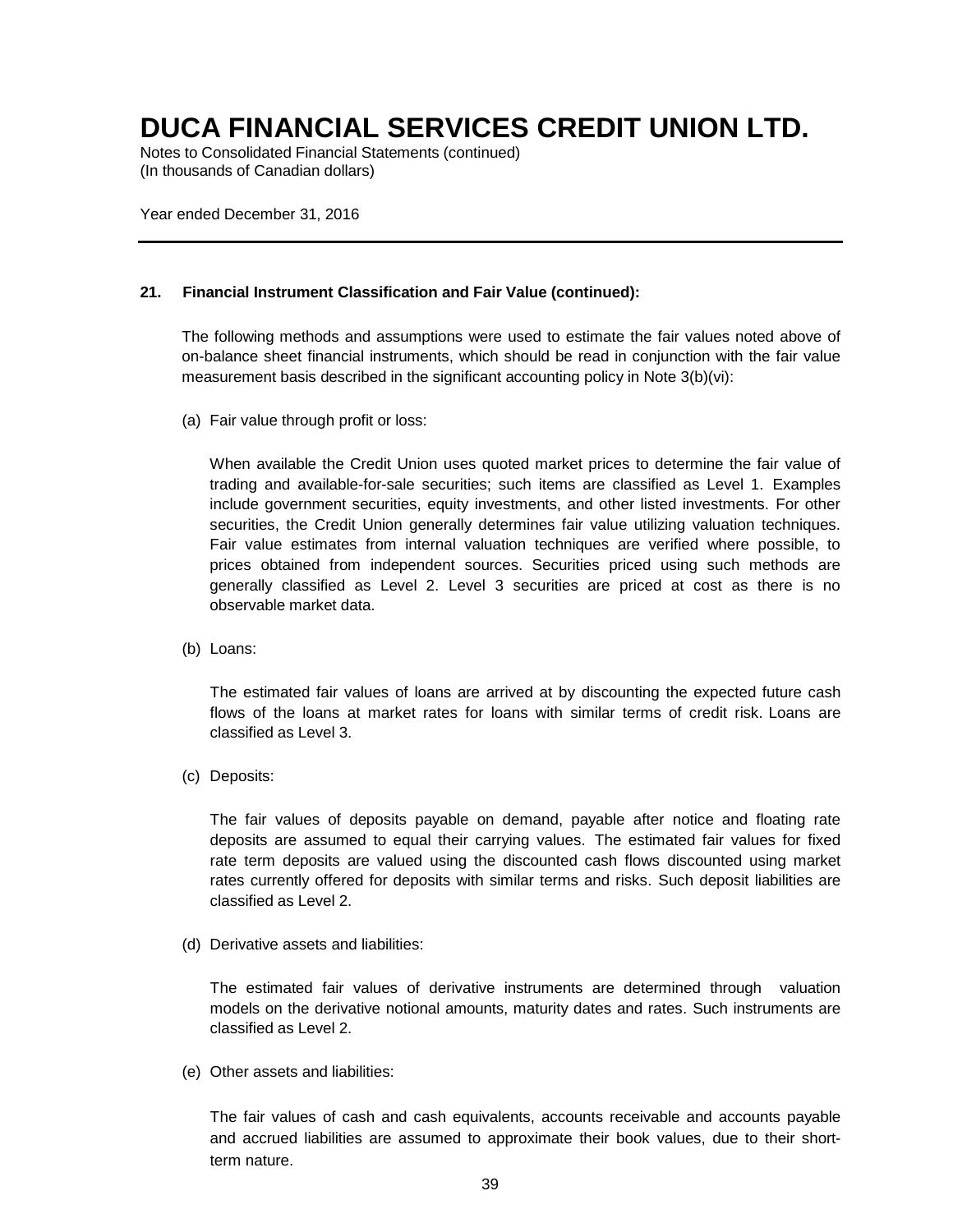Notes to Consolidated Financial Statements (continued) (In thousands of Canadian dollars)

Year ended December 31, 2016

#### **21. Financial Instrument Classification and Fair Value (continued):**

Fair value measurements can be classified in a hierarchy in order to discern the significance of management assumptions and the ability to observe inputs incorporated into the measurements. There are:

- Level 1 fair value measurements are those derived from quoted prices (unadjusted) in active markets for identical assets or liabilities using the last bid price;
- Level 2 fair value measurements are those derived from inputs other than quoted prices included within Level 1 that are observable for the asset or liability, either directly (i.e., as prices) or indirectly (i.e., derived from prices); and
- Level 3 fair value measurements are those derived from valuation techniques that include inputs for the asset or liability that are not based on observable market data (unobservable inputs).

The level in the fair value hierarchy within which the financial asset or liability is categorized is determined on the basis of the lowest level of input that is significant to the fair value measurement. Financial assets and financial liabilities are classified in their entirety into only one of the three levels.

The following table summarizes the classification of the Credit Union's investments held and reported on the consolidated statement of financial position at December 31, 2016:

| 2016                                                 | Level 1     | Level 2                         | Level 3     | Total                            |
|------------------------------------------------------|-------------|---------------------------------|-------------|----------------------------------|
| Equity investments<br>Corporate debt                 | \$<br>1,029 | \$<br>8,974<br>242,760          | \$<br>2,695 | \$<br>12,698<br>242,760          |
|                                                      | \$<br>1,029 | \$<br>251,734                   | \$<br>2,695 | \$<br>255,458                    |
|                                                      |             |                                 |             |                                  |
| 2015                                                 | Level 1     | Level 2                         | Level 3     | Total                            |
| <b>Equity investments</b><br>Corporate debt<br>Other | \$<br>1,034 | \$<br>7,154<br>176,621<br>1,374 | \$<br>2,777 | \$<br>10,965<br>176,621<br>1,374 |
|                                                      | \$<br>1,034 | \$<br>185,149                   | \$<br>2,777 | \$<br>188,960                    |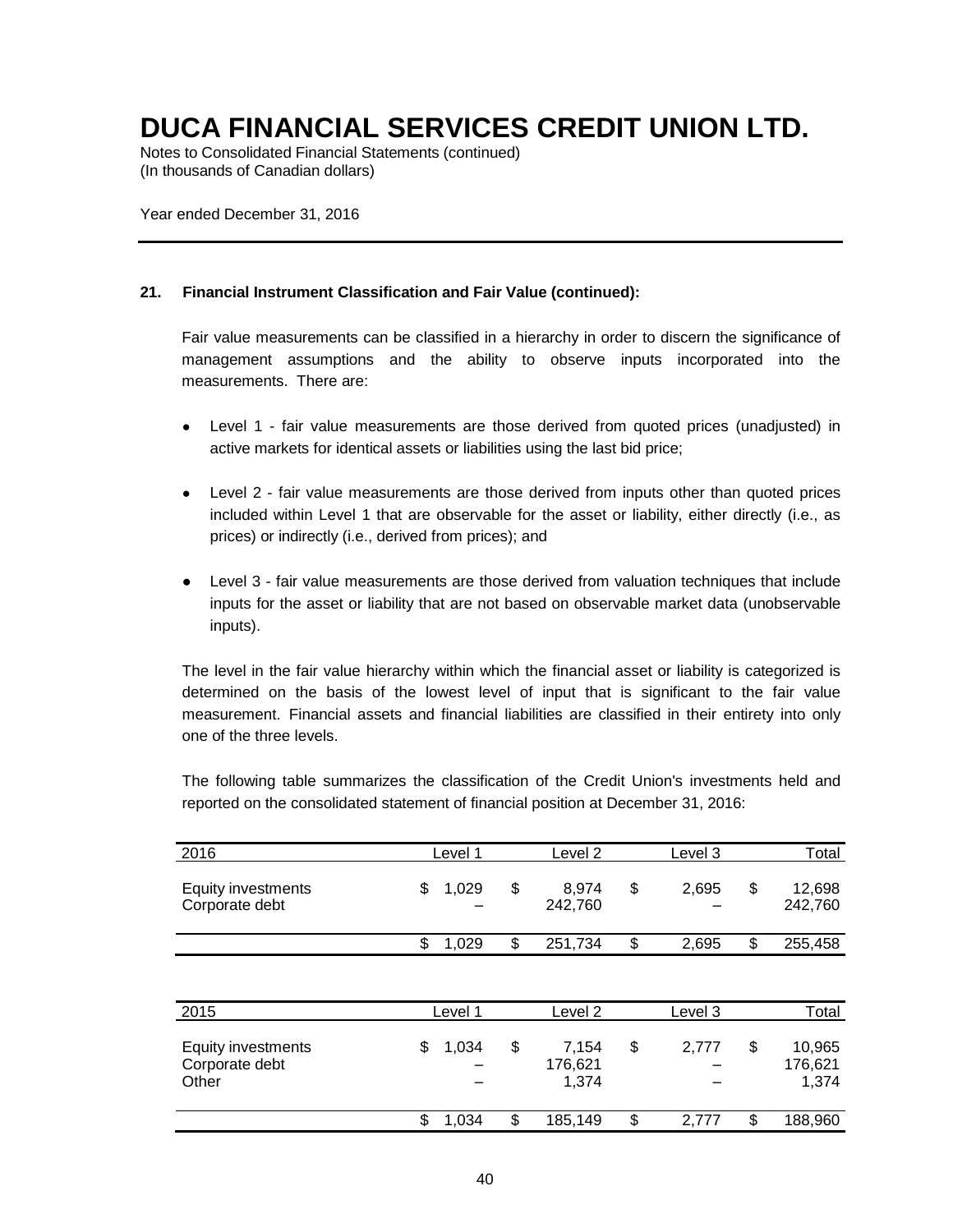Notes to Consolidated Financial Statements (continued) (In thousands of Canadian dollars)

Year ended December 31, 2016

#### **21. Financial Instrument Classification and Fair Value (continued):**

There were no transfers between Level 1 and Level 2 for the years ended December 31, 2016 and 2015 and no changes or transfers in securities classified as Level 3.

Included in Level 3 are non-quoted equity investments, which are valued based on financial information provided by that entity. The valuation does not involve a valuation model and, as such, a sensitivity analysis is not disclosed. The decrease in the valuation of ZBH shares is a result of the movement in the U.S. dollar and is included in other interest in the consolidated statement of comprehensive income (loss).

#### **22. Financial Risk Management:**

(a) General objectives, policies and processes:

The Board of Directors has overall responsibility for the determination of the Credit Union's risk management objectives and policies, and while retaining ultimate responsibility for them, it has delegated the authority for designing and operating processes that ensure effective implementation of the objectives and policies to the Credit Union's finance function. The Board of Directors receives monthly reports from the Credit Union's CEO through which it reviews the effectiveness of the processes put in place and the appropriateness of the objectives and policies it sets.

(b) Credit risk:

Credit risk is the risk of financial loss to the Credit Union if a counterparty to a financial instrument fails to make payments of interest and principal when due. The Credit Union is exposed to credit risk from claims against a debtor or indirectly from claims against a guarantor of credit obligations.

The Credit Union agrees to maintain at least, 6% of its assets on deposit with Central 1 to retain its membership. As at December 31, 2016, 6% of the Credit Union's total assets was \$148,580. The Credit Union is holding \$150,909 of qualifying deposits with Central 1.

Credit risk rating systems are designed to assess and quantify the risk inherent in credit activities in an accurate and consistent manner. To assess credit risk, the Credit Union takes into consideration the member's character, ability to pay and value of collateral available to secure the loan.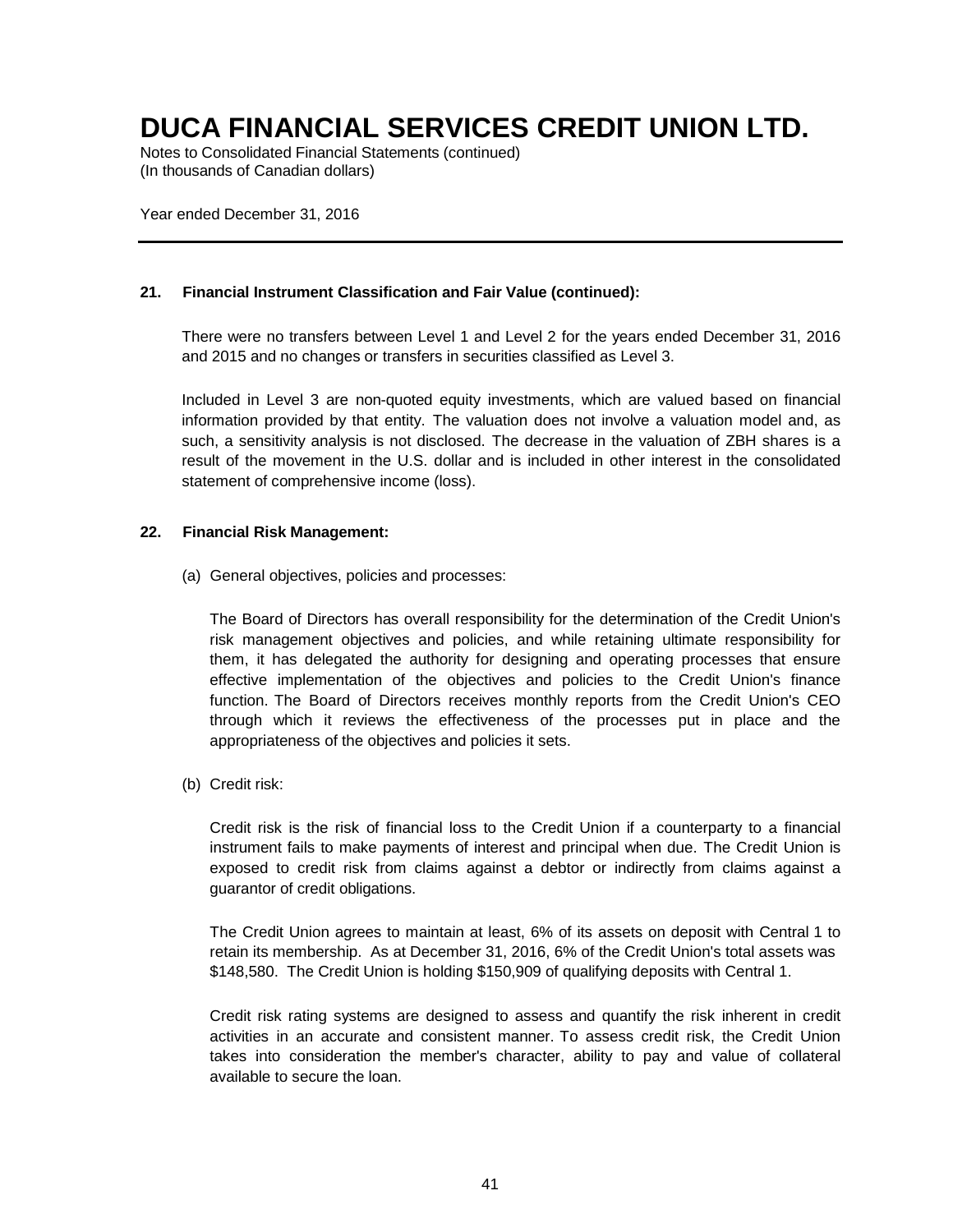Notes to Consolidated Financial Statements (continued) (In thousands of Canadian dollars)

Year ended December 31, 2016

#### **22. Financial Risk Management (continued):**

The Credit Union's credit risk management principles are guided by its overall risk management principles. The Board of Directors ensures that management has a framework, policies, processes and procedures in place to manage credit risks and that the overall credit risk policies are complied with at the business and transaction levels.

(i) Objectives, policies and processes:

The Credit Union's credit risk policies set out the minimum requirements for management of credit risk in a variety of transactional and portfolio management contexts. Its credit risk policies comprise the following:

- General loan policy statements, including approval of lending policies, eligibility for loans, exceptions to policy, policy violations, liquidity and loan administration;
- Loan lending limits, including Board of Director limits, schedule of assigned limits and exemptions from aggregate indebtedness;
- Loan collateral security classifications which set loan classifications, advance ratios and amortization periods;
- Procedures outlining loan overdrafts, release or substitution of collateral, temporary suspension of payments and loan renegotiations;
- Loan delinquency controls regarding procedures followed for loans in arrears; and
- Audit procedures and processes are in existence for the Credit Union's lending activities.

With respect to credit risk, the Board of Directors receives monthly reports summarizing delinquent loans and loans that are on the watch-list. The Board of Directors also receives an analysis of the allowance for credit losses.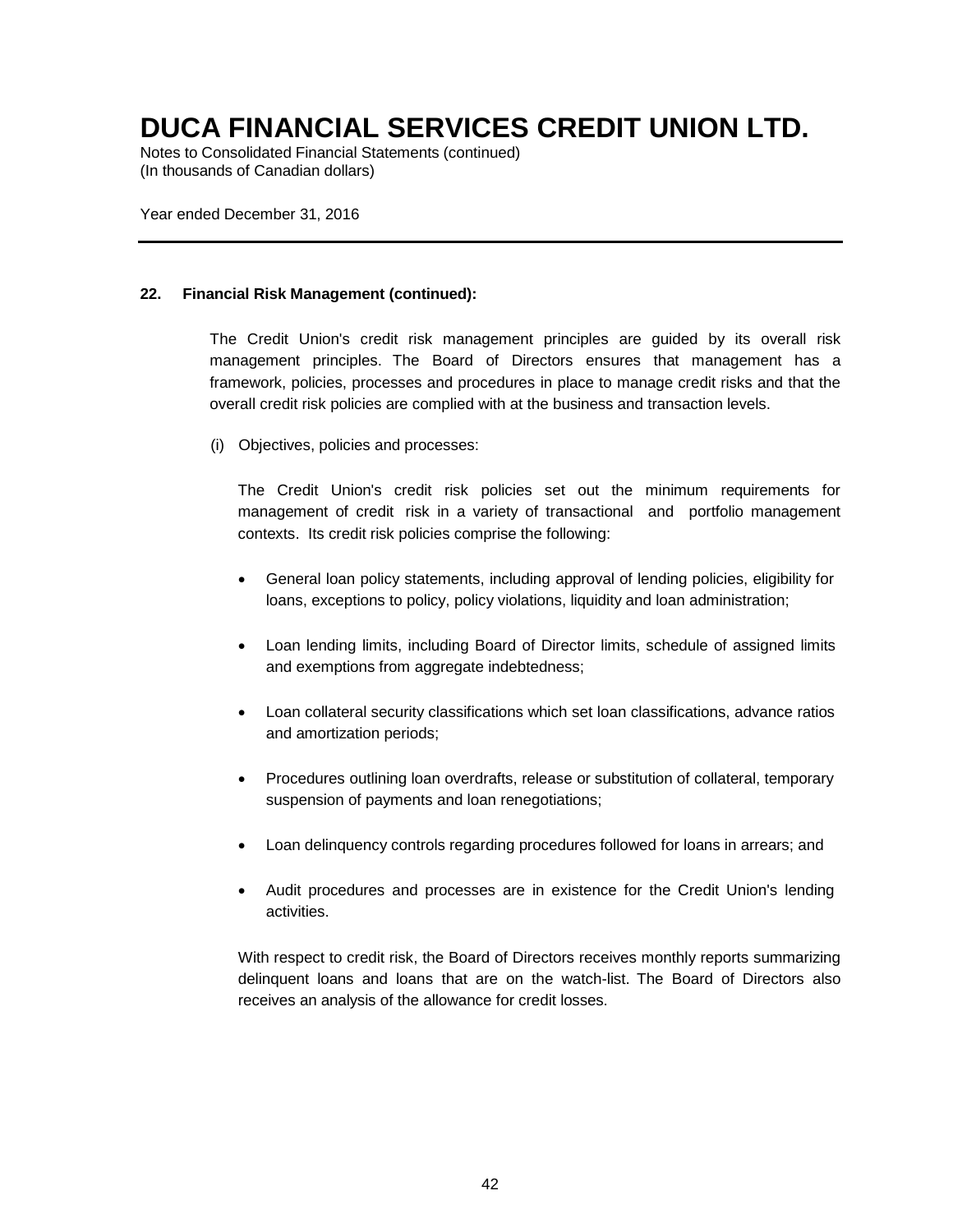Notes to Consolidated Financial Statements (continued) (In thousands of Canadian dollars)

Year ended December 31, 2016

#### **22. Financial Risk Management (continued):**

(ii) Exposure to credit risk:

The following table indicates the Credit Union's maximum exposure to credit risk relating to its portfolios at December 31, 2016 without taking into account any collateral held or credit enhancements:

|                                                                                                                                                    | Carrying<br>value                     |   | Maximum<br>exposure                                             |
|----------------------------------------------------------------------------------------------------------------------------------------------------|---------------------------------------|---|-----------------------------------------------------------------|
| Cash and cash equivalents<br>Investments<br>Loans and mortgages<br>Undisbursed loans<br>Unutilized lines of credit<br>Unutilized letters of credit | \$<br>135,222<br>255,458<br>2,066,848 | S | 135,222<br>255,458<br>2,066,848<br>195,137<br>150,993<br>15,099 |
|                                                                                                                                                    | 2,457,528                             |   | 2.818.757                                                       |

For 2016, the amount of financial assets that would otherwise be past due or impaired whose terms have been renegotiated is \$20 (2015 - nil).

A sizable portfolio of the loan book is secured by residential property in the Greater Toronto Area, Ontario. Therefore, the Credit Union is exposed to the risks in reduction of the loan-to-valuation ratio cover should the property market be subject to a decline. The risk of losses from loans undertaken is primarily reduced by the nature and quality of the security taken.

(c) Liquidity risk:

Liquidity risk is the risk that the Credit Union will not be able to meet all cash outflow obligations as they come due. The Credit Union mitigates this risk by monitoring cash activities and expected outflows so as to meet all cash outflow obligations as they fall due.

(i) Risk measurement:

The assessment of the Credit Union's liquidity position reflects management's estimates, assumptions and judgments pertaining to current and prospective firm specific and market conditions and the related behaviours of its members and counterparties.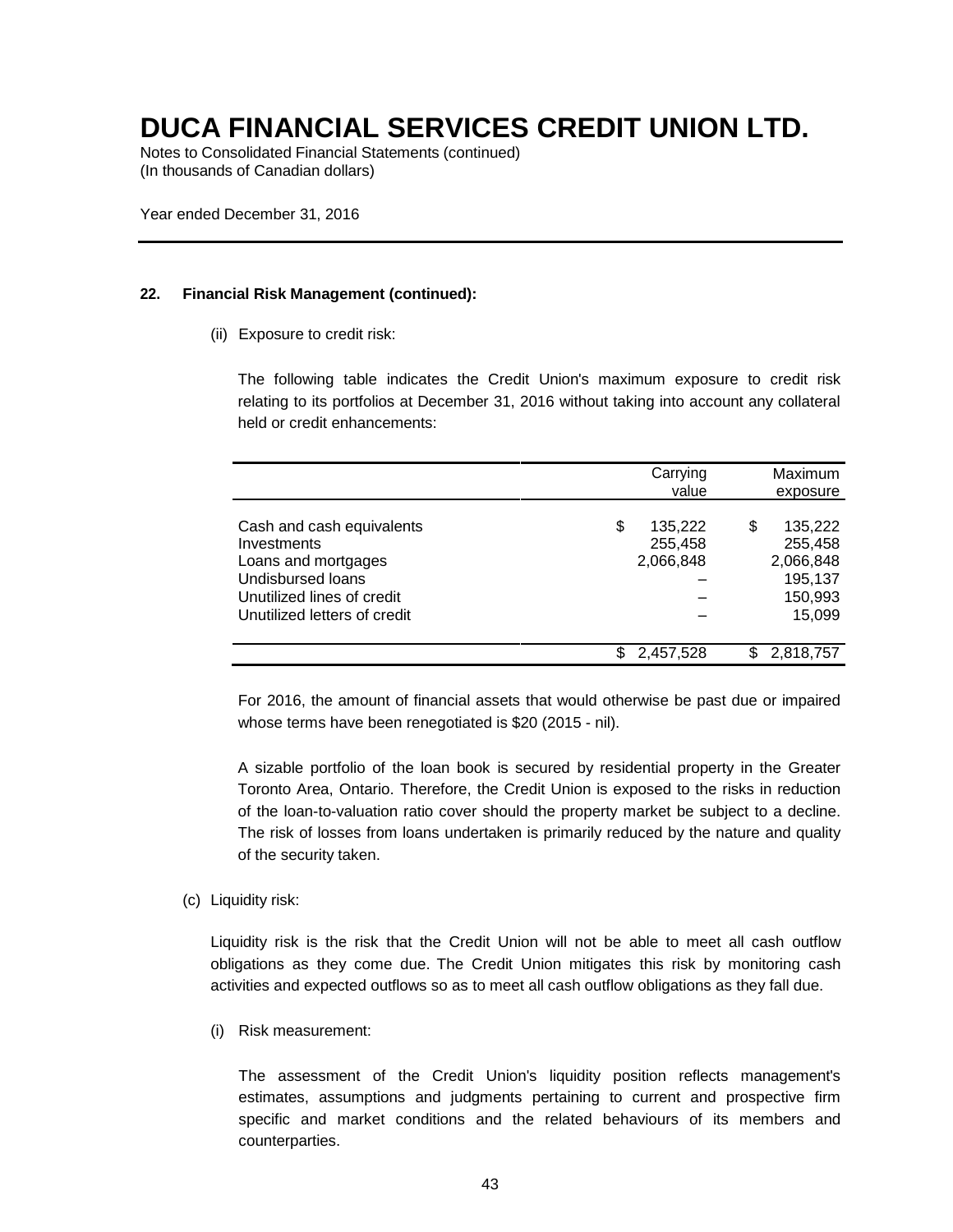Notes to Consolidated Financial Statements (continued) (In thousands of Canadian dollars)

Year ended December 31, 2016

#### **22. Financial Risk Management (continued):**

(ii) Objectives, policies and procedures:

The Credit Union's liquidity management framework is designed to ensure that adequate sources of reliable and cost-effective cash or its equivalents are continually available to satisfy its current and prospective financial commitments under normal and contemplated stress conditions.

Provisions of the Act require the Credit Union to maintain a prudent amount of liquid assets in order to meet member withdrawals. The Credit Union has set a liquidity ratio range of 6% to 12%.

The Credit Union manages liquidity risk by:

- Continuously monitoring actual daily cash flows and longer-term forecasted cash flows;
- Monitoring the maturity profiles of financial assets and liabilities;
- Maintaining adequate reserves, liquidity support facilities and reserve borrowing facilities; and
- Monitoring the liquidity ratios daily.

The Board of Directors receives monthly liquidity reports, as well as information regarding cash balances in order for it to monitor the Credit Union's liquidity framework. The Credit Union was above the liquidity ratio range as at December 31, 2016.

As at December 31, 2016, the position of the Credit Union is as follows:

| Cash<br>27,963<br>150.909<br>Liquidity reserve deposit<br>Discount deposits and term deposits<br>199,110 |  |
|----------------------------------------------------------------------------------------------------------|--|
|                                                                                                          |  |
|                                                                                                          |  |
|                                                                                                          |  |
| 377,982                                                                                                  |  |
| Total liquidity requirement<br>138,194                                                                   |  |
| Excess of liquidity requirement<br>239,788                                                               |  |

The Credit Union's liquidity ratio was 16% (2015 - 13%).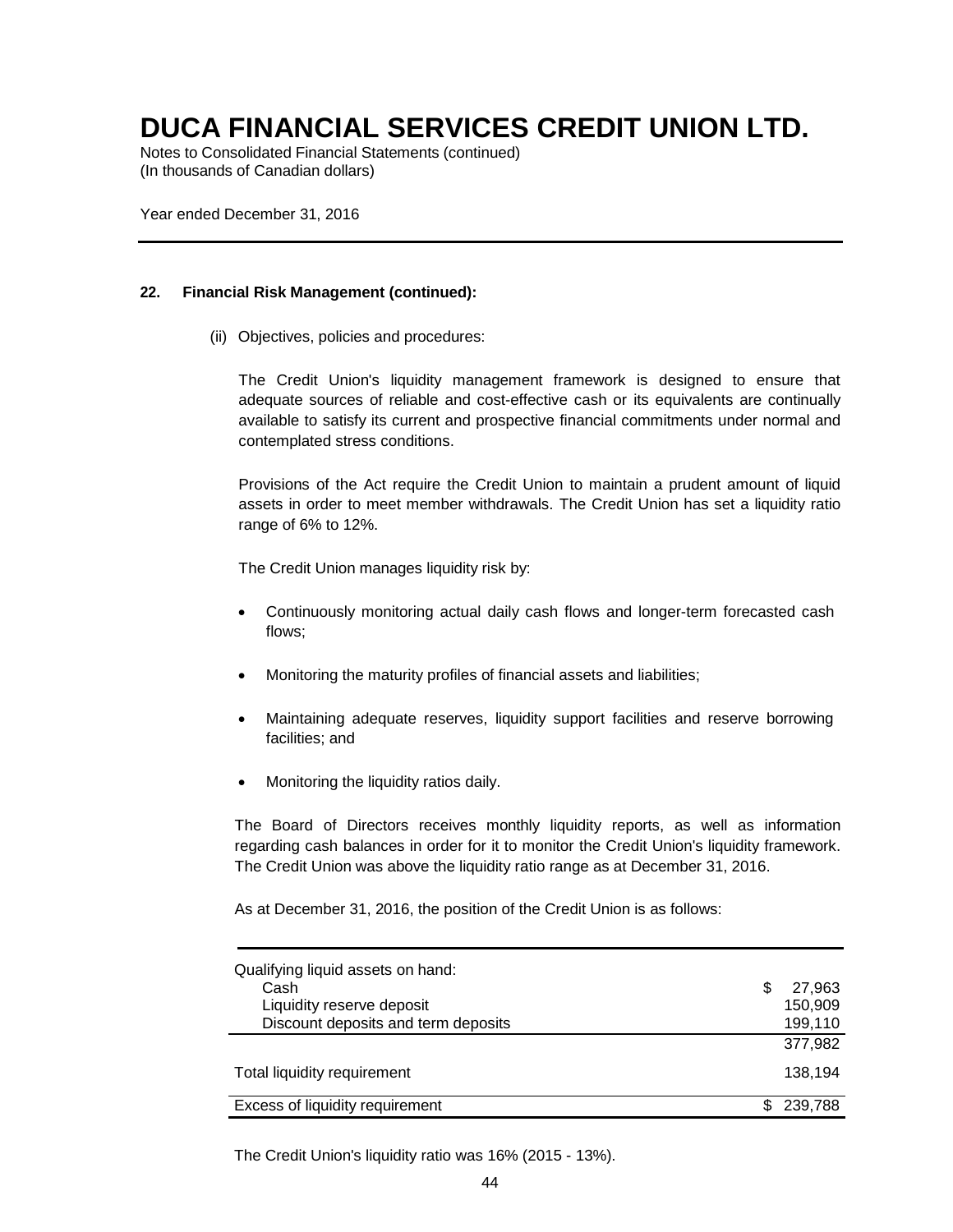Notes to Consolidated Financial Statements (continued) (In thousands of Canadian dollars)

Year ended December 31, 2016

#### **22. Financial Risk Management (continued):**

The following tables demonstrate the Credit Union's ability to pay future obligations as financial assets and liabilities mature as at December 31, 2016 and 2015:

| 2016                                                                                      | Floating<br>rate on<br>demand | Within 1<br>month      | $2 - 12$<br>months                 | $1 - 3$<br>years             | $3 - 5$<br>years                 | Over <sub>5</sub><br>years                                                       |     | <b>Not</b><br>specified      | Total                                           |
|-------------------------------------------------------------------------------------------|-------------------------------|------------------------|------------------------------------|------------------------------|----------------------------------|----------------------------------------------------------------------------------|-----|------------------------------|-------------------------------------------------|
| <b>Assets</b>                                                                             |                               |                        |                                    |                              |                                  |                                                                                  |     |                              |                                                 |
| Loans receivable from members<br>Cash and cash equivalents<br>Investments<br>Other assets | \$<br>645,142<br>27,963       | \$<br>39,981<br>64,066 | \$<br>125,213<br>43,193<br>153,297 | \$<br>607,133<br>-<br>89,463 | \$<br>649,379<br>$\qquad \qquad$ | \$<br>-<br>$\overline{\phantom{m}}$<br>$\qquad \qquad$<br>$\qquad \qquad$        | \$  | (2, 443)<br>12,698<br>21,249 | \$<br>2,064,405<br>135,222<br>255,458<br>21,249 |
|                                                                                           | \$<br>673,105                 | \$104,047              | \$<br>321,703                      | \$<br>696,596                | \$<br>649,379                    | \$<br>$\qquad \qquad \blacksquare$                                               | \$  | 31,504                       | \$2,476,334                                     |
| <b>Liabilities and Equity</b>                                                             |                               |                        |                                    |                              |                                  |                                                                                  |     |                              |                                                 |
| Member deposits<br>Securitization liabilities<br>Other liabilities<br>Equity              | \$<br>590,816                 | \$<br>31,440<br>-      | \$<br>249,997<br>-                 | \$<br>766,337                | \$<br>131,945<br>434,559         | \$<br>82,452<br>$\overline{\phantom{m}}$<br>$\qquad \qquad$<br>$\qquad \qquad -$ | \$  | 15,680<br>15,555<br>157,553  | \$<br>.868,667<br>434,559<br>15,555<br>157,553  |
|                                                                                           | \$<br>590,816                 | 31,440                 | \$<br>249,997                      | \$<br>766,337                | \$<br>566,504                    | \$<br>82,452                                                                     | \$. | 188,788                      | \$2,476,334                                     |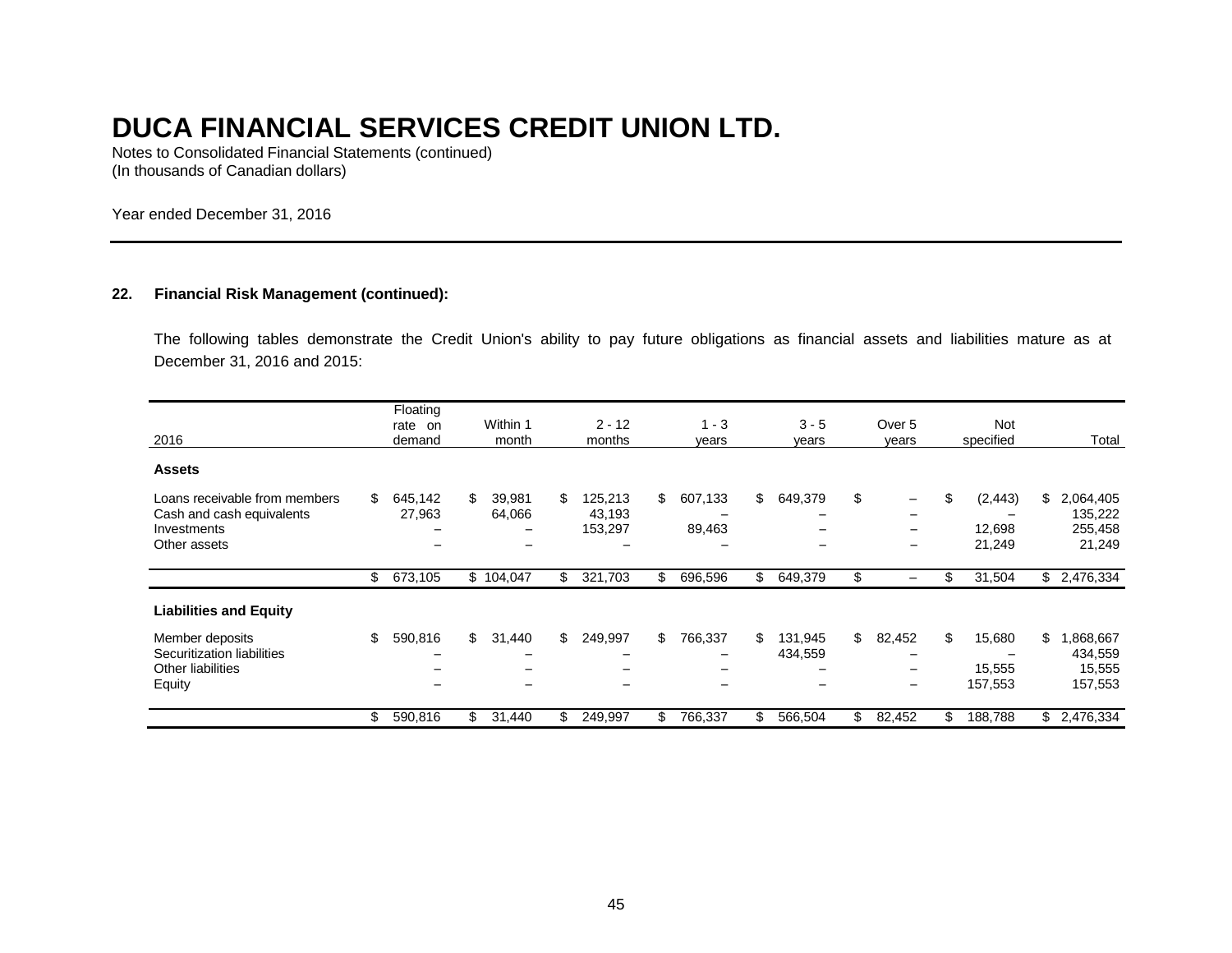Notes to Consolidated Financial Statements (continued) (In thousands of Canadian dollars)

Year ended December 31, 2016

#### **22. Financial Risk Management (continued):**

| 2015                                                                                                                          |    | Floating<br>rate on<br>demand |     | Within 1<br>month |    | $2 - 12$<br>months          |     | $1 - 3$<br>years  | $3 - 5$<br>years         | Over 5<br>years             | Not<br>specified                         | Total                                                 |
|-------------------------------------------------------------------------------------------------------------------------------|----|-------------------------------|-----|-------------------|----|-----------------------------|-----|-------------------|--------------------------|-----------------------------|------------------------------------------|-------------------------------------------------------|
| <b>Assets</b>                                                                                                                 |    |                               |     |                   |    |                             |     |                   |                          |                             |                                          |                                                       |
| Loans receivable from members<br>Cash and cash equivalents<br>Investments<br>Other assets<br>Derivative financial instruments | \$ | 633,059<br>30,127             | \$. | 17,064<br>42,587  | \$ | 131,505<br>20,389<br>93,125 | \$  | 380,942<br>86,500 | \$<br>822,199            | \$<br>520<br>-<br>-         | \$<br>(1,420)<br>9,335<br>16,671<br>54   | \$<br>1,983,869<br>93,103<br>188,960<br>16,671<br>54  |
|                                                                                                                               | \$ | 663,186                       | \$  | 59,651            | \$ | 245,019                     | \$  | 467,442           | \$<br>822,199            | \$<br>520                   | \$<br>24,640                             | \$<br>2,282,657                                       |
| <b>Liabilities and Equity</b>                                                                                                 |    |                               |     |                   |    |                             |     |                   |                          |                             |                                          |                                                       |
| Member deposits<br>Securitization liabilities<br>Other liabilities<br>Equity<br>Derivative financial instruments              | \$ | 513,687                       | \$  | 48,155            | \$ | 367,163                     | \$  | 573,339           | \$<br>256,478<br>329,114 | \$<br>17,353<br>-<br>-<br>- | \$<br>14,806<br>14,732<br>147,630<br>200 | \$<br>,790,981<br>329,114<br>14,732<br>147,630<br>200 |
|                                                                                                                               | S  | 513,687                       | \$. | 48,155            | £. | 367,163                     | \$. | 573,339           | 585,592                  | \$<br>17,353                | \$<br>177,368                            | \$2,282,657                                           |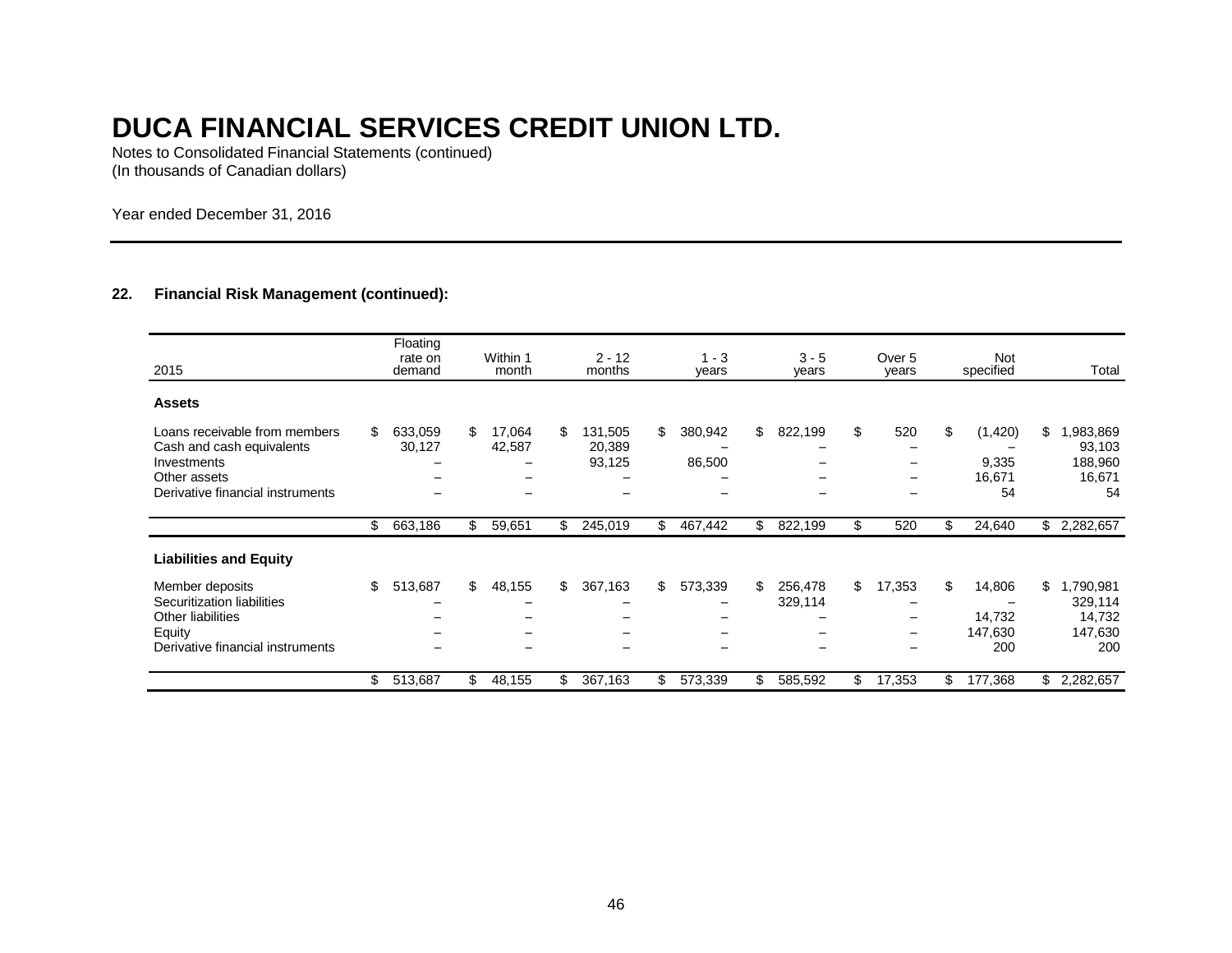Notes to Consolidated Financial Statements (continued) (In thousands of Canadian dollars)

Year ended December 31, 2016

#### **22. Financial Risk Management (continued):**

(d) Market risk:

Market risk is the risk that the fair value or future cash flows of a financial instrument will fluctuate as a result of market factors. Market factors include three types of risk: interest rate risk, currency risk and equity risk.

(i) Interest rate risk:

Interest rate risk is the potential for financial loss caused by fluctuations in fair value or future cash flows of financial instruments because of changes in market interest rates. The Credit Union is exposed to this risk through traditional banking activities, such as deposit taking and lending and on its investments.

The Credit Union's goal is to manage the interest rate risk of the consolidated statement of financial position to a target level. The Credit Union continually monitors the effectiveness of its interest rate mitigation activities.

(a) Risk measurement:

The Credit Union's interest rate risk position is measured daily. Measurement of risk is based on rates charged to clients, as well as funds transfer pricing rates.

(b) Objectives, policies and procedures:

The Credit Union's major source of income is financial margin, the difference between interest earned on investments and members loans and interest paid on member deposits. The objective of asset/liability management is to match interestsensitive assets with interest-sensitive liabilities as to amount and as to term to their interest rate repricing dates, thus minimizing fluctuations of income during periods of changing interest rates. Management calculates and reports monthly the value-at-risk measure of financial margin in accordance with the Credit Union's interest rate risk management policy. The Credit Union also enters into interest rate swaps in order to hedge against exposure to interest rate fluctuations in accordance with the Credit Union's interest rate risk management policy. This policy has been approved by the Board of Directors. For the year ended December 31, 2016, the Credit Union was in compliance with this policy. The Credit Union's risk due to changes in allowable earnings-at-risk to net interest income over the next 12 months of 100-basis-points translates in an increase in net interest income of \$3,578.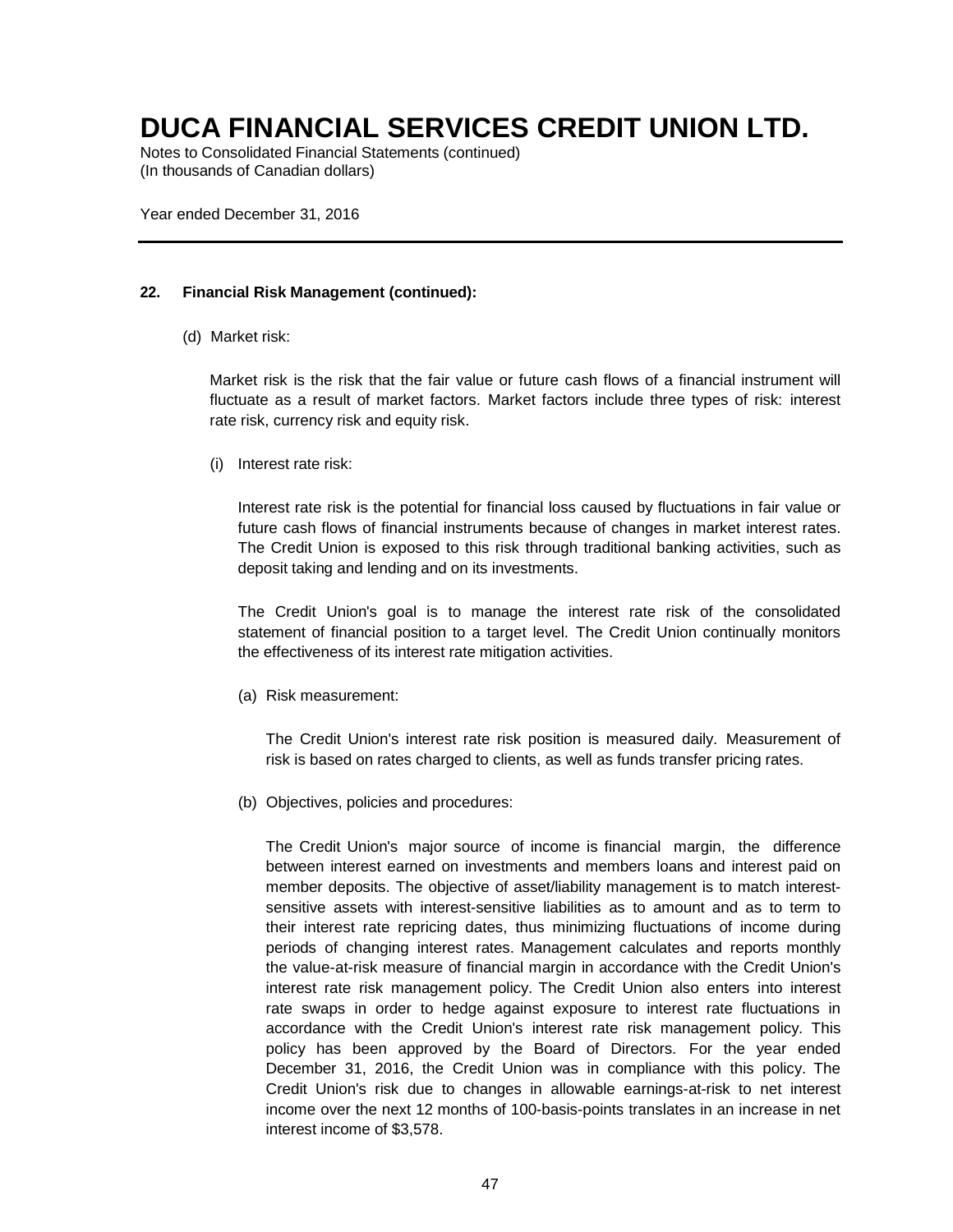Notes to Consolidated Financial Statements (continued) (In thousands of Canadian dollars)

Year ended December 31, 2016

#### **22. Financial Risk Management (continued):**

Schedules of matching and interest rate vulnerability are regularly prepared and monitored by Credit Union management and reported to the Deposit Insurance Corporation of Ontario in accordance with the Credit Union's policy. This policy has been approved by the Board of Directors and filed with the Deposit Insurance Corporation of Ontario by Credit Union regulations. For the year ended December 31, 2016, the Credit Union was in compliance with this policy.

The following schedule shows the Credit Union's sensitivity to interest rate changes. Amounts with floating rates or due or payable on demand are classified as maturing within three months, regardless of maturity. A significant amount of loans and deposits can be settled before maturity on payment of a penalty, but no adjustment has been made for repayments that may occur prior to maturity. Amounts that are not interest-sensitive have been grouped together, regardless of maturity.

| Maturity dates                                                                             |   | Assets                                     | Yield (%)                    |   | Liabilities/<br>members'<br>equity       | Cost (%)                     | Asset/<br>liability<br>gap                       |
|--------------------------------------------------------------------------------------------|---|--------------------------------------------|------------------------------|---|------------------------------------------|------------------------------|--------------------------------------------------|
| Interest-sensitive:<br>$0 - 3$ months<br>$4 - 12$ months<br>1 - $2$ years<br>$2 - 5$ years | S | 829.108<br>265,436<br>259,798<br>1,090,200 | 4.25<br>2.99<br>3.53<br>3.11 | S | 685.238<br>187,014<br>470,950<br>940,627 | 0.92<br>2.04<br>2.46<br>2.06 | \$<br>143.870<br>78.422<br>(211, 152)<br>149,573 |
| Non-interest sensitive                                                                     |   | 2.444.542<br>31,792                        |                              |   | 2,283,829<br>192,505                     |                              | 160,713                                          |
|                                                                                            |   | 2.476.334                                  |                              |   | 2.476.334                                |                              |                                                  |

2016**:**

#### 2015**:**

| Maturity dates         |   | Assets    | Yield (%) | Liabilities/<br>members'<br>equity | Cost (%) | Asset/<br>liability<br>gap |
|------------------------|---|-----------|-----------|------------------------------------|----------|----------------------------|
| Interest-sensitive:    |   |           |           |                                    |          |                            |
| $0 - 3$ months         | S | 740,393   | 4.11      | \$<br>632.078                      | 0.99     | \$<br>108.315              |
| $4 - 12$ months        |   | 192,008   | 3.15      | 276,600                            | 1.89     | (84, 592)                  |
| $1 - 2$ years          |   | 184,953   | 3.88      | 162,162                            | 2.53     | 22,791                     |
| $2 - 5$ years          |   | 1,105,206 | 3.37      | 1,105,360                          | 2.13     | (154)                      |
|                        |   | 2,222,560 |           | 2,176,200                          |          | 46,360                     |
| Non-interest sensitive |   | 60,097    |           | 106,457                            |          |                            |
|                        | S | 2.282.657 |           | 2,282,657                          |          |                            |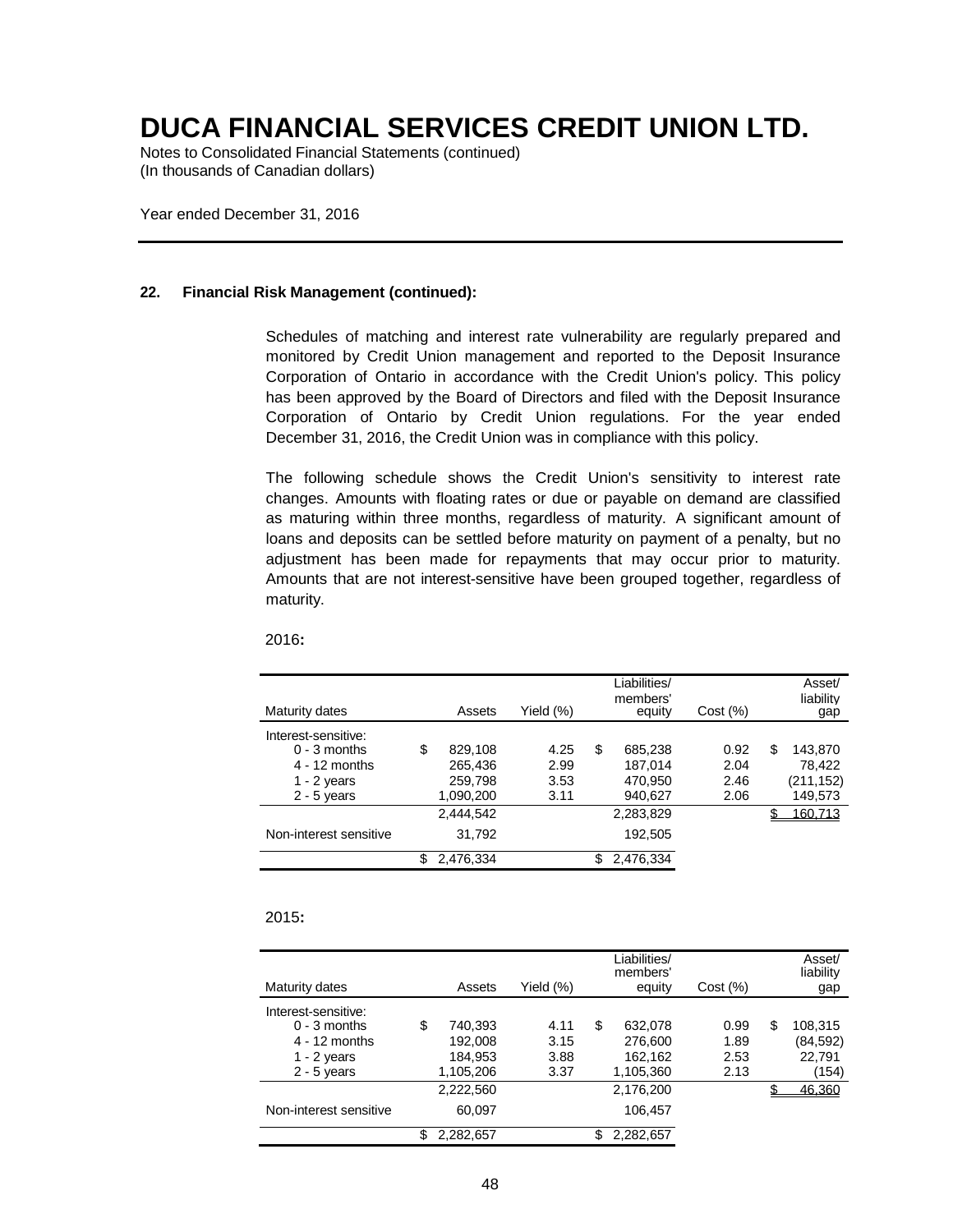Notes to Consolidated Financial Statements (continued) (In thousands of Canadian dollars)

Year ended December 31, 2016

#### **22. Financial Risk Management (continued):**

Interest-sensitive assets and liabilities cannot normally be perfectly matched by amount and term to maturity. The Credit Union utilizes interest rate swaps to assist in managing this rate gap. One of the roles of a credit union is to intermediate between the expectations of borrowers and depositors.

(ii) Currency risk:

Currency risk relates to the Credit Union operating in different currencies and converting non-Canadian earnings at different points in time at different foreign exchange levels when adverse changes in foreign currency exchange rates occur.

The Credit Union's foreign exchange risk is primarily related to U.S. dollar deposits and Euro deposits. The Credit Union limits its holdings in foreign currency to 15% of the total investment portfolio in accordance with its investment policy.

(a) Risk measurement:

The Credit Union's currency risk position is measured daily. Measurement of risk is based on rates charged to clients, as well as currency purchase costs.

(b) Objectives, policies and procedures:

The Credit Union's exposure to changes in currency exchange rates shall be controlled by limiting the unhedged foreign currency exposure to \$2,000 in Canadian funds.

For the year ended December 31, 2016, the Credit Union's exposure to foreign exchange risk is within policy.

(iii) Equity risk:

Equity risk is the uncertainty associated with the valuation of assets arising from changes in equity markets. The Credit Union is exposed to this risk through its equity holdings.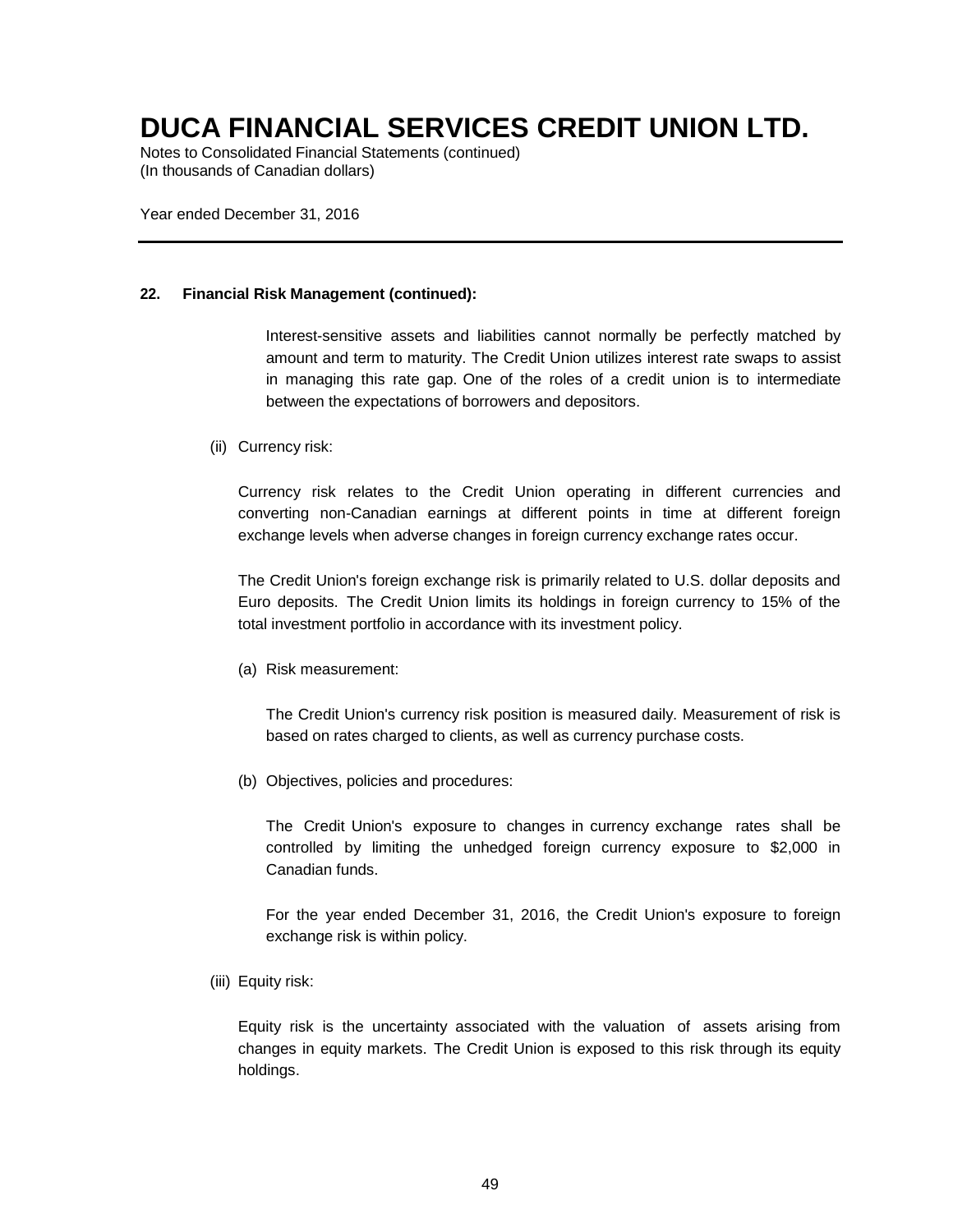Notes to Consolidated Financial Statements (continued) (In thousands of Canadian dollars)

Year ended December 31, 2016

#### **22. Financial Risk Management (continued):**

The Credit Union's portfolio includes unlisted Canadian and U.S. stocks, comprising investments in Central 1 and ZBH.

The total investment in preferred and common shares cannot exceed 10% of capital.

Equities are monitored by the Board of Directors and holdings are adjusted following each quarter when the investments are offside of the investment policy.

#### **23. Capital Management:**

The Credit Union's objectives with respect to capital management are to maintain a capital base that is structured to exceed regulatory requirements and to best utilize capital allocations.

Regulations to the Act require that the Credit Union establish and maintain a level of capital that meets or exceeds the following:

- Capital calculated in accordance with the Act shall not be less than 4% of total assets; and
- Capital calculated in accordance with the Act shall not be less than 8% of the risk-weighted value of its assets.

The Credit Union maintains an internal policy that total members' capital as shown on the consolidated statement of financial position shall not be less than 4.5% of the book value of all assets and 10.5% of risk-weighted assets.

The Credit Union considers its capital to include membership shares (Class A shares and Class B investment shares), and retained earnings.

The Credit Union establishes the risk-weighted value of its assets in accordance with the Regulations of the Act, which establishes the applicable percentage for each class of assets. The Credit Union's risk-weighted value of its assets as at December 31, 2016 was \$1,342,125 (2015 - \$1,199,371).

As at December 31, 2016, the Credit Union met the capital requirements of the Act with a calculated members' capital ratio of 7% (2015 - 7%) and a risk-weighted asset ratio of 12% (2015 - 13%).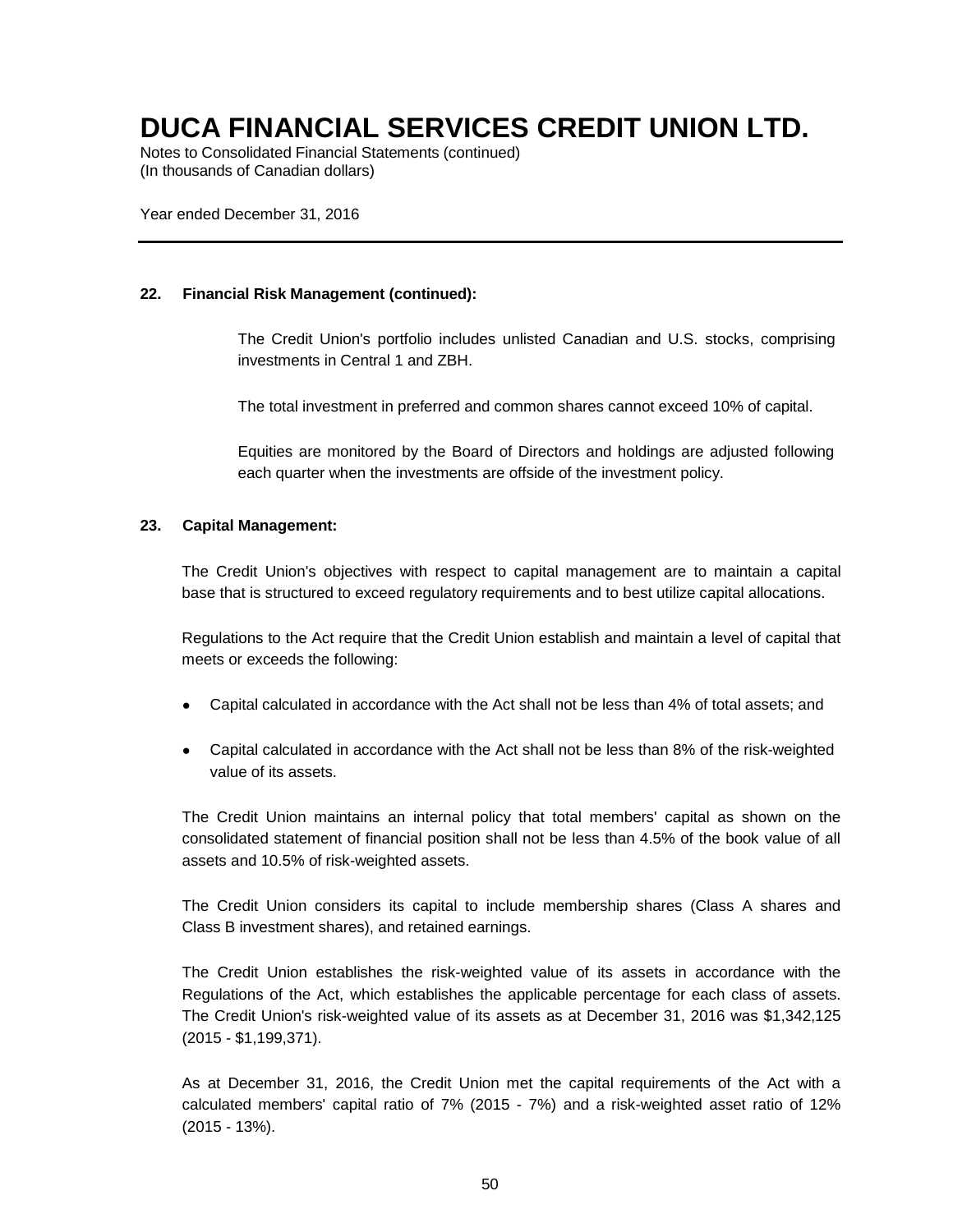Notes to Consolidated Financial Statements (continued) (In thousands of Canadian dollars)

Year ended December 31, 2016

#### **23. Capital Management (continued):**

Regulatory capital consists of the following:

|                                              | 2016          | 2015          |
|----------------------------------------------|---------------|---------------|
| Tier I capital:                              |               |               |
| Membership shares                            | \$<br>1,407   | \$<br>1,619   |
| Other member shares - non-redeemable portion | 79,957        | 81,702        |
| Retained earnings                            | 73,297        | 60,427        |
| Goodwill                                     | (1,678)       | (1,678)       |
|                                              | 152,983       | 142,070       |
| Tier II capital:                             |               |               |
| Redeemable portion of other member shares    | 4,299         | 4,485         |
| Collective loan provision                    | 7,509         | 4,960         |
|                                              | 11,808        | 9,445         |
| Total regulatory capital                     | 164,791<br>\$ | 151,515<br>\$ |
| Total assets                                 | 7%            | 7%            |
| Risk-weighted assets                         | 12%           | 13%           |

#### **24. Commitments:**

(a) Credit facilities:

A comprehensive credit facility is maintained with a major Canadian Chartered Bank up to a maximum of \$14,000 and is secured by bank deposit notes (Notes 4 and 5). The Credit Union has an unused credit facility of \$14,000 at year end.

A line of credit is maintained with Central 1 up to a maximum of \$80,000 and is secured by a general security agreement covering all the assets of the Credit Union.

The Credit Union has an unused credit facility of \$80,000 at year end.

A line of credit facility is maintained with Desjardins up to a maximum of \$60,000 and is secured by a pledge of residential mortgages. The Credit Union has an unused credit facility of \$60,000 at year end. Subsequent to year end, the facility was increased to \$75,000 on January 20th, 2017.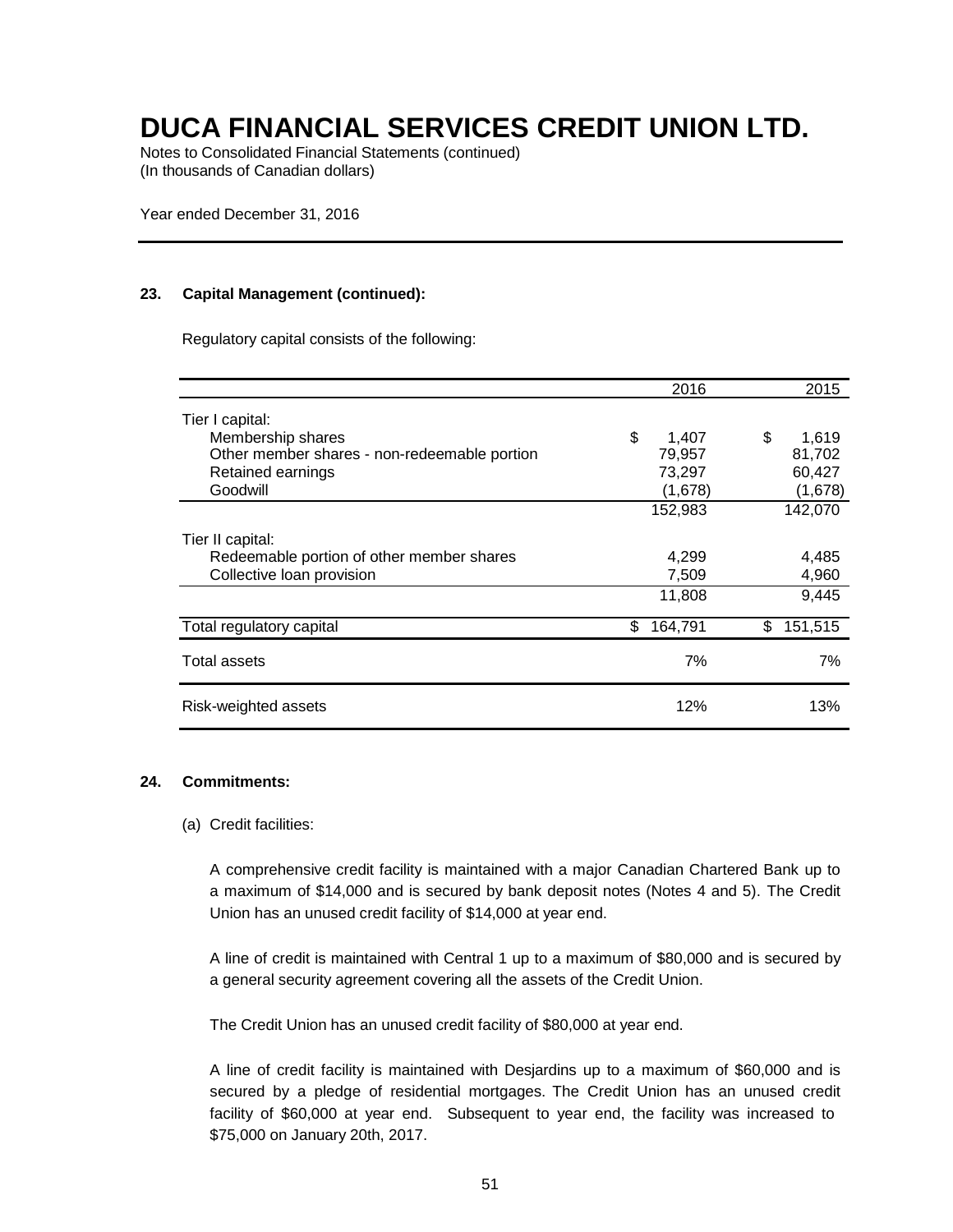Notes to Consolidated Financial Statements (continued) (In thousands of Canadian dollars)

Year ended December 31, 2016

#### **24. Commitments (continued):**

(b) Member loans:

The Credit Union has the following commitments to its members at the year-end date on account of loans, unused lines of credit and letters of credit:

|                                                                        | 2016                               | 2015                             |
|------------------------------------------------------------------------|------------------------------------|----------------------------------|
| Unadvanced loans<br>Unused lines of credit<br>Unused letters of credit | 195,137<br>S.<br>150,993<br>15.099 | 175,389<br>S<br>127,545<br>8,056 |
|                                                                        | \$ 361.229                         | 310,990                          |

#### (c) Leases:

The Credit Union rents office space for branches and office space for which the minimum rental commitments for the next five years and thereafter are as follows:

| 2017<br>2018<br>2019<br>2020<br>2021<br>Thereafter | \$<br>1,496<br>974<br>940<br>836<br>842<br>395 |
|----------------------------------------------------|------------------------------------------------|
|                                                    | \$<br>5,483                                    |

#### **25. Goodwill:**

Goodwill acquired on business combinations is assessed for impairment annually, or more frequently, if events or circumstances occur that may result in the recoverable amount of the CGU falling below its carrying value. Goodwill was assessed for annual impairment and no impairment was determined to exist.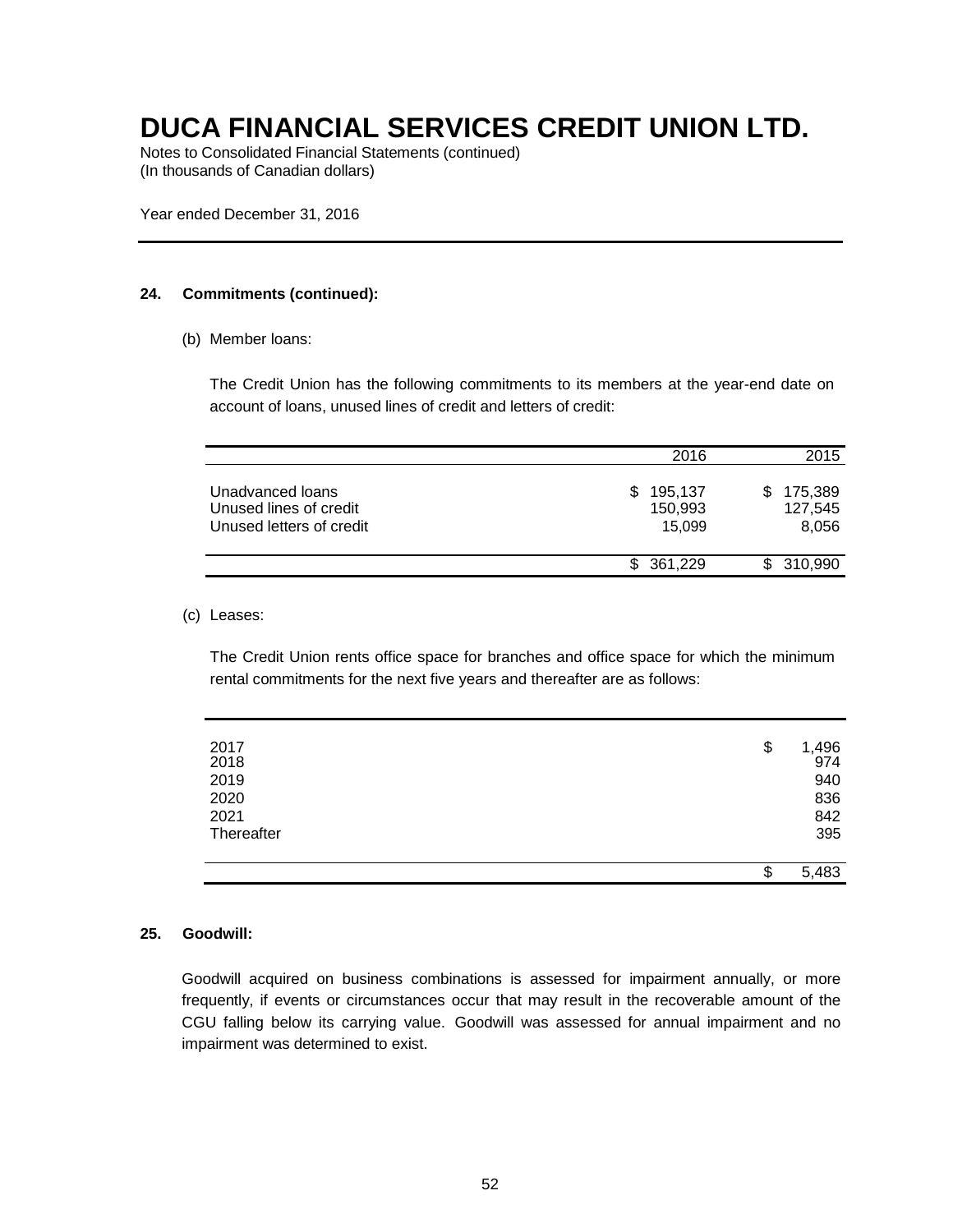Notes to Consolidated Financial Statements (continued) (In thousands of Canadian dollars)

Year ended December 31, 2016

#### **26. ZBC:**

DUCA disclosed in the 2015 financial statements that it was undertaking a strategic review of its investment in ZBC given the size of the continuing financial investment required to fund ZBC.

On September 30, 2016, DUCA advised ZBH of its intent to terminate, effective July 14, 2017, the existing contractual arrangements between DUCA, ZBC and ZBH established under several agreements, each dated July 14, 2014. July 14, 2017 is the earliest permitted termination date under these agreements.

On November 4, 2016, DUCA and ZBH executed new agreements to restructure the arrangements between them with the following material changes:

- (a) Effective November 1, 2016, Zenbanx is responsible for all costs associated with the operation of Zenbanx Account program at DUCA (the "Program"). DUCA will only be responsible for the net interest margin on the Zenbanx Accounts.
- (b) ZBC was recapitalized by DUCA and ZBH for \$6,491 and \$4,328, respectively, to fund losses incurred to date.
- (c) Upon receipt of regulatory approval on December 15, 2016, DUCA purchased all of ZBH's shares in ZBC for \$1. The completion of this purchase made ZBC a wholly-owned subsidiary of DUCA.

On December 31, 2016, DUCA wound up ZBC.

Subsequent to year-end, DUCA has filed an application for a certificate of dissolution of ZBC with the Ministry of Finance. Consistent with the executed Program agreements identified above, DUCA and ZBH will continue to support the Zenbanx Account until July 14, 2017.

ZBC reported a net loss of \$4,148, \$12,707 and \$3,910 for the years ended December 31, 2016, 2015 and 2014, respectively and cumulatively \$20,765. DUCA's portion of the losses represented \$12,459 or 60%. As a result of the wind-up of ZBC, DUCA has recognized tax losses of \$4,675, which management expects to be able to utilize in the coming periods. The Credit Union has incurred a cumulative after-tax loss of \$7,784 on ZBC when factoring the anticipated recovery of these tax losses.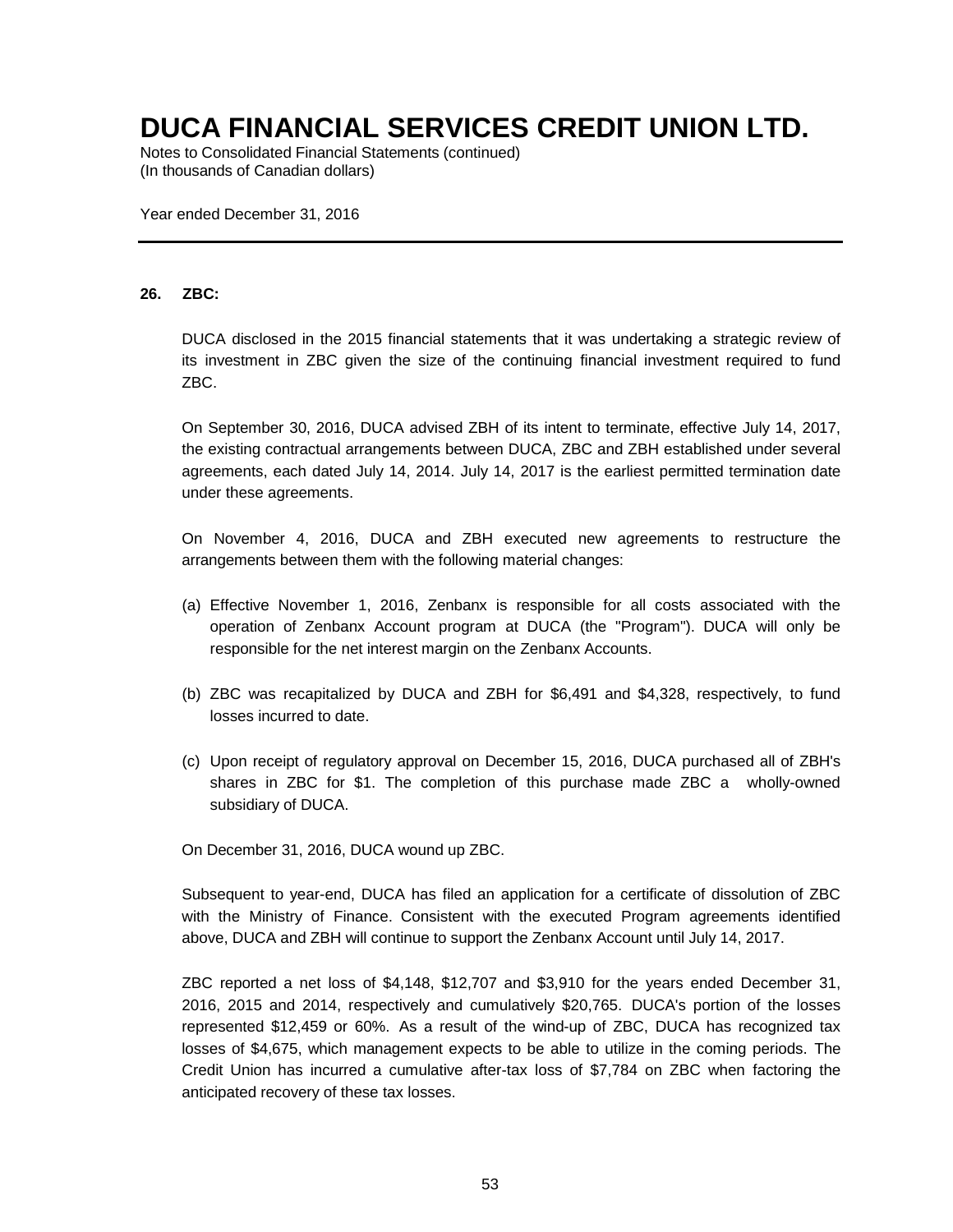Notes to Consolidated Financial Statements (continued) (In thousands of Canadian dollars)

Year ended December 31, 2016

#### **26. ZBC (continued):**

Statement of income:

|                          | Period ended<br>November 5, | 2016     | Year ended<br>December 31,<br>2015 |
|--------------------------|-----------------------------|----------|------------------------------------|
| Revenue:                 |                             |          |                                    |
| Rental income            | \$                          | 118      | \$<br>138                          |
| Foreign exchange gain    |                             | 45       | 61                                 |
| Other income             |                             | (6)      | 6                                  |
| Total revenue            |                             | 157      | 205                                |
| Operating expenses:      |                             |          |                                    |
| Salaries and benefits    |                             | 755      | 2,767                              |
| Marketing                |                             | 76       | 2.064                              |
| Occupancy                |                             | 283      | 487                                |
| Directors and committees |                             |          | 96                                 |
| <b>DUCA charges</b>      |                             | 245      | 167                                |
| <b>ZBH</b> charges       |                             | 2,509    | 6,135                              |
| Other charges            |                             | 437      | 1,196                              |
| Total operating expenses |                             | 4,305    | 12,912                             |
| Loss for the period      | \$                          | (4, 148) | \$<br>(12,707)                     |

ZBC is 40% owned by ZBH and, accordingly, ZBH's portion of the net loss of \$4,148 was \$1,659 and is reflected on the statement of comprehensive income as "Net loss attributable to non-controlling interest".

The ZBH charges for the period ended November 5, 2016 and the year ended December 31, 2015 are as follows:

|                                                                                                                            | Period ended<br>November 5,<br>2016                   | Year ended<br>December 31,<br>2015                     |
|----------------------------------------------------------------------------------------------------------------------------|-------------------------------------------------------|--------------------------------------------------------|
| Software development<br>Other expenses<br>Software license<br>Professional services<br>Marketing<br>Customer care<br>Other | \$<br>927<br>633<br>594<br>567<br>177<br>158<br>(547) | \$<br>2,926<br>1,459<br>654<br>529<br>433<br>100<br>34 |
|                                                                                                                            | \$<br>2,509                                           | \$<br>6,135                                            |